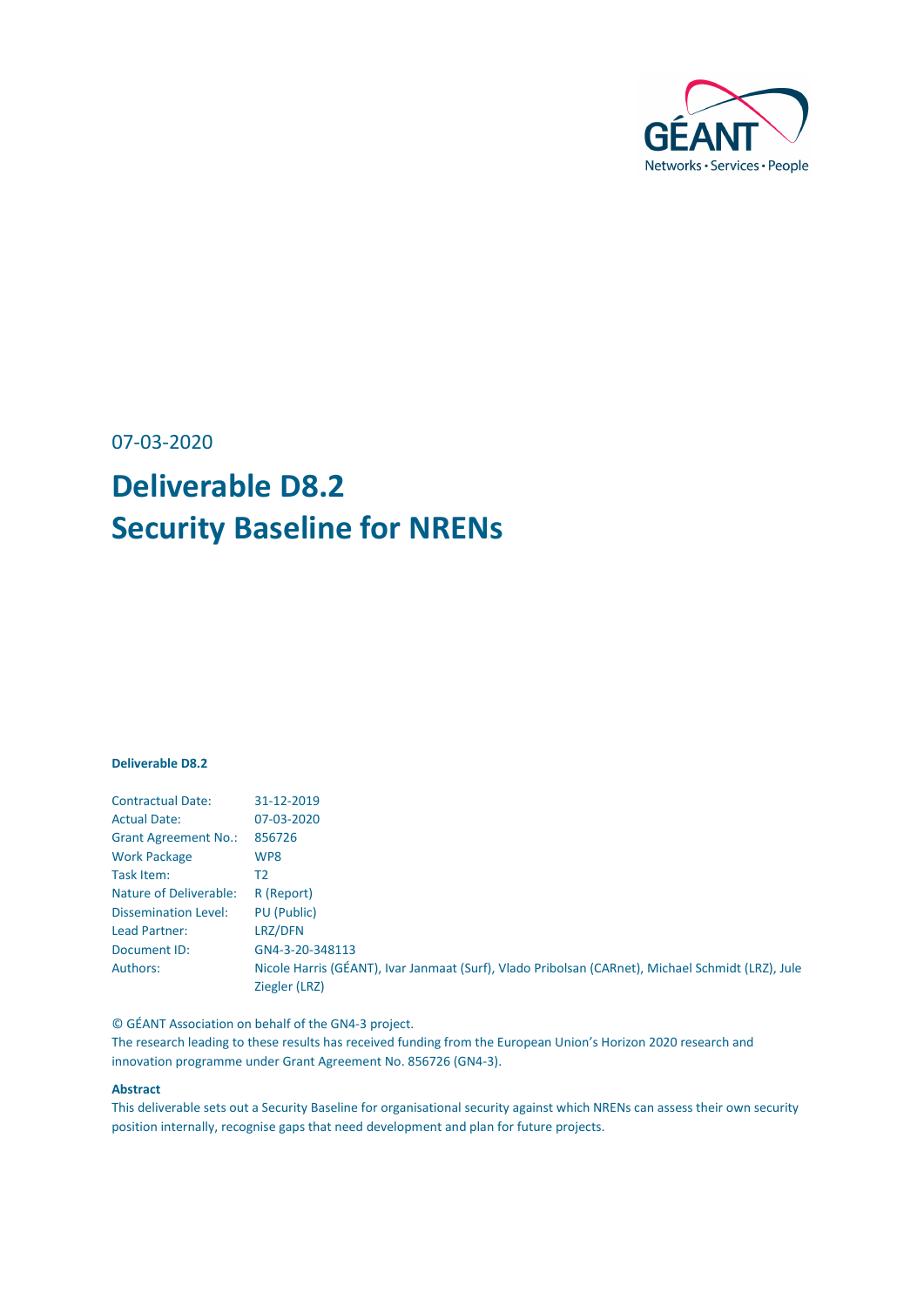

# **Table of Contents**

|              | <b>Executive Summary</b> |                                   | $\mathbf{1}$   |
|--------------|--------------------------|-----------------------------------|----------------|
| $\mathbf{1}$ |                          | Introduction                      | $\overline{2}$ |
|              | 1.1                      | Purpose                           | $\overline{2}$ |
|              | 1.2                      | Scope                             | 3              |
|              | 1.3                      | <b>Security Maturity Levels</b>   | 3              |
|              |                          | Level 1 - Baseline<br>1.3.1       | 4              |
|              |                          | Level 2 - Advanced<br>1.3.2       | 4              |
|              |                          | 1.3.3<br>Level 3 - Expert         | 4              |
|              | 1.4                      | How to Use the Security Baseline  | 5              |
| 2            |                          | NREN Organisational (NO) Baseline | $\overline{7}$ |
|              | 2.1                      | NO1: Policy and Leadership        | 8              |
|              | 2.2                      | NO2: People                       | 13             |
|              | 2.3                      | NO3: Threats                      | 17             |
|              | 2.4                      | NO4: Operations                   | 24             |
| 3            |                          | Conclusions                       | 32             |
| Glossary     |                          |                                   | 33             |

# **Table of Figures**

| Figure 1.1: Security Baseline Areas and Modules           |   |
|-----------------------------------------------------------|---|
| Figure 1.2: Levels used within the Security Baseline      |   |
| Figure 1.3 Security Baseline continuous improvement cycle | 6 |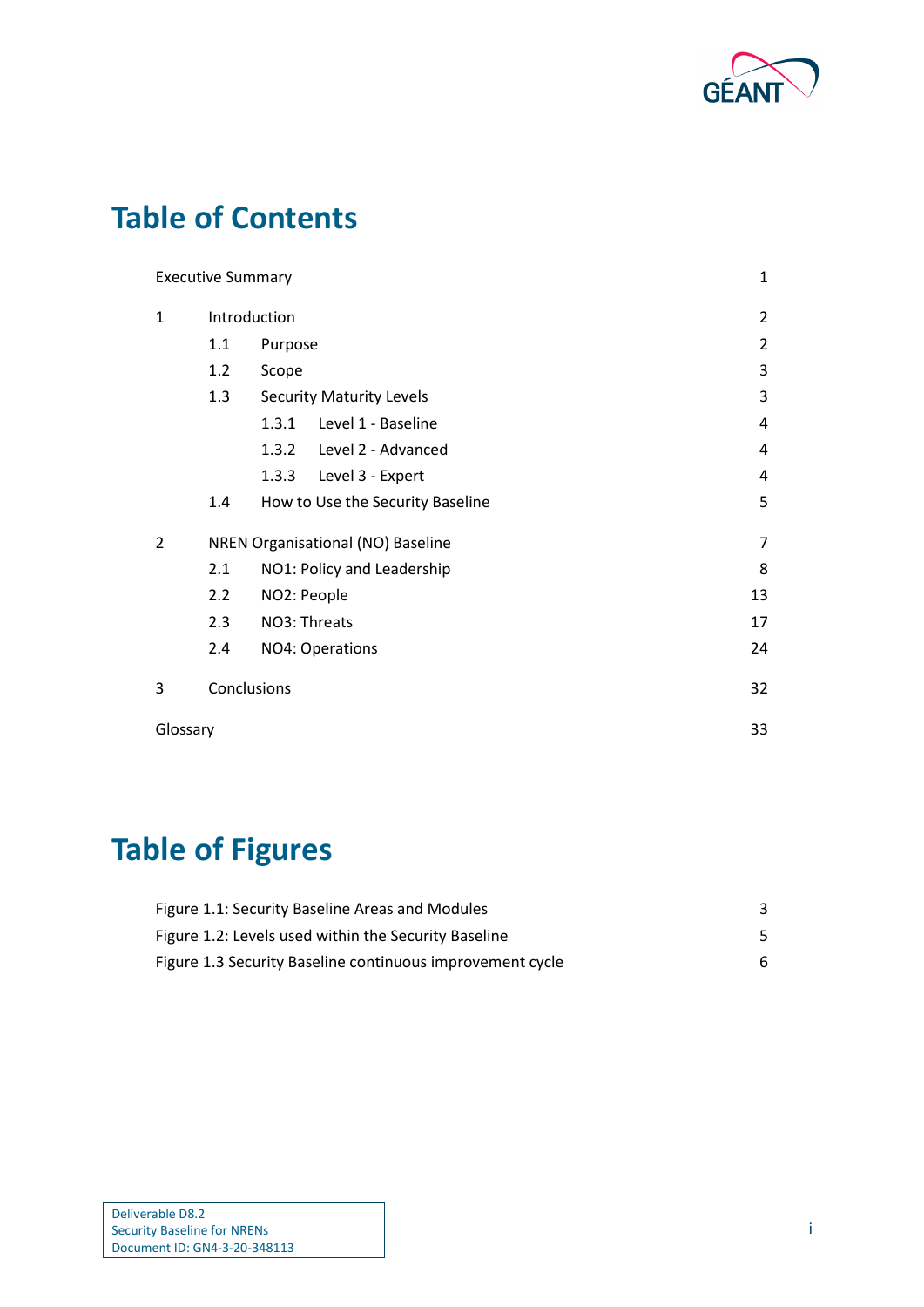

# <span id="page-2-0"></span>**Executive Summary**

One of the main objectives for GN4-3 WP8 (Security) is to provide guidance and support for the implementation of security best practices at both an organisational and technical level to help National Research and Education Networks (NRENs) prepare for cybersecurity challenges to improve the resilience of organisations, infrastructures and individuals. Although NRENs have been strongly prioritising security for some time, they have tended to focus on network security and the work of Computer Security Incident Response Teams (CSIRTs). The aim of the NREN Security Baseline set out in this deliverable is therefore to focus on the organisational security for NRENs as entities in their own right. By using this Baseline, NRENs will be able to get a stronger sense of their own security position internally, recognise gaps that need development and plan for future projects.

In the current scenario, it is difficult to assess the overall security competence of NREN organisations. A number of NRENs already have considerable experience with technical baselining, setting up security management and preparing for certification. Others are very involved with their constituents and have set up baselines, reference frameworks and model policies with more of a community focus. This document intends to bring such experiences together and identify what is missing to establish a coherent set of risk-based baselines, both technical and organisational.

The NREN Security Baseline has been developed by members of WP8 Task 2. As the concepts were developed, the Baseline was presented at two SIG-ISM meetings and at the GÉANT CLAW Workshop, and feedback from participants was fed into the document. A formal consultation was opened in December 2019, where the draft NREN was sent to various stakeholder groups for input. This community input has been fed into the deliverable.

This baseline covers the four most common security areas – Policy, People, Threats and Operations – while focusing on aspects that are unique to the NREN offer, to provide a high-level starting point for implementing a security program. For each area a number of modules are defined each relating to a specific management aspect, with a clear focus on organisational security rather than technical aspects. Each module consists of a general description, requirements grouped by maturity level and supporting references. Three different levels of maturity – baseline, advanced and expert – are defined.

NRENs will be invited to evaluate their organisation against the NREN Security Baseline on an annual basis – either through self-assessment or via a supported visit from community experts. As NRENs adopt the Security Baseline, WP8 will ask for their permission to utilise the responses internally to produce an overall picture of security maturity within NRENs. This will help guide future development needs for NRENs and feed requirements into other tasks within WP8 and future project proposals.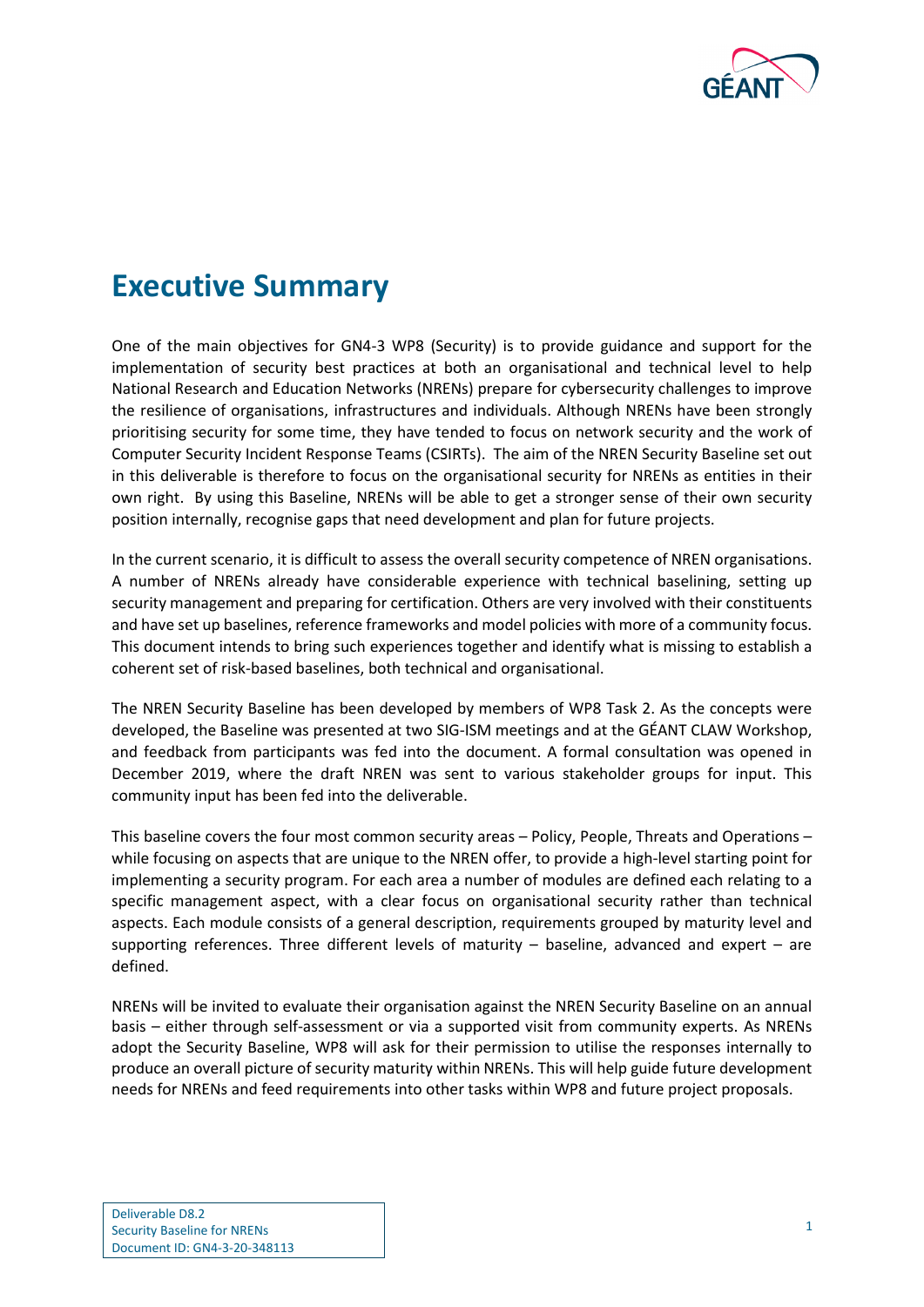

## <span id="page-3-0"></span>**<sup>1</sup> Introduction**

Information systems are today an essential part of all organisations that enable the execution of processes and the provision of services. However, more and more risks are emerging that threaten the security of information or systems and thus of organisations as a whole, both in the Research and Education (R&E) – i.e. universities and research institutions – and in the private sector.

National Research and Education Networks (NRENs) enable national and international networks in this context and provide services to users, some of which can be used worldwide. Thus, they are a potential target for attackers but also vulnerable to threats not only within their own organisation, but throughout the entire NREN community. The highly collaborative nature of NRENs results in a high degree of interdependence, which justifies a special need for protection. This framework is intended to support NRENs and affiliated organisations in establishing appropriate security measures necessary for a coordinated security program that takes into account the specific framework conditions in R&E federations.

### <span id="page-3-1"></span>**1.1 Purpose**

GÉANT Member NRENs vary in size, type, user base, offered services, level of cooperation with academic, scientific and educational communities and many other aspects, but for all NRENs security of services, users and operations is crucial. In order to harmonise their security level, the NREN Security Baseline has been created as a common framework. This security baseline can be used in various ways, including but not limited to:

- A starting point for NRENs looking to develop or enhance current security practice.
- A tool for benchmarking the current status of NREN development in security.
- A guide for NRENs to reach a minimal level of security offer.
- An opportunity to make NREN security programs comparable.

This framework assists organisations in understanding key aspects of security practices that are part of a security program. It defines requirements to cover R&E-specific challenges in a modular way, whereby each module covers an organisational topic, such as risk or supplier management. In this way, NRENs can set up a security programme that is as flexible as possible but whose aspects and level are comparable to those of other NRENs.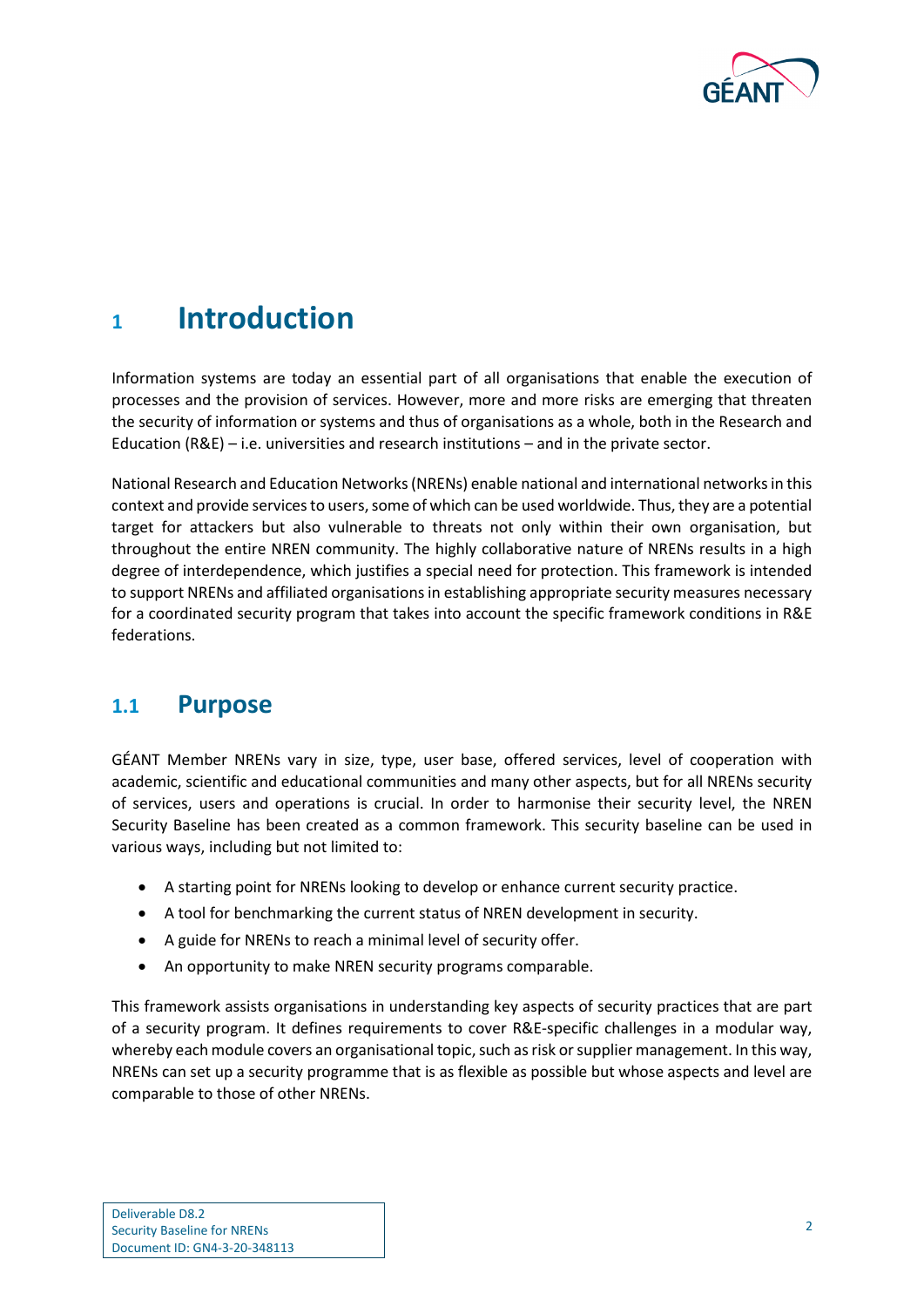

### <span id="page-4-0"></span>**1.2 Scope**

This document applies to NRENs and related sub-contractors. It defines a minimum set of security controls necessary to secure not only an NREN as an organisation itself, but organisations of national representatives interconnected with a large, global research and education community.

There are many different ways of assessing security readiness that can be examined from an operational, organisational, technical or legal standpoint. This baseline focuses on the organisational requirements for NRENs and core requirements for NREN services. It highlights the most common security areas while focusing on aspects that are unique to the NREN offer. The security modules defined provide a high-level starting point for implementing a security program. In each area, other tools and approaches tailored to the specific needs of NRENs are referenced that might help them gain a more in depth understanding to enable them to assess aspects of the requirements further.

[Figure 1.1](#page-4-2) below shows the table of contents for the Security Baseline as it relates to NREN Organisational (NO) aspects, as detailed in Section [2](#page-8-0) of this document, and which will be made available in various formats (pdf, online, wiki, etc.). The Baseline covers four core areas of security focus for NRENs: Policy, People, Threats and Operations. Within those areas, a further 15 topics are identified against which NRENs can assess their security maturity.



<span id="page-4-2"></span>

### <span id="page-4-1"></span>**1.3 Security Maturity Levels**

This document defines three different levels of maturity which can be used to describe the status of each module. It is not necessary to achieve the highest maturity level for each module, this should be seen as a long-term goal and should be adapted to the criticality of the services offered by the organisation. Some modules may define few or no requirements for a level. This is especially the case with sophisticated processes that do not need to be implemented as a standard.

| Deliverable D8.2                   |
|------------------------------------|
| <b>Security Baseline for NRENs</b> |
| Document ID: GN4-3-20-348113       |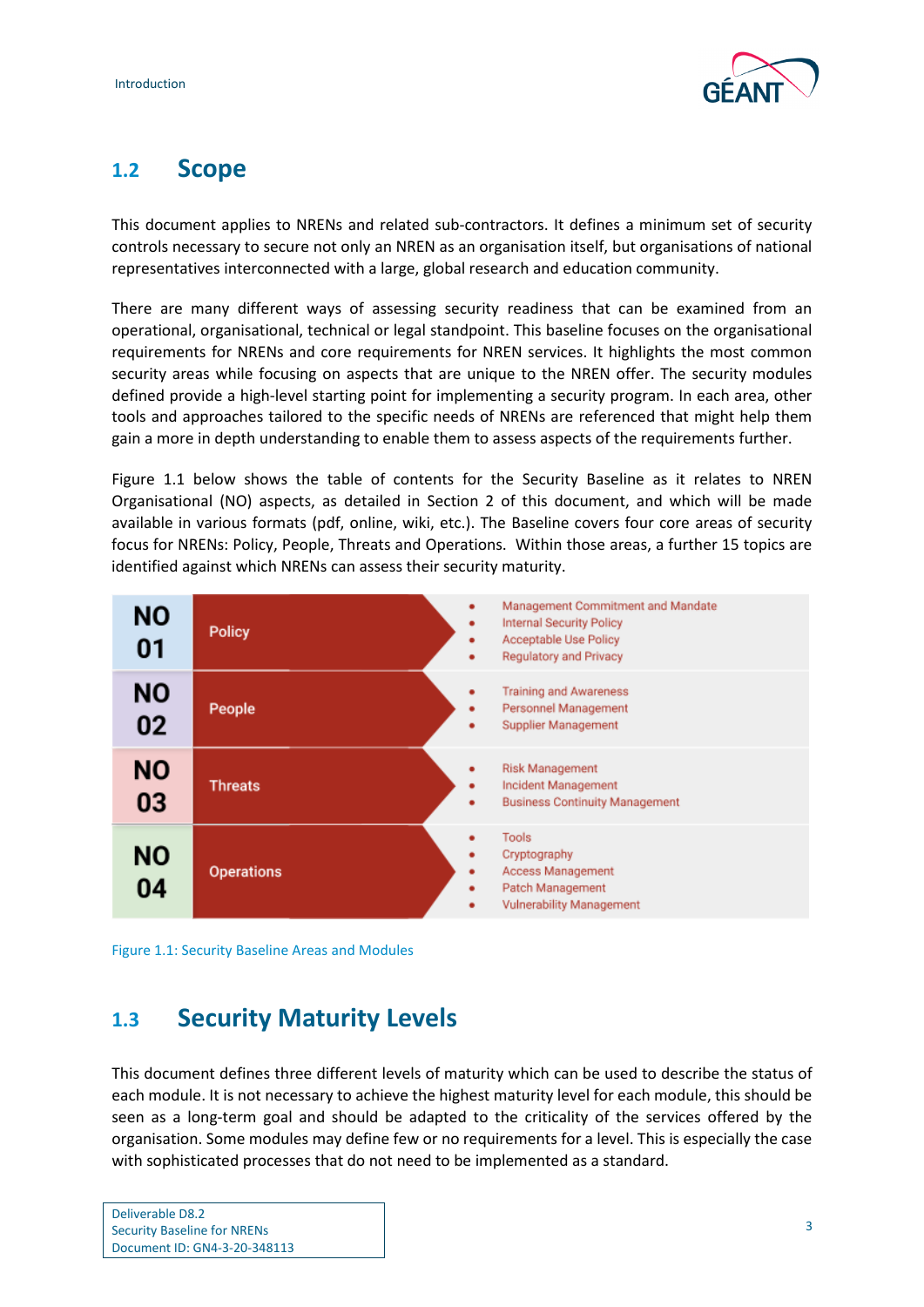

### <span id="page-5-0"></span>**1.3.1 Level 1 - Baseline**

Maturity level 1 as in the title of this framework defines the so-called "GÉANT Security Baseline". This level defines a GÉANT-wide minimum of security and is expected to be met by most NRENs by default and implemented by all NRENs in the short term. This level mainly contains basic requirements that form the basis for an effective security program in an organisation. NRENs should ensure compliance with this level and implement missing requirements as quickly as possible.

### **Scope: minimum requirements for each organisation**

### <span id="page-5-1"></span>**1.3.2 Level 2 - Advanced**

Maturity level 2 builds directly on the baseline requirements and extends the modules mainly with organisation-specific adaptations. This level defines modules of a mature security program and provides a good foundation for security management. It represents the medium to long-term goal for NRENs to achieve in order to solidly establish and improve security management. It is expected that most NRENs are partly compliant by implementing certain individual requirements and that the percentage of fully compliant organisations will grow steadily.

**Scope: medium to large organisations or such that offer important services or providing access to research collaborations.**

### <span id="page-5-2"></span>**1.3.3 Level 3 - Expert**

Maturity level 3 is the highest and requires a deep understanding of security management and security programs. It is expected that only a small minority of NRENs will reach this level in the near future. Depending on the services offered, the business cases supported and the risk assessment by the individual organisation, some or all of the criteria from this level may be relevant. It is designed as a long-term strategic goal for NRENs.

**Scope: organisations processing sensitive and critical information or providing critical services and infrastructure**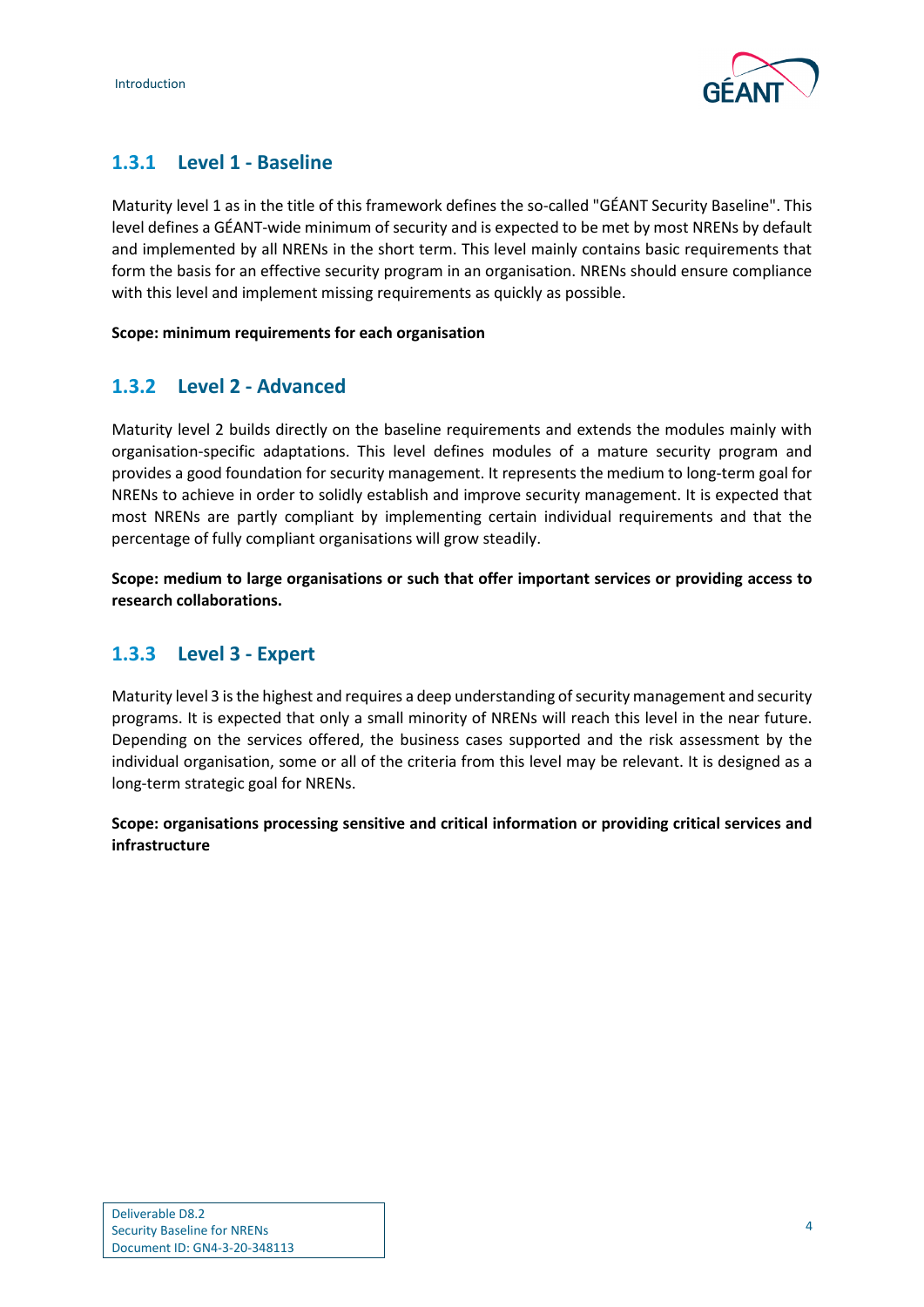





<span id="page-6-1"></span>Figure 1.2: Levels used within the Security Baseline

## <span id="page-6-0"></span>**1.4 How to Use the Security Baseline**

This framework is addressed at security managers to support them in establishing and improving a security program by describing important security aspects while listing essential requirements for them. In addition, by defining different maturity levels for the various requirements, it can help organisations continuously improve their security level through the targeted implementation of individual measures.

As a first step, a review of the requirements against the existing security measures should take place to determine the current status of the organisation. Subsequently, missing requirements should be assessed, and appropriate measures planned to increase the maturity level of the organisation. This cyclical process of continuous improvement should be aligned with the organisation's strategic goals and plans to ensure long-term success.

Specifically, the three steps in this process are:

### **1. Baseline Assessment**

The first step is a complete security review. The aim is to check whether your organisation's existing security program has already reached a given level of maturity and which requirements are still missing to reach the next level.

### **2. Define Security Plan**

Review your risk appetite against the baseline report. Have a clear understanding of the budget / resource you have to develop security practices in given areas. Develop a plan to establish security measures to meet missing requirements based on available resources and business objectives.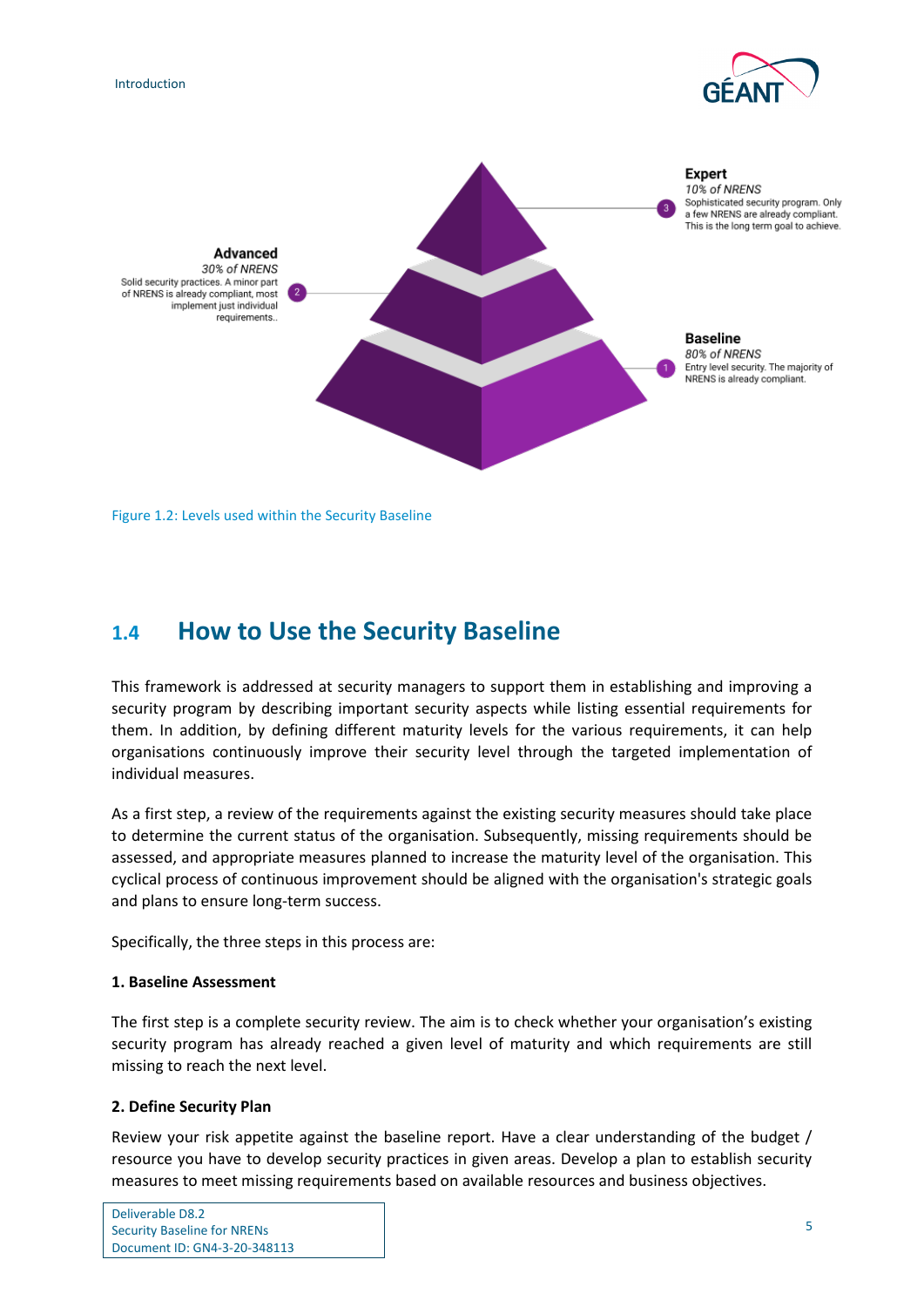



#### **3. Implement Security Plan**

Implement the plan to support the development of new security goals on an annual basis. It is not required to improve the maturity level every year, but at least fulfil individual requirements.

The cycle then begins again with the review, as illustrated in [Figure 1.3](#page-7-0) below.



<span id="page-7-0"></span>Figure 1.3 Security Baseline continuous improvement cycle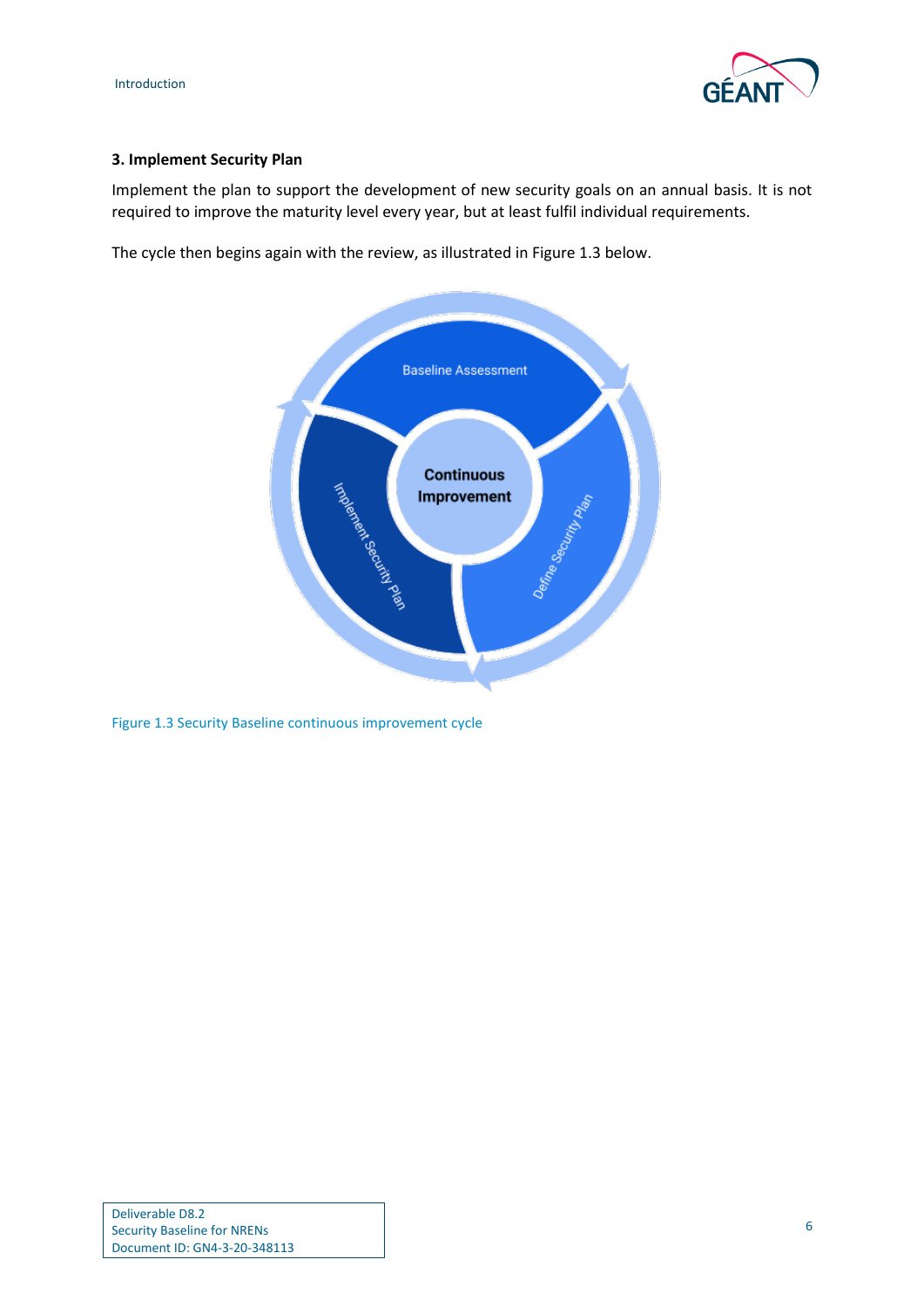

# <span id="page-8-0"></span>**<sup>2</sup> NREN Organisational (NO) Baseline**

This section describes the different security areas and their requirements. This Baseline covers the areas Policy, People, Threats and Operations. Each theme defines a number of modules, each of which describes a specific management aspect with a clear focus on organisational security rather than technical aspects. Each module consists of a general description, requirements grouped by maturity level and supporting references to other resources relevant to the topic in question. The baseline attempts, whenever possible, to refer to existing documents from other EU projects such as AARC, REFEDS, ENISA or from national organisations to avoid duplication. For each section, the baseline focuses only on the organisational capability of the NREN as it relates to its own operation; services provided to customers to meet their security requirements are out of scope for this document.

The requirements are arranged according to the maturity model described above. Since the different levels depend on each other and higher levels often only intensify requirements, it is recommended to implement missing requirements according to this order. It is possible that some requirements that are defined at a lower level may no longer be required at a higher level, in the case where they are replaced at the higher level by other, more restrictive ones that address the same security problem.

It is usually not necessary to use the linked resources to meet the requirements. These are only intended to help establish a process or measure. Only in a few places linked resources are integrated directly into the requirements. Mostly these are specific to GÉANT or resources explicitly created for the baseline.

For each module a reference to the Information Security Management System standard ISO/IEC 27001 is provided. This makes it easier for NRENs with an existing management system to integrate the modules accordingly or to assist in setting up such a system.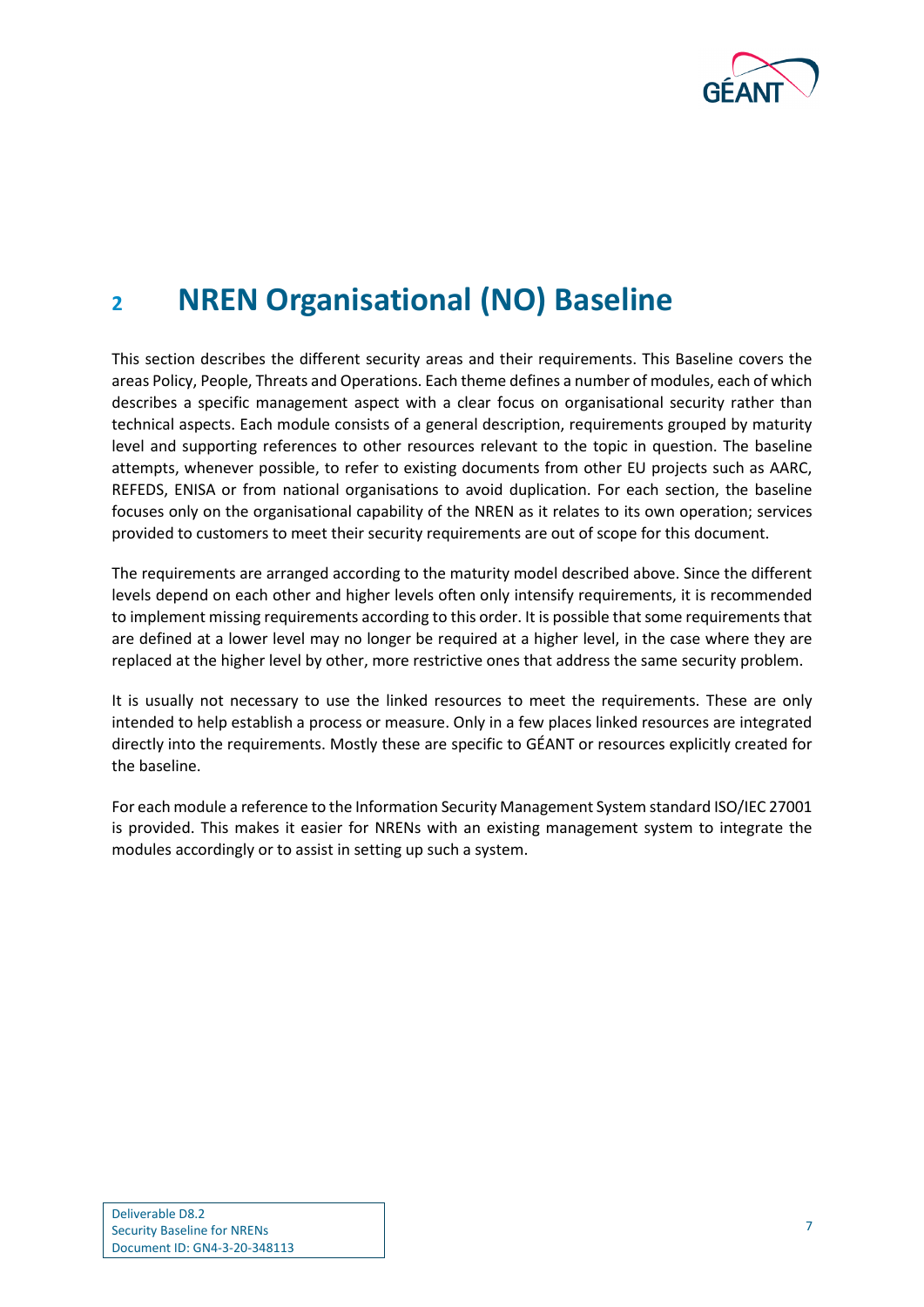

## <span id="page-9-0"></span>**2.1 NO1: Policy and Leadership**

Policy and Leadership are essential building blocks for security within any organisation. It is important that leadership and commitment is shown not just in putting in place the right processes, policies and people, but that these efforts are continuously supported during implementation through appropriate resourcing and demonstrable commitment from leadership teams.

| <b>NO1.1</b>           |                                                                                                                                                                                                                                                                                                                                                                                                                                                                                                                                                                                                                      | <b>Management Commitment and Mandate</b>                                                                      |                         |                         |                         |  |
|------------------------|----------------------------------------------------------------------------------------------------------------------------------------------------------------------------------------------------------------------------------------------------------------------------------------------------------------------------------------------------------------------------------------------------------------------------------------------------------------------------------------------------------------------------------------------------------------------------------------------------------------------|---------------------------------------------------------------------------------------------------------------|-------------------------|-------------------------|-------------------------|--|
| <b>Description</b>     | Good security planning begins with a firm commitment at an executive level<br>within an organisation. This baseline is built around achieving executive level<br>sign-off for all elements of planning, but management buy-in should be planned<br>from the start. Without this commitment, the teams responsible for executing<br>the plans will experience challenges in terms of understanding the budget<br>available, understanding their scope and parameters in relation to other parts<br>of the organisation, and in getting commitment and cooperation from other<br>departments and organisational staff. |                                                                                                               |                         |                         |                         |  |
| <b>Requirements</b>    |                                                                                                                                                                                                                                                                                                                                                                                                                                                                                                                                                                                                                      |                                                                                                               |                         |                         |                         |  |
|                        | <b>NO1.1</b>                                                                                                                                                                                                                                                                                                                                                                                                                                                                                                                                                                                                         | <b>Requirements / Level</b>                                                                                   | $\mathbf{1}$            | $\overline{2}$          | $\overline{\mathbf{3}}$ |  |
|                        | NO1.1.1                                                                                                                                                                                                                                                                                                                                                                                                                                                                                                                                                                                                              | Member of organisational leadership team is given<br>a direct mandate for security.                           | $\vert\mathcal{V}\vert$ | $\overline{\mathsf{v}}$ | $\checkmark$            |  |
|                        | NO1.1.2                                                                                                                                                                                                                                                                                                                                                                                                                                                                                                                                                                                                              | Security policy and objectives are established and<br>clearly linked to organisational strategy.              | $\checkmark$            | ∣✓                      |                         |  |
|                        | NO1.1.3                                                                                                                                                                                                                                                                                                                                                                                                                                                                                                                                                                                                              | Budget and resources for security are clearly<br>defined and set annually.                                    | $\checkmark$            | $\overline{\mathsf{v}}$ |                         |  |
|                        | NO1.1.4                                                                                                                                                                                                                                                                                                                                                                                                                                                                                                                                                                                                              | Support is provided for the creation and approval<br>of controls to meet GÉANT Security Baseline.             |                         | $\checkmark$            | $\checkmark$            |  |
|                        | NO1.1.5                                                                                                                                                                                                                                                                                                                                                                                                                                                                                                                                                                                                              | The goals for information security and data<br>protection are communicated annually by the top<br>management. |                         | $\checkmark$            |                         |  |
|                        | NO1.1.6                                                                                                                                                                                                                                                                                                                                                                                                                                                                                                                                                                                                              | Regular reporting of security controls to top<br>management is in place.                                      |                         |                         | $\checkmark$            |  |
|                        | NO1.1.7                                                                                                                                                                                                                                                                                                                                                                                                                                                                                                                                                                                                              | The security program is compliant to a national or<br>international standard.                                 |                         |                         | $\checkmark$            |  |
| <b>Further Support</b> | <b>Cyber security culture in organisations</b><br>Chapter 9.3.1 emphasises role of senior management:<br>https://www.enisa.europa.eu/publications/cyber-security-culture-in-<br>organisations                                                                                                                                                                                                                                                                                                                                                                                                                        |                                                                                                               |                         |                         |                         |  |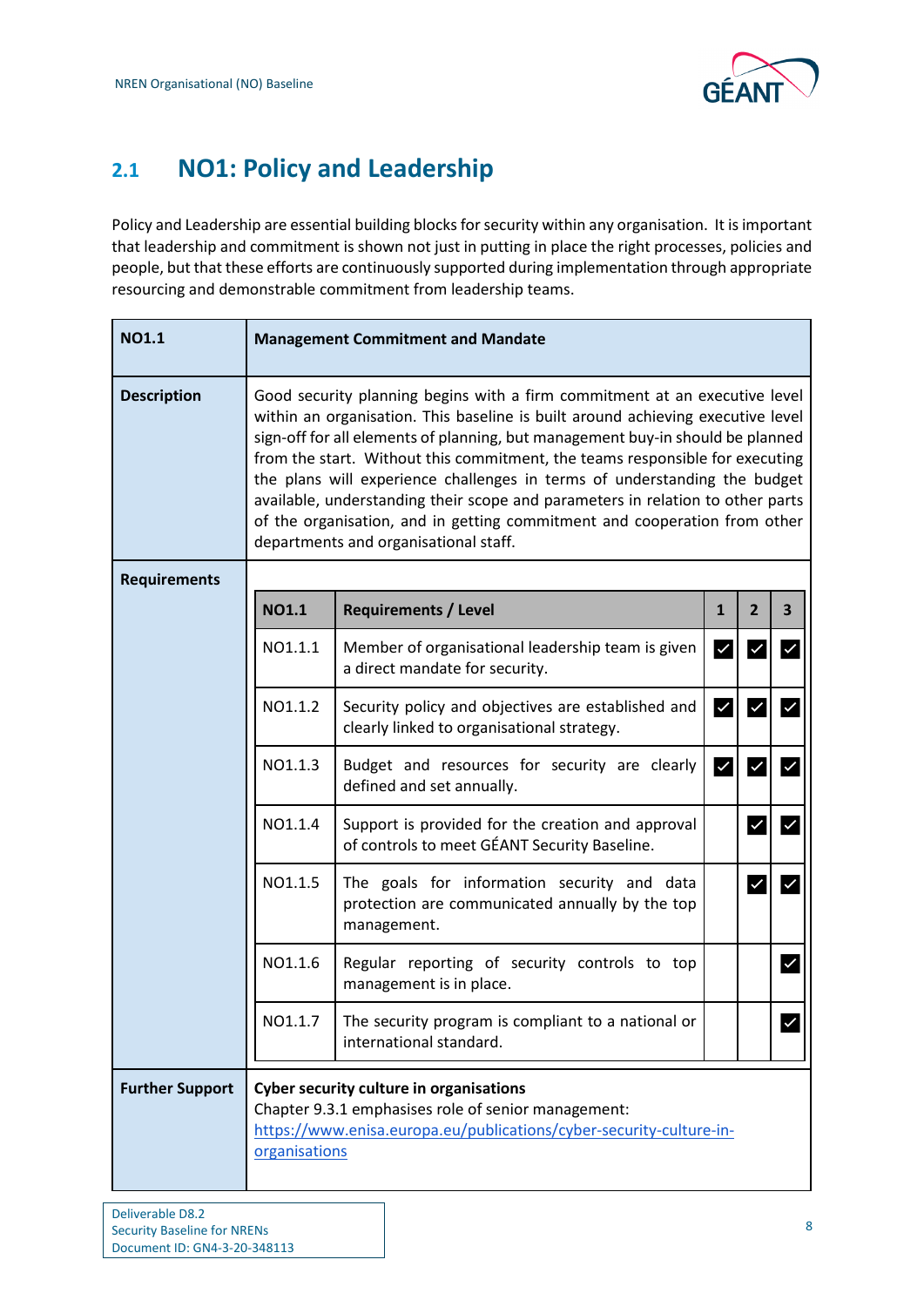

| <b>NO1.1</b>                              | <b>Management Commitment and Mandate</b>                                                                                                                                                                                                                                                                                                                                               |
|-------------------------------------------|----------------------------------------------------------------------------------------------------------------------------------------------------------------------------------------------------------------------------------------------------------------------------------------------------------------------------------------------------------------------------------------|
|                                           | <b>Commitment to information security</b><br>This paper analyses how to involve senior management to support information<br>security in organisations:<br>https://www.researchgate.net/publication/221175434 Senior Executives Co<br>mmitment to Information Security - from Motivation to Responsibility<br>Further resources (will be published in later releases of this framework) |
| <b>ISO/IEC</b><br>27001<br><b>Mapping</b> | A5: Information Security Policies, A6: Internal organisation                                                                                                                                                                                                                                                                                                                           |

| <b>NO1.2</b>        |              | <b>Internal Security Policy</b>                                                                                                                                                                                                                                            |              |                         |                         |  |  |  |
|---------------------|--------------|----------------------------------------------------------------------------------------------------------------------------------------------------------------------------------------------------------------------------------------------------------------------------|--------------|-------------------------|-------------------------|--|--|--|
| <b>Description</b>  |              | The internal security policy comprises a set of documents which define<br>organisational and technical measures and rules for designing, implementing<br>and using information systems in order to ensure the confidentiality, integrity<br>and availability of NREN data. |              |                         |                         |  |  |  |
| <b>Requirements</b> |              |                                                                                                                                                                                                                                                                            |              |                         |                         |  |  |  |
|                     | <b>NO1.2</b> | <b>Requirements</b>                                                                                                                                                                                                                                                        | $\mathbf{1}$ | $\overline{2}$          | $\overline{\mathbf{3}}$ |  |  |  |
|                     | NO1.2.1      | Information security policy has been approved by<br>management and it is implemented in the NREN.                                                                                                                                                                          | $\checkmark$ | $\checkmark$            | $\blacktriangledown$    |  |  |  |
|                     | NO1.2.2      | Information security policy is implemented for new<br>and legacy services and systems.                                                                                                                                                                                     | $\checkmark$ | $\overline{\checkmark}$ | $\checkmark$            |  |  |  |
|                     | NO1.2.3      | Physical security is part of the information security<br>policy.                                                                                                                                                                                                           | $\checkmark$ | $\overline{\mathsf{v}}$ | $\overline{\checkmark}$ |  |  |  |
|                     | NO1.2.4      | Violations of the Internal Security Policy are<br>investigated and dealt with by the security officer.                                                                                                                                                                     |              | $\checkmark$            | $\checkmark$            |  |  |  |
|                     | NO1.2.5      | Information<br>security policy is continuously<br>updated, edited at least once per year.                                                                                                                                                                                  |              | $\checkmark$            | $\checkmark$            |  |  |  |
|                     | NO1.2.6      | Reliable mechanisms for monitoring information<br>security policy implementation are in place and<br>results are regularly presented to the top<br>management.                                                                                                             |              |                         | $\checkmark$            |  |  |  |
|                     | NO1.2.7      | Internal security policies are accessible by other<br>NRENs.                                                                                                                                                                                                               |              |                         | $\checkmark$            |  |  |  |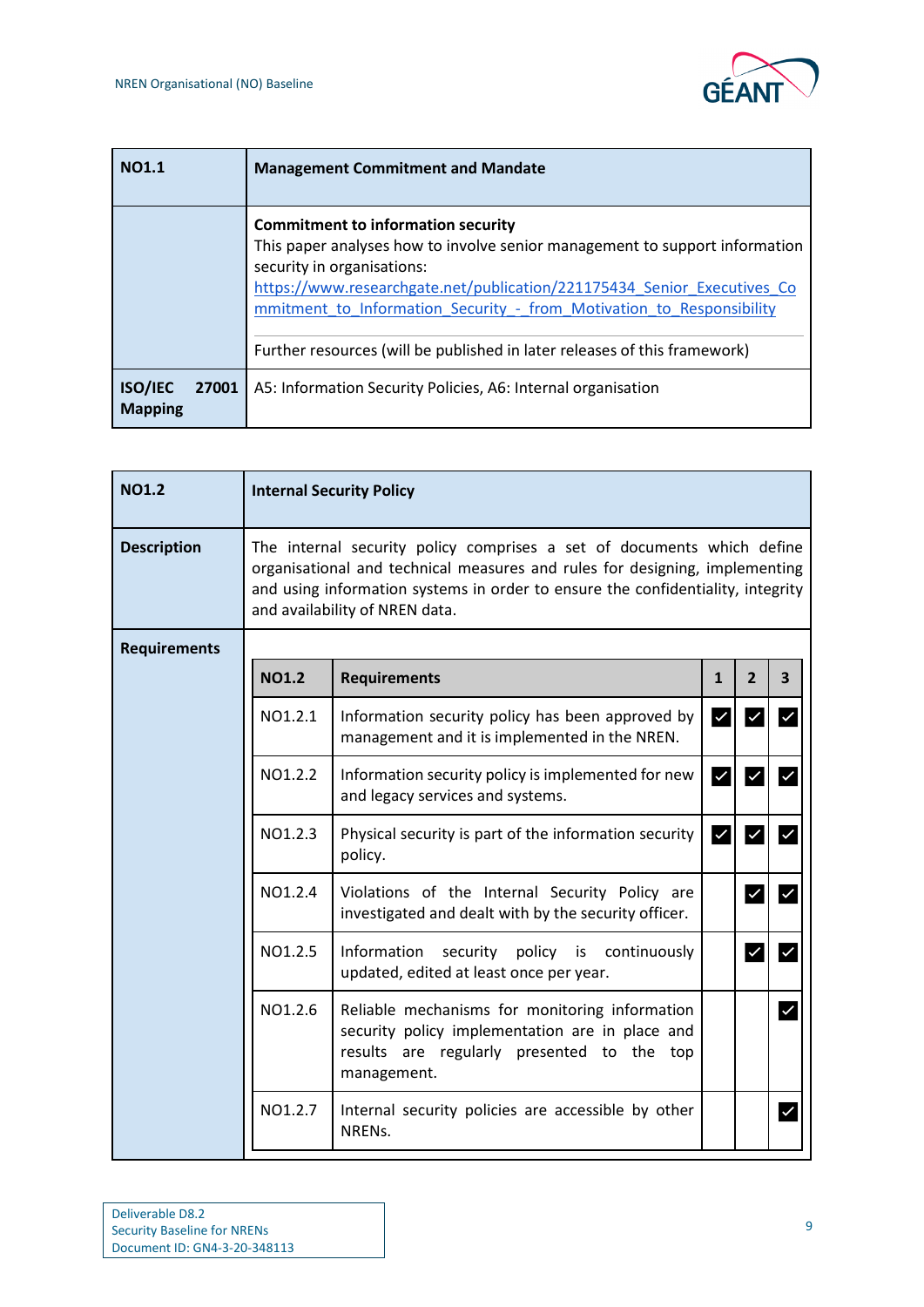

| <b>NO1.2</b>                              | <b>Internal Security Policy</b>                                                                                                                                                                                                                                                                                                                                                                                        |
|-------------------------------------------|------------------------------------------------------------------------------------------------------------------------------------------------------------------------------------------------------------------------------------------------------------------------------------------------------------------------------------------------------------------------------------------------------------------------|
| <b>Further Support</b>                    | <b>Common Sense Security Framework</b><br>This is a very simple and easy to follow set of criteria for what you might want<br>to secure as an organisation.<br>https://commonsenseframework.org/<br><b>Master Information Security Policy &amp; Procedures</b><br>A template master security policy is provided by TrustedCI, the NSF<br>CyberSecurity Center of Excellence.<br>https://trustedci.org/guide/docs/MISPP |
|                                           | Further resources (will be published in later releases of this framework)                                                                                                                                                                                                                                                                                                                                              |
| <b>ISO/IEC</b><br>27001<br><b>Mapping</b> | A5: Information Security Policies and A6: Organisation of Information Security                                                                                                                                                                                                                                                                                                                                         |

| <b>NO1.3</b>        | <b>Acceptable Use Policy</b>                                                                                                                                                                                                                                                                                                                                                                                                 |                                                                                                                   |                         |                         |              |  |
|---------------------|------------------------------------------------------------------------------------------------------------------------------------------------------------------------------------------------------------------------------------------------------------------------------------------------------------------------------------------------------------------------------------------------------------------------------|-------------------------------------------------------------------------------------------------------------------|-------------------------|-------------------------|--------------|--|
| <b>Description</b>  | The Acceptable Use Policy (AUP) is a short and easy to understand document<br>based on information security policy, which defines basic rules of using<br>information systems. All employees, whether old or new, permanent or<br>temporary, should be made familiar with the content of this document. This<br>AUP covers the core organisational AUP; an NREN may have multiple AUPs for<br>other purposes (e.g. Network). |                                                                                                                   |                         |                         |              |  |
| <b>Requirements</b> | <b>NO1.3</b>                                                                                                                                                                                                                                                                                                                                                                                                                 | <b>Requirements</b>                                                                                               | $\mathbf{1}$            | $\overline{2}$          | 3            |  |
|                     | NO1.3.1                                                                                                                                                                                                                                                                                                                                                                                                                      | NREN have AUP based on security policy in place.                                                                  | $\checkmark$            | √                       | $\checkmark$ |  |
|                     | NO1.3.2                                                                                                                                                                                                                                                                                                                                                                                                                      | The AUP has been signed or accepted by all users of<br>information system including new users.                    | $\overline{\checkmark}$ | $\overline{\checkmark}$ |              |  |
|                     | NO1.3.3                                                                                                                                                                                                                                                                                                                                                                                                                      | Users are regularly reminded and educated about<br>AUP.                                                           | $\overline{\vee}$       | $\checkmark$            |              |  |
|                     | NO1.3.4                                                                                                                                                                                                                                                                                                                                                                                                                      | Sanctions has been defined and applied to users<br>not complying with AUP.                                        |                         | ∣✓                      |              |  |
|                     | NO1.3.5                                                                                                                                                                                                                                                                                                                                                                                                                      | The AUP covers at least the internal and external<br>of networks, hardware, e-mails<br>use<br>and<br>information. |                         | ∣✓                      |              |  |
|                     | NO1.3.6                                                                                                                                                                                                                                                                                                                                                                                                                      | Terms and Conditions of Employment cover the<br>AUP.                                                              |                         |                         | $\checkmark$ |  |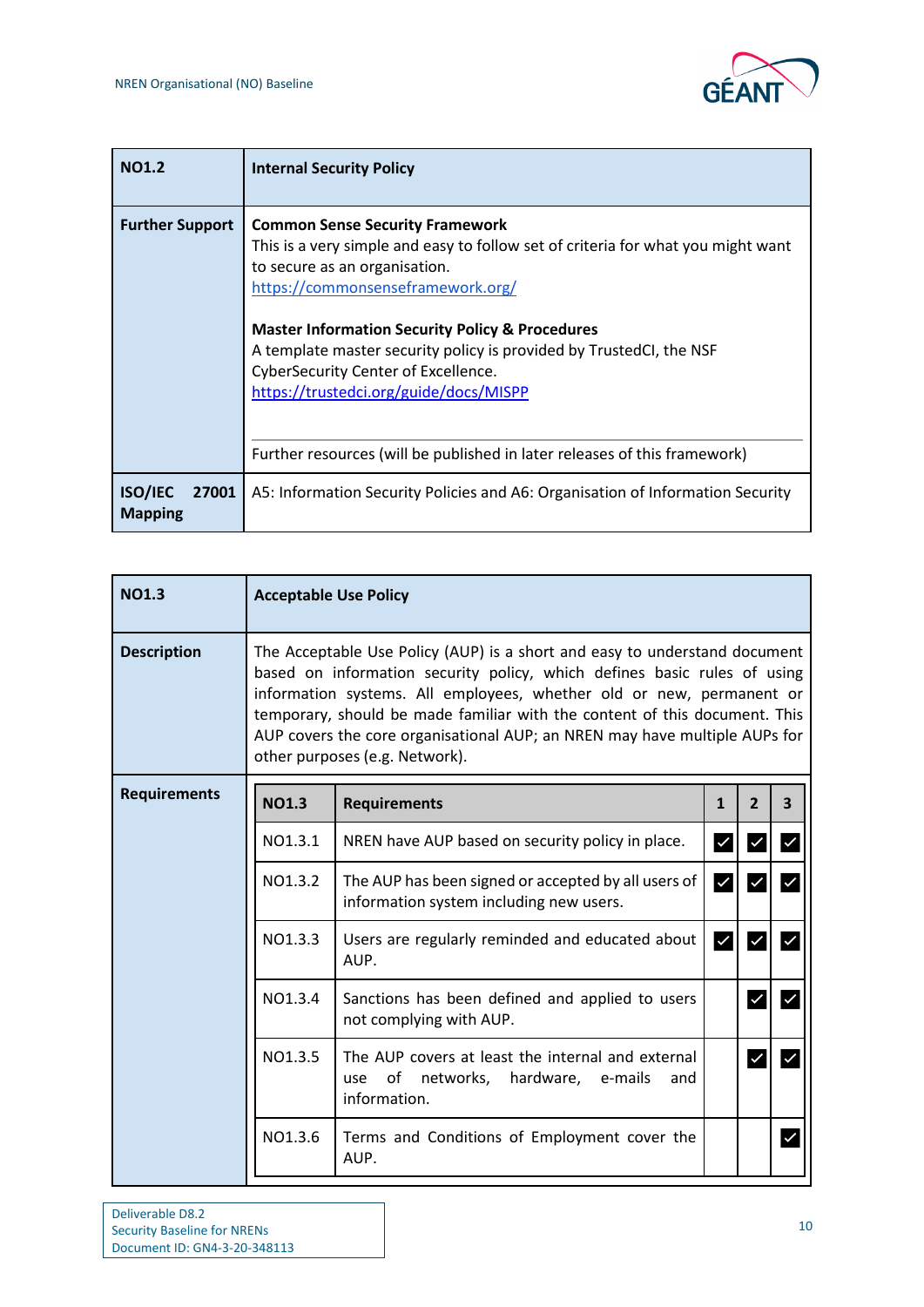

| <b>NO1.3</b>                              | <b>Acceptable Use Policy</b>                                                                                                                                                                                                                                                                                                                                                                                        |
|-------------------------------------------|---------------------------------------------------------------------------------------------------------------------------------------------------------------------------------------------------------------------------------------------------------------------------------------------------------------------------------------------------------------------------------------------------------------------|
|                                           | NO1.3.7<br>Compliance of users with AUP is subject of regular<br>audits.                                                                                                                                                                                                                                                                                                                                            |
| <b>Further Support</b>                    | <b>Template AUP documents</b>                                                                                                                                                                                                                                                                                                                                                                                       |
|                                           | <b>NSF AUP Template</b><br>Template created by TrustedCI:<br>https://trustedci.org/guide/docs/AUP<br><b>WISE / AARC AUP Template</b><br>Template created by WISE and the AARC Project:<br>https://docs.google.com/document/d/1FMhvqSwpTm26jBCCg8ZHUrmuqNe5r<br>8Rszy-SbqtzSKs/edit?usp=sharing<br><b>FIRST AUP Template</b><br>Template created by FIRST:<br>https://www.first.org/resources/guides/aup_generic.doc |
|                                           | Further resources (will be published in later releases of this framework)                                                                                                                                                                                                                                                                                                                                           |
| <b>ISO/IEC</b><br>27001<br><b>Mapping</b> | A8: Asset Management                                                                                                                                                                                                                                                                                                                                                                                                |

| <b>NO1.4</b>        |              | <b>Regulatory and Privacy</b>                                                                                                                                                                                                                                                                                                                                          |  |  |  |  |  |  |
|---------------------|--------------|------------------------------------------------------------------------------------------------------------------------------------------------------------------------------------------------------------------------------------------------------------------------------------------------------------------------------------------------------------------------|--|--|--|--|--|--|
| <b>Description</b>  |              | Protection of users' personal data should be an NREN's priority.<br>General Data Protection Regulation (GDPR) regulates the processing of personal<br>data related to EEA Member States.                                                                                                                                                                               |  |  |  |  |  |  |
|                     |              | The NREN should harmonise processing of personal data of its users and<br>employees with GDPR. A wide range of tasks and measures are defined in GDPR<br>so these should be prioritised and applied to data processing in order to<br>maximise protection of personal data and data subjects rights, taking into<br>account the available resources and related risks. |  |  |  |  |  |  |
| <b>Requirements</b> |              |                                                                                                                                                                                                                                                                                                                                                                        |  |  |  |  |  |  |
|                     | <b>NO1.4</b> | $\overline{2}$<br><b>Requirements</b><br>3                                                                                                                                                                                                                                                                                                                             |  |  |  |  |  |  |
|                     | NO1.4.1      | Role of NREN (controller or processor) and legal<br>base for processing of personal data is defined<br>along with a processing policy.                                                                                                                                                                                                                                 |  |  |  |  |  |  |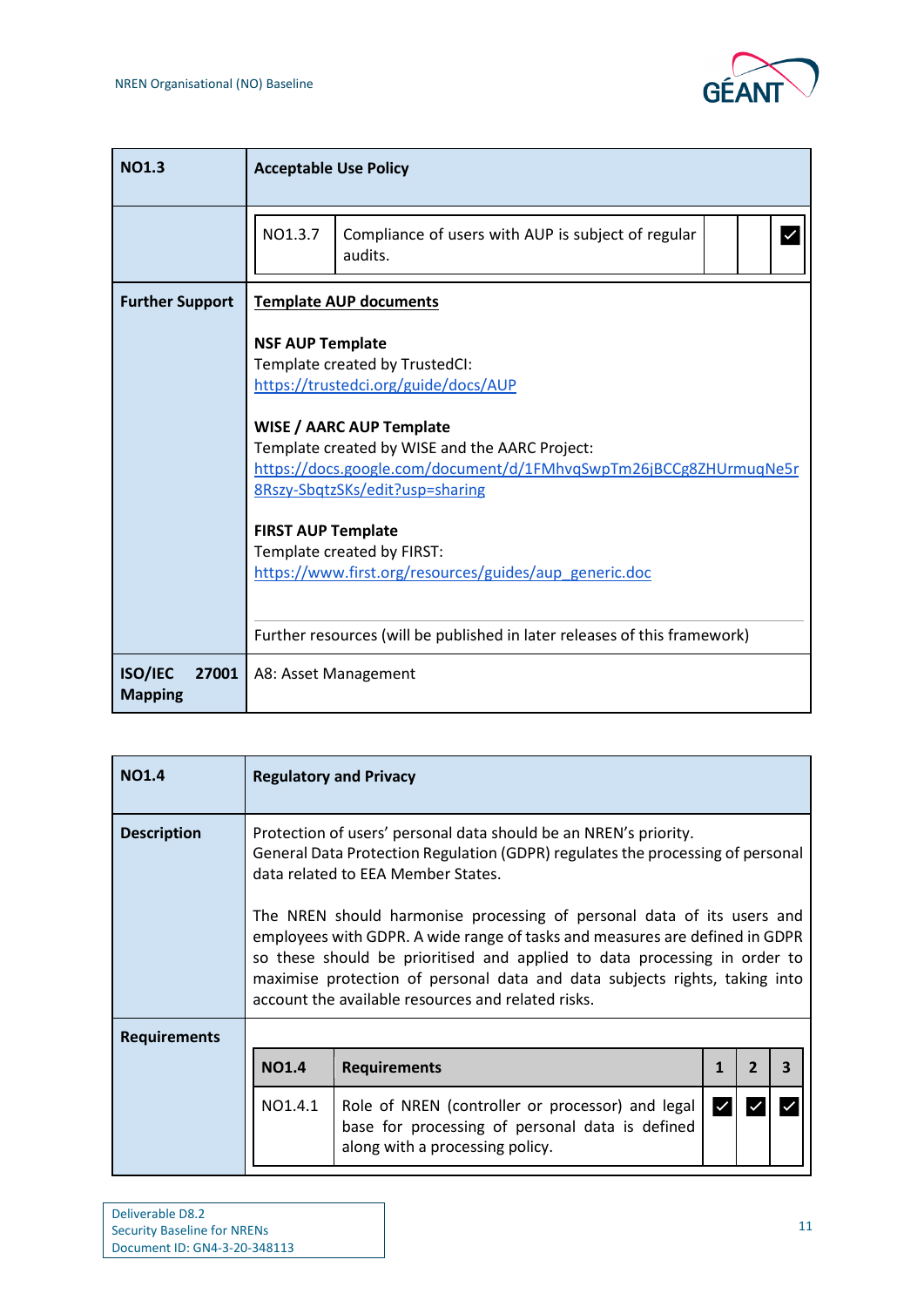

| <b>NO1.4</b>                              | <b>Regulatory and Privacy</b>                                                                                         |                                                                                                                                                                                                                                                                                                                                                                                                                                                                                                                                                                                                                                                                                                                                                                                                                                                                                                                             |                         |              |              |  |  |
|-------------------------------------------|-----------------------------------------------------------------------------------------------------------------------|-----------------------------------------------------------------------------------------------------------------------------------------------------------------------------------------------------------------------------------------------------------------------------------------------------------------------------------------------------------------------------------------------------------------------------------------------------------------------------------------------------------------------------------------------------------------------------------------------------------------------------------------------------------------------------------------------------------------------------------------------------------------------------------------------------------------------------------------------------------------------------------------------------------------------------|-------------------------|--------------|--------------|--|--|
|                                           | NO1.4.2                                                                                                               | A data protection officer (DPO) or equivalent role is<br>appointed by top management.                                                                                                                                                                                                                                                                                                                                                                                                                                                                                                                                                                                                                                                                                                                                                                                                                                       | $\overline{\mathsf{v}}$ |              |              |  |  |
|                                           | NO1.4.3                                                                                                               | An appropriate privacy notice is made available to<br>data subjects.                                                                                                                                                                                                                                                                                                                                                                                                                                                                                                                                                                                                                                                                                                                                                                                                                                                        | $\overline{\mathsf{v}}$ | $\checkmark$ |              |  |  |
|                                           | NO1.4.4                                                                                                               | Principles of data protection by design and by<br>default are used when personal data are processed.                                                                                                                                                                                                                                                                                                                                                                                                                                                                                                                                                                                                                                                                                                                                                                                                                        |                         | $\checkmark$ |              |  |  |
|                                           | NO1.4.5                                                                                                               | Responses to personal data breaches are part of<br>the security incident management process (NO3.2).                                                                                                                                                                                                                                                                                                                                                                                                                                                                                                                                                                                                                                                                                                                                                                                                                        |                         |              |              |  |  |
|                                           | NO1.4.6                                                                                                               | A data protection impact assessment (DPIA) should<br>be conducted, where necessary.                                                                                                                                                                                                                                                                                                                                                                                                                                                                                                                                                                                                                                                                                                                                                                                                                                         |                         |              | $\checkmark$ |  |  |
|                                           | NO1.4.7                                                                                                               | The NREN is capable of reporting a personal data<br>breach to the supervisory authority and data<br>subjects in less than 72 hours.                                                                                                                                                                                                                                                                                                                                                                                                                                                                                                                                                                                                                                                                                                                                                                                         |                         |              | $\checkmark$ |  |  |
| <b>Further Support</b>                    | Further resources (will be published in later releases of this framework):<br>Legal and Regulatory Register for NRENs | <b>Official GDPR</b><br>Text of GDPR is available in official languages of the EU. European Data<br>Protection Board (EDPB) publish Guidelines, Recommendations, Best Practices<br>including GDPR related WP29 Guidelines.<br><b>NIST Special Publication 800-53r5-draft</b><br>NIST SP 800-53 contains a set of security controls to protect the security and<br>privacy of an organisation. Section 3.12 focuses on privacy authorisation.<br>https://csrc.nist.gov/CSRC/media//Publications/sp/800-53/rev-<br>5/draft/documents/sp800-53r5-draft.pdf<br>Policy on the Processing of Personal Data<br>Policy provided by the AARC Project<br>https://docs.google.com/document/d/1QseGQVzUQqvosqhjkF2qlHUI4Swlhgb<br>8oDe8N6NWcqE/edit?usp=sharing<br><b>Privacy Policy</b><br>Policy provided by the AARC Project<br>https://docs.google.com/document/d/1QseGQVzUQqvosqhjkF2qlHUI4Swlhgb<br>8oDe8N6NWcqE/edit?usp=sharing |                         |              |              |  |  |
| <b>ISO/IEC</b><br>27001<br><b>Mapping</b> |                                                                                                                       | A18: Compliance with Legal and Contractual Requirements                                                                                                                                                                                                                                                                                                                                                                                                                                                                                                                                                                                                                                                                                                                                                                                                                                                                     |                         |              |              |  |  |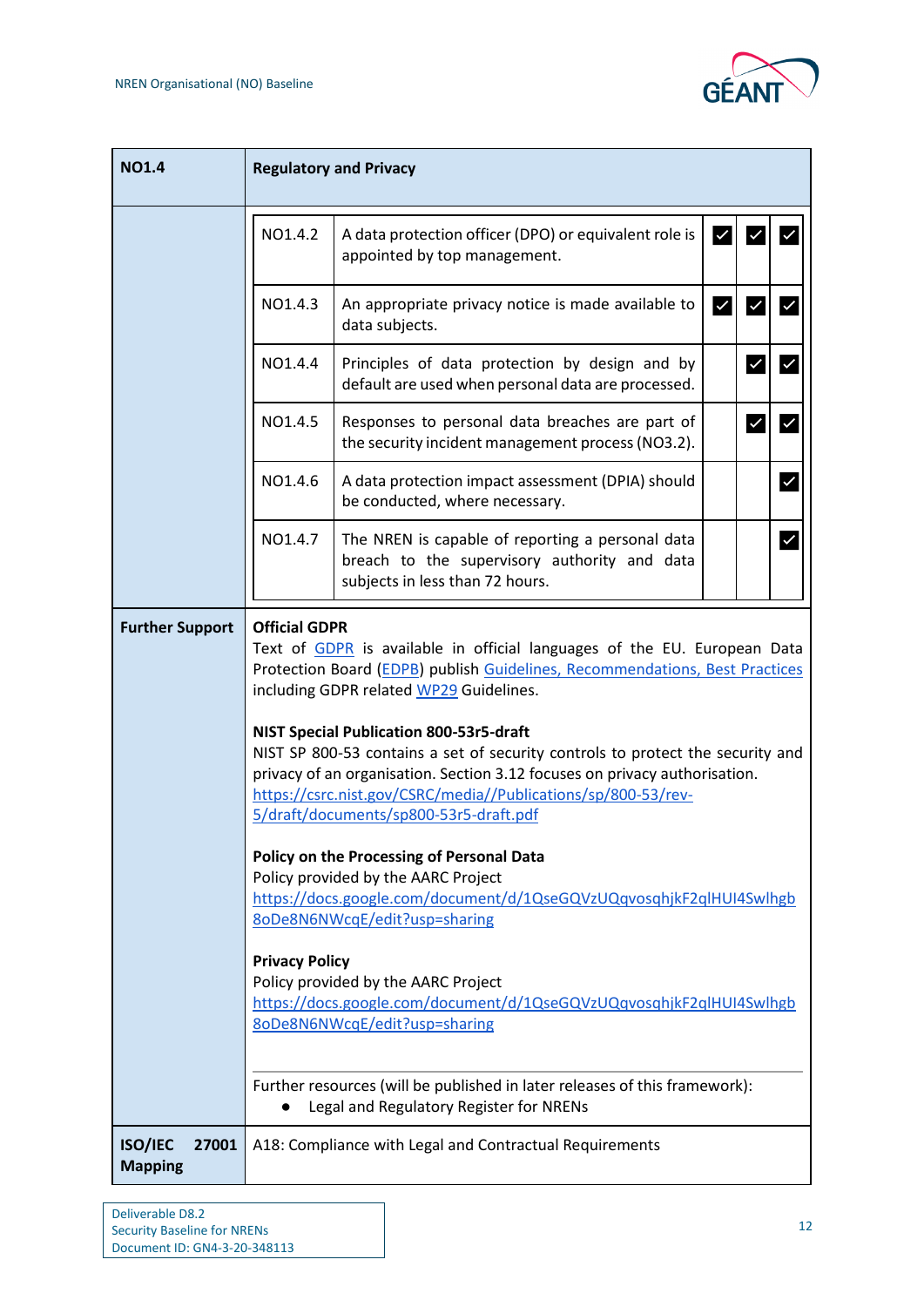

## <span id="page-14-0"></span>**2.2 NO2: People**

Besides technology, it is people themselves that pose the highest risk to the security of an organisation. Incidents are often not due to technical weaknesses, but to a lack of understanding of workflows, information and processes. It is not only in-house staff who are a potential danger, but also employees of service providers and customers. A holistic management of risks related to human error includes awareness measures for all persons in the organisation and equally considers risks emanating from suppliers and their employees.

| <b>NO2.1</b>        |                                                                                                                                                                                                                                                                                                                                                                                                                                                                                                                                                                                                                                                                                                                                                                                                                                                                                                                                                                                       | <b>Training and Awareness</b>                                                                                                            |              |                |                         |  |
|---------------------|---------------------------------------------------------------------------------------------------------------------------------------------------------------------------------------------------------------------------------------------------------------------------------------------------------------------------------------------------------------------------------------------------------------------------------------------------------------------------------------------------------------------------------------------------------------------------------------------------------------------------------------------------------------------------------------------------------------------------------------------------------------------------------------------------------------------------------------------------------------------------------------------------------------------------------------------------------------------------------------|------------------------------------------------------------------------------------------------------------------------------------------|--------------|----------------|-------------------------|--|
| <b>Description</b>  | A Security Awareness Programme trains internal and external staff as well as<br>other individuals with access to the organisation's information. The focus is on<br>the secure handling of IT systems and information in general. The training can<br>take various forms such as classroom training or online training, depending on<br>the topics and culture of the organisation. The aim is to raise participants'<br>awareness of information security issues and provide them with the necessary<br>knowledge to deal with the various threats in their daily work.<br>Awareness training should inform employees about relevant policies and<br>processes and ensure that they are applied. When processes and policies are<br>not followed, it is often unclear to employees why they exist and what threats<br>they are protecting against. A good awareness programme relies on a variety of<br>measures and channels to increase general awareness within the organisation. |                                                                                                                                          |              |                |                         |  |
| <b>Requirements</b> |                                                                                                                                                                                                                                                                                                                                                                                                                                                                                                                                                                                                                                                                                                                                                                                                                                                                                                                                                                                       |                                                                                                                                          |              |                |                         |  |
|                     | <b>NO2.1</b>                                                                                                                                                                                                                                                                                                                                                                                                                                                                                                                                                                                                                                                                                                                                                                                                                                                                                                                                                                          | <b>Requirements</b>                                                                                                                      | $\mathbf{1}$ | $\overline{2}$ | 3                       |  |
|                     | NO2.1.1                                                                                                                                                                                                                                                                                                                                                                                                                                                                                                                                                                                                                                                                                                                                                                                                                                                                                                                                                                               | All employees, (sub) contractors, temporaries etc.<br>must perform an information security awareness<br>training regularly.              | √            | $\checkmark$   | $\checkmark$            |  |
|                     | NO2.1.2                                                                                                                                                                                                                                                                                                                                                                                                                                                                                                                                                                                                                                                                                                                                                                                                                                                                                                                                                                               | Training records are maintained.                                                                                                         | $\checkmark$ | $\checkmark$   | $\checkmark$            |  |
|                     | NO2.1.3                                                                                                                                                                                                                                                                                                                                                                                                                                                                                                                                                                                                                                                                                                                                                                                                                                                                                                                                                                               | A security communication plan including internal<br>and external communication is in place.                                              | $\checkmark$ | $\checkmark$   | $\checkmark$            |  |
|                     | NO2.1.4                                                                                                                                                                                                                                                                                                                                                                                                                                                                                                                                                                                                                                                                                                                                                                                                                                                                                                                                                                               | A plan for role-based training is created once a<br>year.                                                                                |              | $\checkmark$   | $\overline{\checkmark}$ |  |
|                     | NO2.1.5                                                                                                                                                                                                                                                                                                                                                                                                                                                                                                                                                                                                                                                                                                                                                                                                                                                                                                                                                                               | All staff are aware of their responsibilities regarding<br>information security and motivated to achieve high<br>standards for security. |              | $\checkmark$   | $\checkmark$            |  |
|                     | NO2.1.6                                                                                                                                                                                                                                                                                                                                                                                                                                                                                                                                                                                                                                                                                                                                                                                                                                                                                                                                                                               | Regular audits verify the security awareness of<br>employees.                                                                            |              |                | $\checkmark$            |  |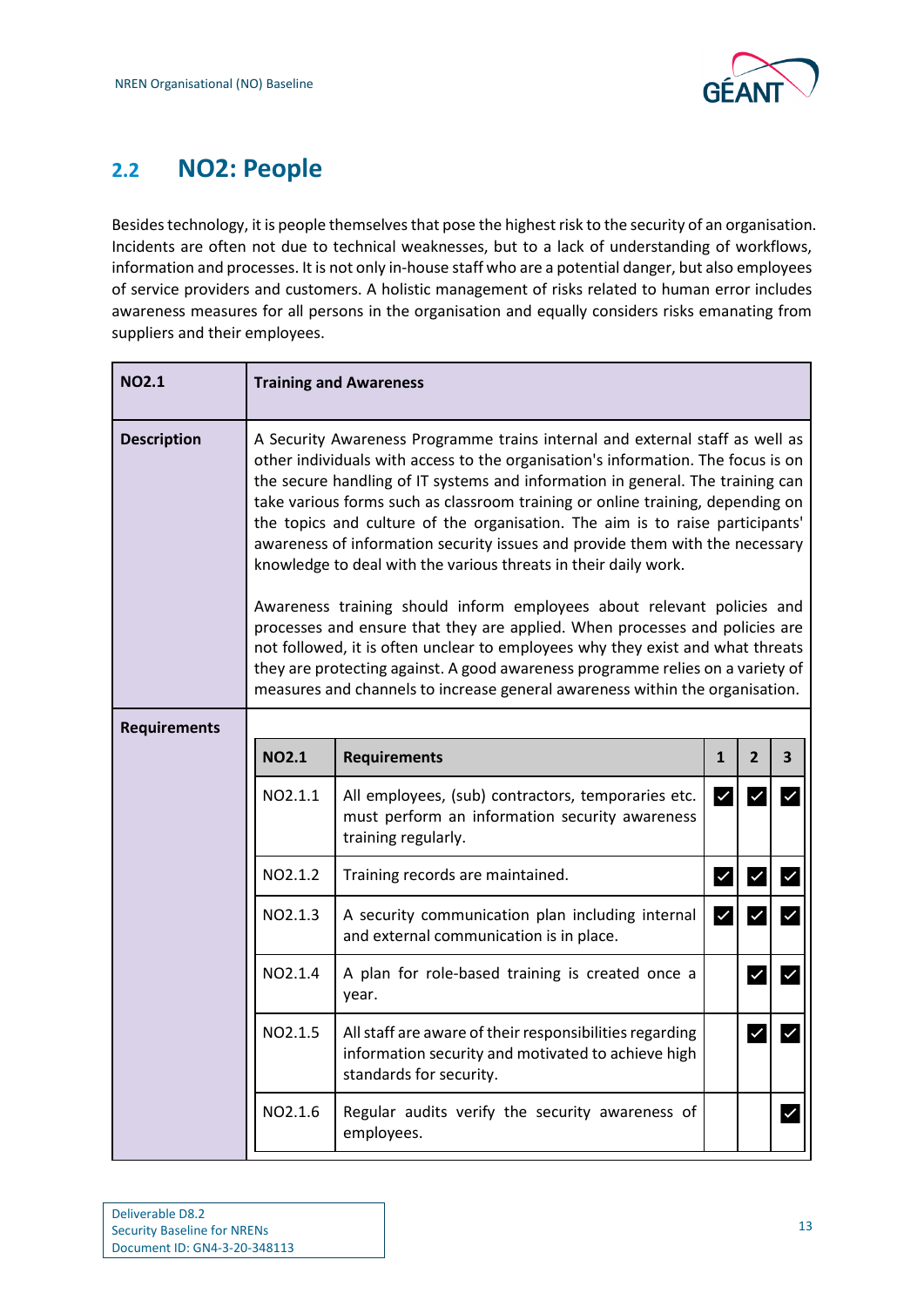

| NO <sub>2.1</sub>                         | <b>Training and Awareness</b>                                                                                                                                                                                                                                                                                                                                                                                                                                                                                                                                                                                                                                                                                                                                                                                                                       |
|-------------------------------------------|-----------------------------------------------------------------------------------------------------------------------------------------------------------------------------------------------------------------------------------------------------------------------------------------------------------------------------------------------------------------------------------------------------------------------------------------------------------------------------------------------------------------------------------------------------------------------------------------------------------------------------------------------------------------------------------------------------------------------------------------------------------------------------------------------------------------------------------------------------|
|                                           | NO2.1.7<br>Top management is highly aware of security<br>aspects and sets an example to its employees.                                                                                                                                                                                                                                                                                                                                                                                                                                                                                                                                                                                                                                                                                                                                              |
| <b>Further Support</b>                    | <b>NSF Training and Awareness Policy Template</b><br>TrustedCI provides a very simple template for a basic awareness policy:<br>https://trustedci.org/guide/docs/TAP<br><b>NIST Special Publication 800-53r5-draft</b><br>NIST SP 800-53 contains a set of security controls to protect the security and<br>privacy of an organisation. Section 3.2 focuses on awareness and training:<br>https://csrc.nist.gov/CSRC/media//Publications/sp/800-53/rev-<br>5/draft/documents/sp800-53r5-draft.pdf<br><b>CLAW Crisis Management Resources</b><br>Materials from the annual GÉANT Crisis Management Exercise can be found at:<br>https://wiki.geant.org/display/gn43wp8/Crisis+management+information+sha<br>ring#Crisismanagementillnformationsharing-MaterialCLAW2019<br>Further resources (will be published in later releases of this framework): |
| <b>ISO/IEC</b><br>27001<br><b>Mapping</b> | A7.2.2: Information security awareness, education and training                                                                                                                                                                                                                                                                                                                                                                                                                                                                                                                                                                                                                                                                                                                                                                                      |

| <b>NO2.2</b>        | <b>Personnel Management</b>                                                                                                                                                                                                                                                                                                                                                                                                                                                                                                                                                                                                                                                                                                |                                                                                                                      |  |  |  |  |  |  |  |
|---------------------|----------------------------------------------------------------------------------------------------------------------------------------------------------------------------------------------------------------------------------------------------------------------------------------------------------------------------------------------------------------------------------------------------------------------------------------------------------------------------------------------------------------------------------------------------------------------------------------------------------------------------------------------------------------------------------------------------------------------------|----------------------------------------------------------------------------------------------------------------------|--|--|--|--|--|--|--|
| <b>Description</b>  | People are at the heart of every organisation and are both key to successful<br>security management and one of the most likely points of failure. It is very<br>important to have appropriate policies and processes in place to ensure that<br>staff play a strong role in security management, but it is even more important<br>to ensure that such policies are not just pieces of paper or tick box activities but<br>become standard behaviour. Staff should be motivated to support security<br>requirements internally rather than seeing processes as a burden or a<br>judgement on them. The processes described here can be supported by good<br>implementation of training and awareness as described in NO2.1. |                                                                                                                      |  |  |  |  |  |  |  |
| <b>Requirements</b> |                                                                                                                                                                                                                                                                                                                                                                                                                                                                                                                                                                                                                                                                                                                            |                                                                                                                      |  |  |  |  |  |  |  |
|                     | <b>NO2.2</b>                                                                                                                                                                                                                                                                                                                                                                                                                                                                                                                                                                                                                                                                                                               | <b>Requirements</b><br>3<br>2<br>1                                                                                   |  |  |  |  |  |  |  |
|                     | NO2.2.1                                                                                                                                                                                                                                                                                                                                                                                                                                                                                                                                                                                                                                                                                                                    | Appropriate screening of applicant's identity,<br>qualifications and competencies is carried out prior<br>to hiring. |  |  |  |  |  |  |  |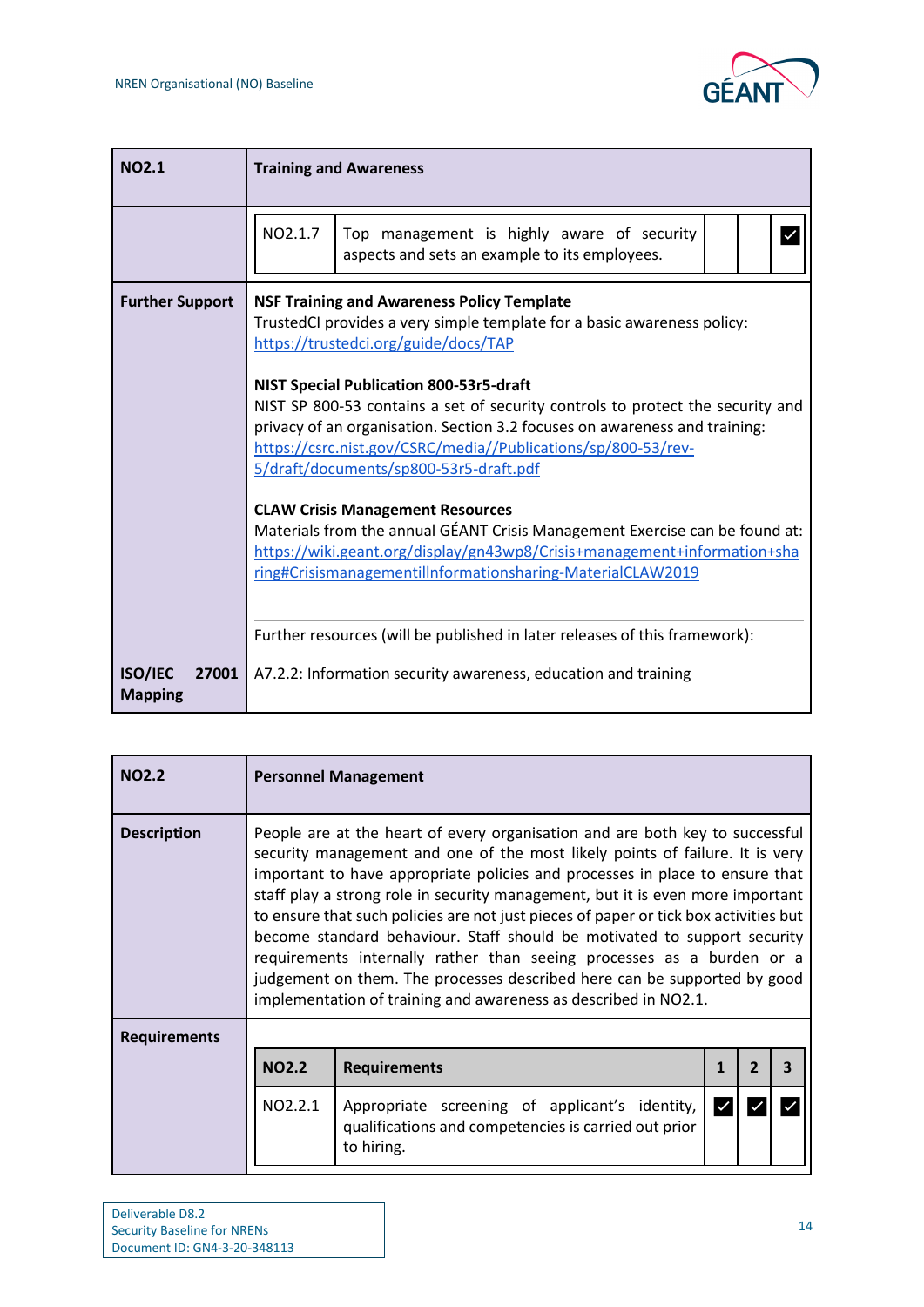

| <b>NO2.2</b>                              | <b>Personnel Management</b>                                                                                                                                                                                                                                                                                                                                                                                                                                                                                                                                                                                              |                                                                                                                                                             |                         |              |              |  |  |
|-------------------------------------------|--------------------------------------------------------------------------------------------------------------------------------------------------------------------------------------------------------------------------------------------------------------------------------------------------------------------------------------------------------------------------------------------------------------------------------------------------------------------------------------------------------------------------------------------------------------------------------------------------------------------------|-------------------------------------------------------------------------------------------------------------------------------------------------------------|-------------------------|--------------|--------------|--|--|
|                                           | NO2.2.2                                                                                                                                                                                                                                                                                                                                                                                                                                                                                                                                                                                                                  | Appropriate screening in place for contractors to<br>the same standard as staff.                                                                            | $\overline{\mathsf{v}}$ |              |              |  |  |
|                                           | NO2.2.3                                                                                                                                                                                                                                                                                                                                                                                                                                                                                                                                                                                                                  | Rights and responsibilities of staff effectively<br>managed, changed or removed when leaving or<br>changing job roles.                                      | $\overline{\mathsf{v}}$ | √            |              |  |  |
|                                           | NO2.2.4                                                                                                                                                                                                                                                                                                                                                                                                                                                                                                                                                                                                                  | Employee handbook or contract clearly sets out the<br>responsibilities of staff regarding information<br>security.                                          |                         | $\checkmark$ | $\checkmark$ |  |  |
|                                           | NO2.2.5                                                                                                                                                                                                                                                                                                                                                                                                                                                                                                                                                                                                                  | Where appropriate, staff handling sensitive data<br>have signed NDA.                                                                                        |                         | ∣✓           | $\checkmark$ |  |  |
|                                           | NO2.2.6                                                                                                                                                                                                                                                                                                                                                                                                                                                                                                                                                                                                                  | It is ensured that key roles responsible for critical<br>services or processes are redundant.                                                               |                         |              | $\checkmark$ |  |  |
|                                           | NO2.2.7                                                                                                                                                                                                                                                                                                                                                                                                                                                                                                                                                                                                                  | There are appropriate interfaces to all departments<br>in order to carry out necessary actions within 48<br>hours upon termination or change of a contract. |                         |              | $\checkmark$ |  |  |
| <b>Further Support</b>                    | <b>NIST Special Publication 800-53r5-draft</b><br>NIST SP 800-53 contains a set of security controls to protect the security and<br>privacy of an organisation. Section 3.16 focuses on personnel security:<br>https://csrc.nist.gov/CSRC/media//Publications/sp/800-53/rev-<br>5/draft/documents/sp800-53r5-draft.pdf<br>If you have access to the ISO27001 and ISO27002 documentation, processes for<br>managing personal are well described. TrustedCI has created a very useful<br>checklist<br>for<br>managing<br>personnel<br>exit<br>that<br>available<br>is<br>at:<br>https://trustedci.org/guide/docs/exitlist. |                                                                                                                                                             |                         |              |              |  |  |
|                                           |                                                                                                                                                                                                                                                                                                                                                                                                                                                                                                                                                                                                                          | Further resources (will be published in later releases of this framework):                                                                                  |                         |              |              |  |  |
| <b>ISO/IEC</b><br>27001<br><b>Mapping</b> |                                                                                                                                                                                                                                                                                                                                                                                                                                                                                                                                                                                                                          | A7: Human Resource Security                                                                                                                                 |                         |              |              |  |  |

| <b>NO2.3</b>       | <b>Supplier Management</b>                                                                                                                                                                                                                                                                                                      |
|--------------------|---------------------------------------------------------------------------------------------------------------------------------------------------------------------------------------------------------------------------------------------------------------------------------------------------------------------------------|
| <b>Description</b> | Services or products used daily by NRENs can be provided by external suppliers.<br>This means that information security measures will need to be extended to<br>suppliers in order to provide an overall security level. Appropriate policies and<br>processes should be in place for contracting suppliers and staff should be |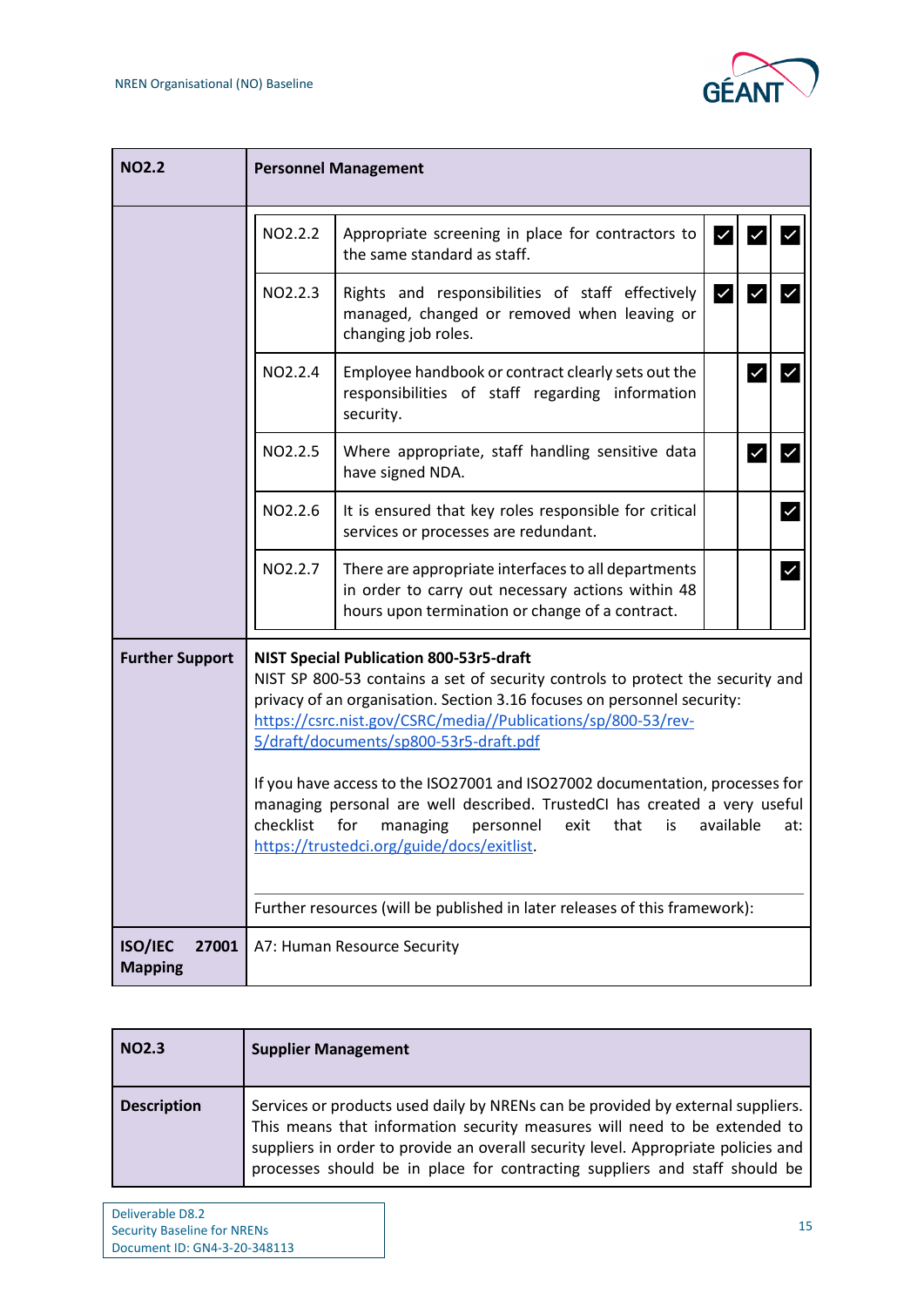

| <b>NO2.3</b>                              | <b>Supplier Management</b>                                                                                                                                                                                                                                                                                                                                    |                                                                                                                                     |              |                         |                         |  |  |  |
|-------------------------------------------|---------------------------------------------------------------------------------------------------------------------------------------------------------------------------------------------------------------------------------------------------------------------------------------------------------------------------------------------------------------|-------------------------------------------------------------------------------------------------------------------------------------|--------------|-------------------------|-------------------------|--|--|--|
|                                           |                                                                                                                                                                                                                                                                                                                                                               | informed about these policies and processes when they are involved in the<br>contracting process.                                   |              |                         |                         |  |  |  |
|                                           | The required security levels can be described in a supplier security policy. Staff<br>can then check contracts against this policy. Checking requirements when the<br>contract is signed is important, but it is also important to see that contract terms<br>are met and changes to contracts are assessed. This is all part of good supplier<br>management. |                                                                                                                                     |              |                         |                         |  |  |  |
| <b>Requirements</b>                       |                                                                                                                                                                                                                                                                                                                                                               |                                                                                                                                     |              |                         |                         |  |  |  |
|                                           | <b>NO2.3</b>                                                                                                                                                                                                                                                                                                                                                  | <b>Requirements</b>                                                                                                                 | $\mathbf{1}$ | $\overline{2}$          | $\overline{\mathbf{3}}$ |  |  |  |
|                                           | NO2.3.1                                                                                                                                                                                                                                                                                                                                                       | A supplier security policy is in place and accessible<br>for staff involved in contracting suppliers.                               | $\checkmark$ | $\checkmark$            | $\checkmark$            |  |  |  |
|                                           | NO2.3.2                                                                                                                                                                                                                                                                                                                                                       | All suppliers have contracts stating relevant<br>security aspects.                                                                  | $\checkmark$ | $\checkmark$            | $\checkmark$            |  |  |  |
|                                           | NO2.3.3                                                                                                                                                                                                                                                                                                                                                       | All suppliers are assessed according to their<br>criticality and business impact and listed at a<br>central location.               | $\checkmark$ | $\checkmark$            | $\checkmark$            |  |  |  |
|                                           | NO2.3.4                                                                                                                                                                                                                                                                                                                                                       | SLAs, SLA reporting, meeting notes and other<br>documents to assess the suppliers' performance on<br>a regular basis are available. |              | $\checkmark$            | $\checkmark$            |  |  |  |
|                                           | NO2.3.5                                                                                                                                                                                                                                                                                                                                                       | Changes in the suppliers' services are monitored on<br>a regular basis                                                              |              | $\overline{\mathsf{v}}$ | $\checkmark$            |  |  |  |
|                                           | NO2.3.6                                                                                                                                                                                                                                                                                                                                                       | Where<br>suppliers'<br>appropriate,<br>services<br>and<br>products are audited or penetration-tested.                               |              |                         | $\blacktriangledown$    |  |  |  |
|                                           | NO2.3.7                                                                                                                                                                                                                                                                                                                                                       | Where appropriate, suppliers handling sensitive<br>data have signed an NDA.                                                         |              |                         |                         |  |  |  |
| <b>Further Support</b>                    | <b>GÉANT Cloud Services:</b><br>https://clouds.geant.org/resources/cloud-security/fundamental-cloud-<br>security-part-12-supply-chain-in-the-cloud/                                                                                                                                                                                                           |                                                                                                                                     |              |                         |                         |  |  |  |
|                                           |                                                                                                                                                                                                                                                                                                                                                               | Further resources (will be published in later releases of this framework):                                                          |              |                         |                         |  |  |  |
| <b>ISO/IEC</b><br>27001<br><b>Mapping</b> | A15: Supplier Relationships                                                                                                                                                                                                                                                                                                                                   |                                                                                                                                     |              |                         |                         |  |  |  |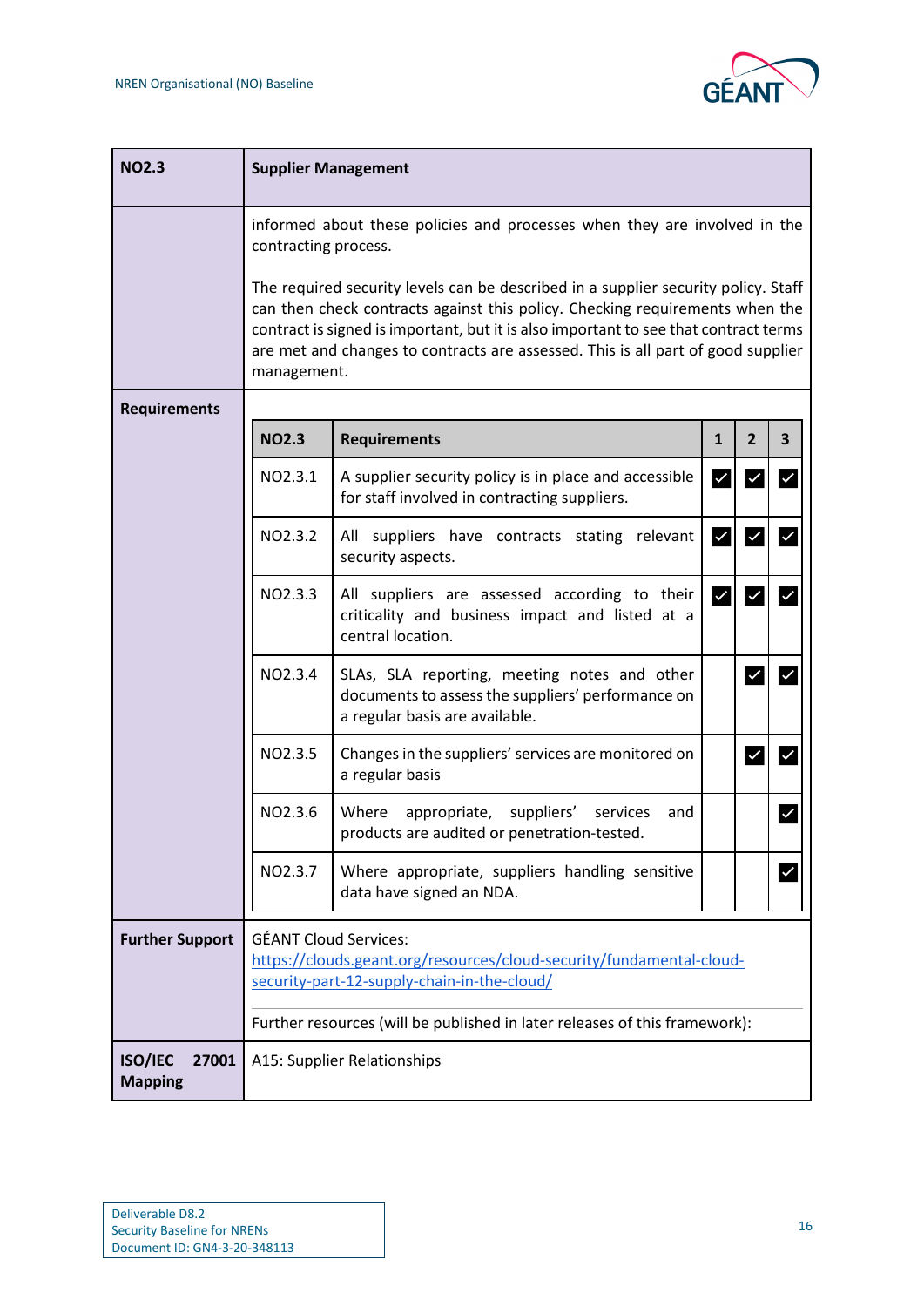

## <span id="page-18-0"></span>**2.3 NO3: Threats**

A risk is defined as the "effect of uncertainty on objectives" (ISO 31000), where the effect may have negative or positive deviation from expected behaviour. However, in security we mostly cover these negative effects represented as threats to information, processes and services. Identifying these threats to an organisation and prioritizing them according to their importance impact within the business area, like research and education is called Threat Modelling. Based on this, the Risk Management uses identified threats and matches them to vulnerable assets of the organisation in order to mitigate the negative effects.

While the goal is to mitigate risks as far as possible, it is never possible to eliminate all risks completely. So, Continuity Management considers risks that have a catastrophic impact and defines a strategy to handle them if they happen against all odds. In addition to risk and continuity management, security incident management methods are defined for reacting appropriately to all security incidents, regardless of how critical they are. The establishment of an appropriate process and Security Incident Response Team (CSIRT) is one of the first measures an organisation should implement in the area of threat protection.

| <b>NO3.1</b>       | <b>Risk Management</b>                                                                                                                                                                                                                                                                                                                                                                                                                                                                                                                                                                                                                                                                                                                          |
|--------------------|-------------------------------------------------------------------------------------------------------------------------------------------------------------------------------------------------------------------------------------------------------------------------------------------------------------------------------------------------------------------------------------------------------------------------------------------------------------------------------------------------------------------------------------------------------------------------------------------------------------------------------------------------------------------------------------------------------------------------------------------------|
| <b>Description</b> | Risk management is a key aspect in every organisation today. Although it is<br>common to implement a set of standard security measures suggested by<br>guidelines and other security frameworks, each organisation or type of<br>organisation has to adjust security controls to their specific needs at some point<br>in time. This adjustment is especially crucial since resources available to<br>implement security measures are limited; it is necessary to identify the most<br>important risks to mitigate to maximise the effect of the resources invested.<br>NRENs are no exception here. However, when managing risks in NRENs there                                                                                                |
|                    | are some special aspects that are not covered in security standards applying to<br>other organisations. Just the fact that each NREN is an infrastructure provider<br>and manages a federation where each organisation could potentially influence<br>the security of every other organisation involved therein presents a unique<br>scenario. Furthermore, NRENs participating in GÉANT are deeply connected to<br>each other and as such their infrastructure, services, employees and users, and<br>organisational risks also affect each other. As a result, managing risks in NRENs<br>is not an isolated but rather a federated activity that relies on risks being shared<br>and possibly mitigated in collaboration with the community. |
|                    | This module provides requirements and guidelines compatible with standard<br>risk management frameworks focusing on the aspects specific to NRENs and a<br>federated environment.                                                                                                                                                                                                                                                                                                                                                                                                                                                                                                                                                               |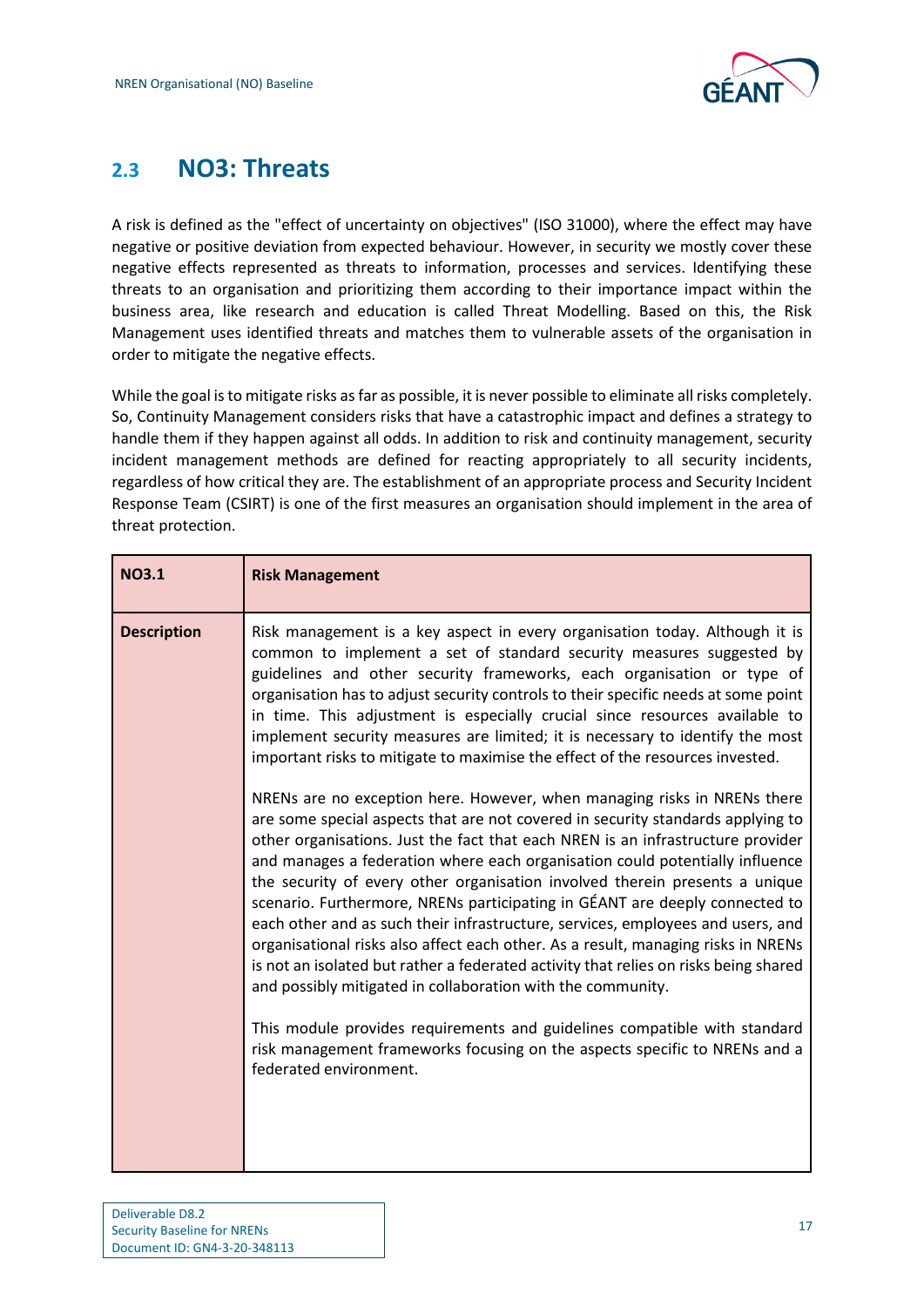

| <b>NO3.1</b>           | <b>Risk Management</b>                                                                                                                                                                                                                               |                                                                                                                                                                                                                                                                                                                                          |                         |                         |                         |  |  |  |
|------------------------|------------------------------------------------------------------------------------------------------------------------------------------------------------------------------------------------------------------------------------------------------|------------------------------------------------------------------------------------------------------------------------------------------------------------------------------------------------------------------------------------------------------------------------------------------------------------------------------------------|-------------------------|-------------------------|-------------------------|--|--|--|
| <b>Requirements</b>    | <b>NO3.1</b>                                                                                                                                                                                                                                         | <b>Requirements</b>                                                                                                                                                                                                                                                                                                                      | $\mathbf{1}$            | $\overline{2}$          | 3                       |  |  |  |
|                        | NO3.1.1                                                                                                                                                                                                                                              | A risk management process is defined, documented<br>and implemented                                                                                                                                                                                                                                                                      | $\blacktriangledown$    | $\checkmark$            |                         |  |  |  |
|                        | NO3.1.2                                                                                                                                                                                                                                              | manager responsible for the<br>risk<br>risk<br>A<br>management process is assigned.                                                                                                                                                                                                                                                      | $\overline{\mathsf{v}}$ | $\checkmark$            | $\checkmark$            |  |  |  |
|                        | NO3.1.3                                                                                                                                                                                                                                              | Security measures are approved and implemented<br>based on risk assessment.                                                                                                                                                                                                                                                              | $\vert\downarrow\vert$  | $\overline{\mathsf{v}}$ | $\overline{\mathsf{v}}$ |  |  |  |
|                        | NO3.1.4                                                                                                                                                                                                                                              | A yearly risk assessment is performed for at least all<br>GÉANT Top 10 Threats, including a review of<br>existing risks and assets.                                                                                                                                                                                                      |                         | $\checkmark$            | $\checkmark$            |  |  |  |
|                        | NO3.1.5                                                                                                                                                                                                                                              | Risks that might affect other NRENs or federated<br>services are reported regularly.                                                                                                                                                                                                                                                     |                         | $\overline{\mathsf{v}}$ | $\checkmark$            |  |  |  |
|                        | NO3.1.6                                                                                                                                                                                                                                              | The asset inventory includes organisation-specific<br>and federated (information) assets.                                                                                                                                                                                                                                                |                         |                         | $\checkmark$            |  |  |  |
|                        | NO3.1.7                                                                                                                                                                                                                                              | Organisation-specific<br>threat<br>modelling<br>is.<br>performed.                                                                                                                                                                                                                                                                        |                         |                         | $\checkmark$            |  |  |  |
|                        |                                                                                                                                                                                                                                                      |                                                                                                                                                                                                                                                                                                                                          |                         |                         |                         |  |  |  |
| <b>Further Support</b> |                                                                                                                                                                                                                                                      | <b>Risk Assessment Templates</b>                                                                                                                                                                                                                                                                                                         |                         |                         |                         |  |  |  |
|                        | AARC project template:<br>https://docs.google.com/document/d/13eRJuI78ULXA87UucclavygAuhk41ck8<br>ukgJdZ25uiA/edit?usp=sharing<br>WISE template:<br>https://wiki.geant.org/download/attachments/53773456/WISE Risk Manage<br>ment Template v1.1.xlsx |                                                                                                                                                                                                                                                                                                                                          |                         |                         |                         |  |  |  |
|                        |                                                                                                                                                                                                                                                      | <b>Risk Management Frameworks</b>                                                                                                                                                                                                                                                                                                        |                         |                         |                         |  |  |  |
|                        | familiar with the topic:                                                                                                                                                                                                                             | <b>Risk Management Overview</b><br>ENISA provides a lightweight overview of risk management. This includes a<br>sample process and lots of supporting materials. It is a good starting point to get<br>https://www.enisa.europa.eu/topics/threat-risk-management/risk-<br>management/current-risk/risk-management-inventory/introduction |                         |                         |                         |  |  |  |
|                        |                                                                                                                                                                                                                                                      | <b>NIST Special Publication 800-53r5-draft</b><br>NIST SP 800-53 contains a set of security controls to protect the security and<br>privacy of an organisation. Section 3.17 focuses on risk assessment:                                                                                                                                 |                         |                         |                         |  |  |  |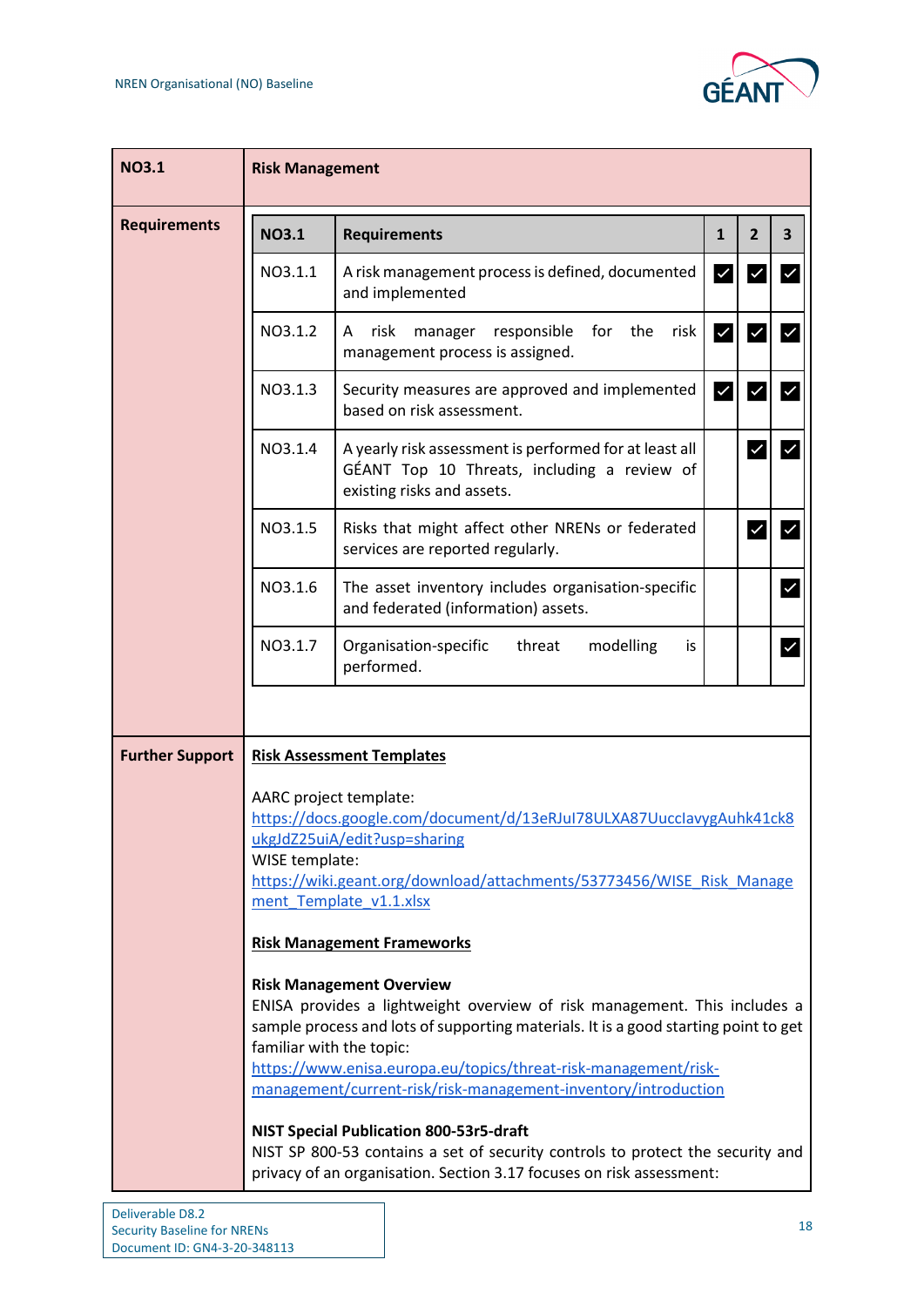

| <b>NO3.1</b> | <b>Risk Management</b>                                                                                                                                                                                                                                                                                                                                                                                                                                                                                                        |
|--------------|-------------------------------------------------------------------------------------------------------------------------------------------------------------------------------------------------------------------------------------------------------------------------------------------------------------------------------------------------------------------------------------------------------------------------------------------------------------------------------------------------------------------------------|
|              | https://csrc.nist.gov/CSRC/media//Publications/sp/800-53/rev-<br>5/draft/documents/sp800-53r5-draft.pdf                                                                                                                                                                                                                                                                                                                                                                                                                       |
|              | Risk Management Framework for Information Systems and organisations<br>NIST provides in SP 800-37r2 a comprehensive risk management framework:<br>https://csrc.nist.gov/projects/risk-management/risk-management-framework-<br>(RMF)-Overview<br>https://nvlpubs.nist.gov/nistpubs/SpecialPublications/NIST.SP.800-37r2.pdf                                                                                                                                                                                                   |
|              | <b>CIS RAM (Risk Assessment Method)</b><br>CIS RAM (Center for Internet Security <sup>®</sup> Risk Assessment Method) is an<br>information security risk assessment method that helps organizations<br>implement and assess their security posture against the CIS Controls<br>cybersecurity best practices:<br>https://www.cisecurity.org/white-papers/cis-ram-risk-assessment-method/                                                                                                                                       |
|              | <b>The Risk IT Framework</b><br>ISACA provides with Risk IT another extensive framework to manage and govern<br>risk. It is superseded by Cobit 5 for risk, which is part of the commercial COBIT5<br>framework. However, the older but free Risk IT framework is still very useful:<br>http://www.isaca.org/Knowledge-<br>Center/Research/ResearchDeliverables/Pages/The-Risk-IT-Framework.aspx                                                                                                                              |
|              | <b>SIG-ISM White Paper: Risk Management</b><br>This whitepaper is about how to manage information security risk by performing<br>risk assessments in a National Research and Education Network (NREN)<br>organisation or not-for-profit organisations such<br>as universities. The scope of this white paper is only information security,<br>discussions around disaster recovery and continuity planning are considered out<br>of scope:<br>https://wiki.geant.org/display/SIGISM/SIG+ISM+white+paper+risk+manageme<br>$nt$ |
|              | <b>Threats</b><br>Threats Catalogue - Elementary Threats<br>A catalogue of elementary threats including a description provided by the<br>German Federal Office for Information Security:<br>https://www.bsi.bund.de/SharedDocs/Downloads/EN/BSI/Grundschutz/downl<br>oad/threats_catalogue.pdf? blob=publicationFile&v=2                                                                                                                                                                                                      |
|              | <b>Threat Taxonomy</b><br>ENISA provides a structured list of threats. It is a good overview and better<br>structured than the BSI threat catalogue but lacks the detailed descriptions:                                                                                                                                                                                                                                                                                                                                      |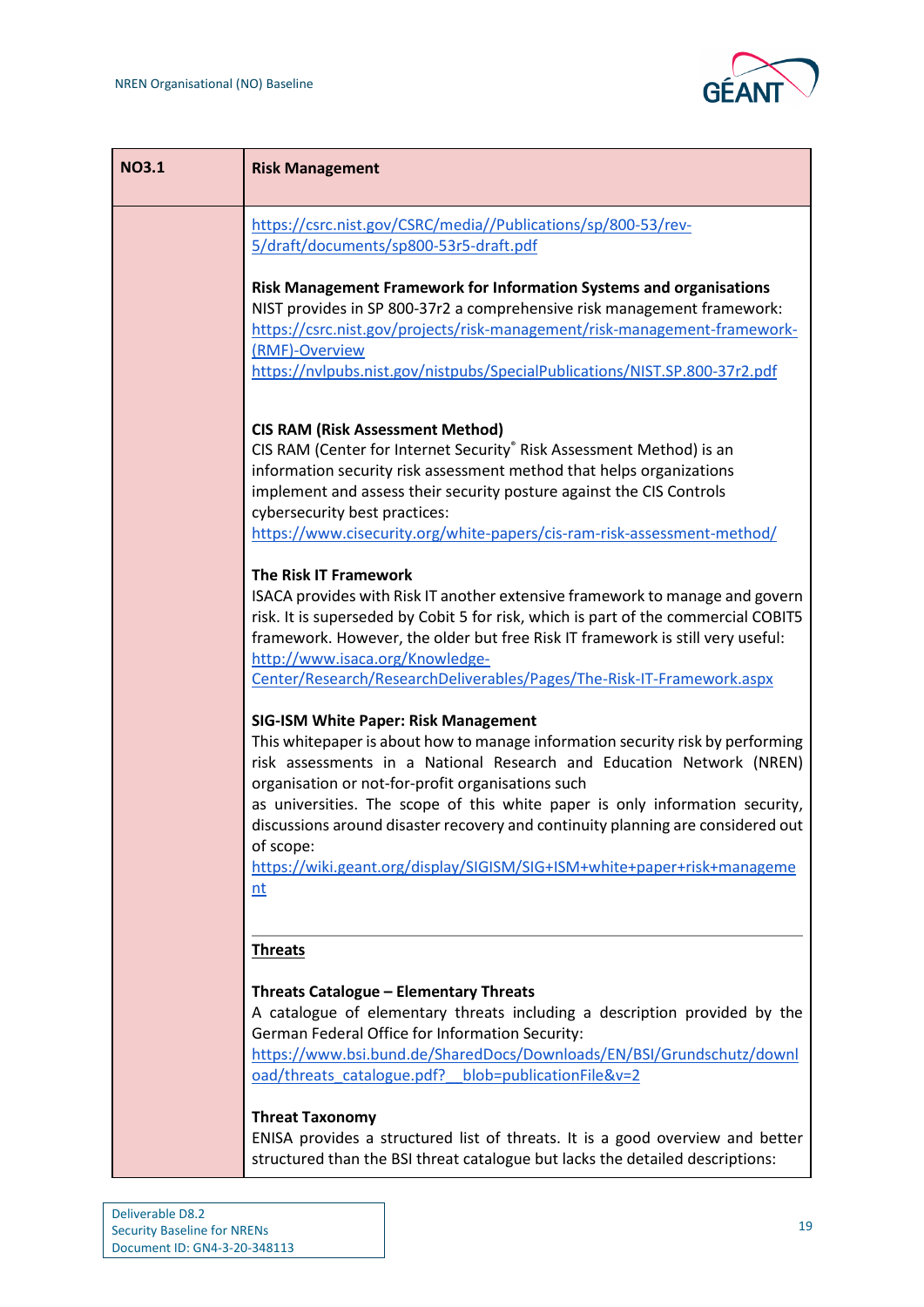

| <b>NO3.1</b>                              | <b>Risk Management</b>                                                                                                                                                                                                                                                                                      |
|-------------------------------------------|-------------------------------------------------------------------------------------------------------------------------------------------------------------------------------------------------------------------------------------------------------------------------------------------------------------|
|                                           | https://www.enisa.europa.eu/topics/threat-risk-management/threats-and-<br>trends/enisa-threat-landscape/threat-taxonomy/view<br>Further resources (will be published in later releases of this framework):<br>R&E specific threat catalogue<br>List of standard NREN asset<br>Role description Risk Manager |
| <b>ISO/IEC</b><br>27001<br><b>Mapping</b> | A8 (Asset Management), Section 6 (Risk Management)                                                                                                                                                                                                                                                          |

| <b>NO3.2</b>        | <b>Incident Management</b>                                                                                                                                                                                                                                                                                                                                                                                                                                                                                                                                                                                                                                                                       |                                                                                                                                                                            |                        |                |                         |  |  |  |
|---------------------|--------------------------------------------------------------------------------------------------------------------------------------------------------------------------------------------------------------------------------------------------------------------------------------------------------------------------------------------------------------------------------------------------------------------------------------------------------------------------------------------------------------------------------------------------------------------------------------------------------------------------------------------------------------------------------------------------|----------------------------------------------------------------------------------------------------------------------------------------------------------------------------|------------------------|----------------|-------------------------|--|--|--|
| <b>Description</b>  | Computer security incidents require fast and effective responses from the<br>organisations concerned. Computer Security Incident Response Teams (CSIRTs)<br>are responsible for receiving and reviewing incident reports and responding to<br>them as appropriate. As such, a CSIRT team is a fundamental element of security<br>planning.                                                                                                                                                                                                                                                                                                                                                       |                                                                                                                                                                            |                        |                |                         |  |  |  |
|                     | Organisations should establish solutions to detect, monitor and respond to their<br>own internal security incidents, including appropriate reporting requirements to<br>management and other stakeholders. At the very least, organisations should<br>know who responds to an incident, what they are responsible for during the<br>incident and how to report the incident effectively.<br>CSIRTs help deliver the organisation's incident response plan. This plan should<br>cover information dealing with protection of assets and services and incident<br>detection, response and prevention but should also consider broader issues<br>such as disaster recovery and business continuity. |                                                                                                                                                                            |                        |                |                         |  |  |  |
| <b>Requirements</b> | <b>NO3.2</b>                                                                                                                                                                                                                                                                                                                                                                                                                                                                                                                                                                                                                                                                                     | <b>Requirements</b>                                                                                                                                                        | 1                      | $\overline{2}$ | $\overline{\mathbf{3}}$ |  |  |  |
|                     | NO3.2.1                                                                                                                                                                                                                                                                                                                                                                                                                                                                                                                                                                                                                                                                                          | Incident<br>Management<br>including<br>process<br>An<br>reporting and escalation approaches is defined,<br>documented and implemented with identified<br>responsibilities. | $\vert\checkmark\vert$ | $\checkmark$   |                         |  |  |  |
|                     | NO3.2.2                                                                                                                                                                                                                                                                                                                                                                                                                                                                                                                                                                                                                                                                                          | A CSIRT of at least 3 people exists.                                                                                                                                       | $\vert\checkmark\vert$ | $\checkmark$   | $\checkmark$            |  |  |  |
|                     | The CSIRT should be listed in the Trusted Introducer<br>service.                                                                                                                                                                                                                                                                                                                                                                                                                                                                                                                                                                                                                                 | $\checkmark$                                                                                                                                                               |                        |                |                         |  |  |  |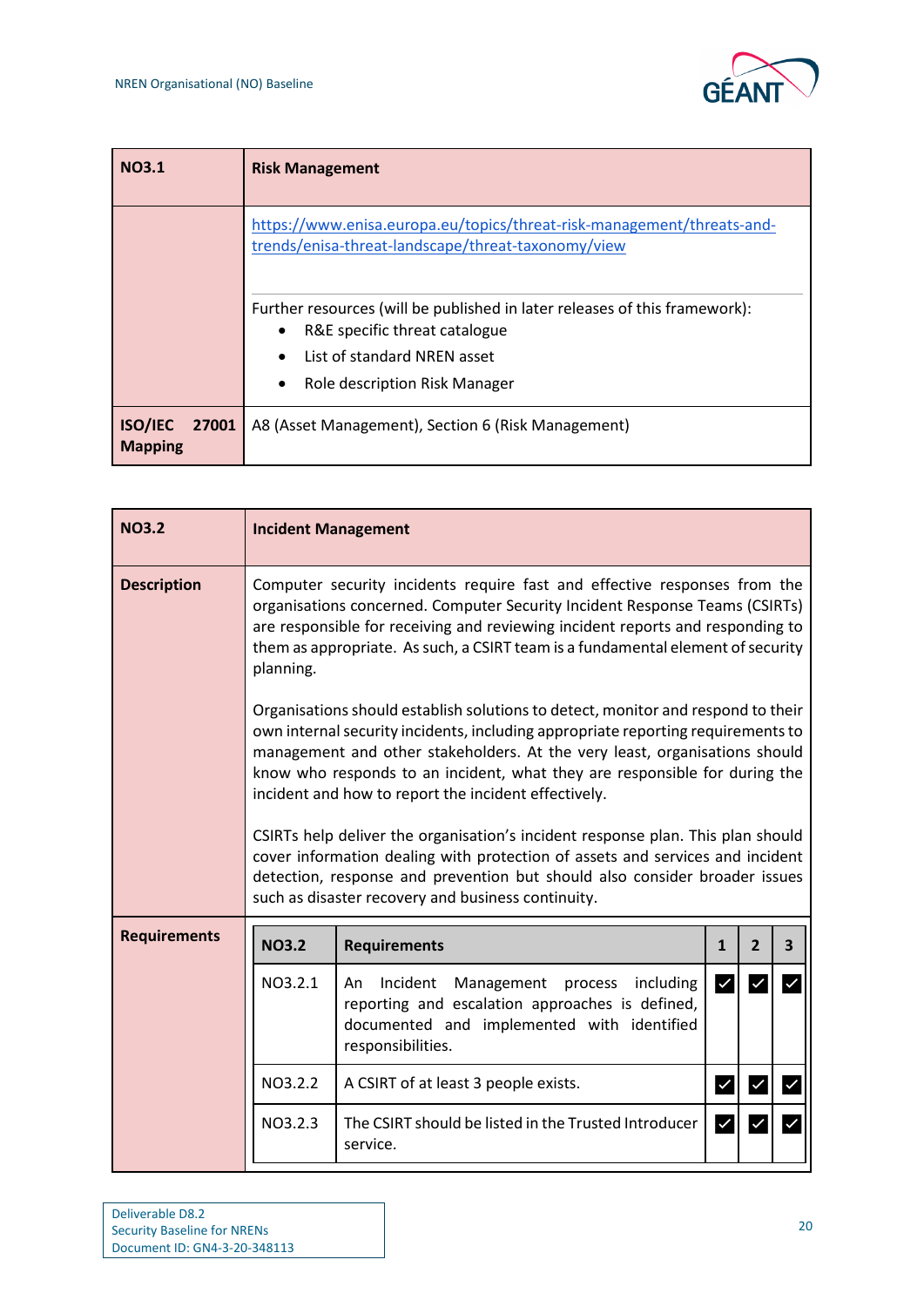

| <b>NO3.2</b>                                                                                                                                                                                                                                                                                                                                                                                                                                                                                            |         | <b>Incident Management</b>                                                                                                                                                                                                                                                                                                                                                                                                                                                                                                                                                                                                                                                                                                                                                                                                                |              |  |  |  |  |  |
|---------------------------------------------------------------------------------------------------------------------------------------------------------------------------------------------------------------------------------------------------------------------------------------------------------------------------------------------------------------------------------------------------------------------------------------------------------------------------------------------------------|---------|-------------------------------------------------------------------------------------------------------------------------------------------------------------------------------------------------------------------------------------------------------------------------------------------------------------------------------------------------------------------------------------------------------------------------------------------------------------------------------------------------------------------------------------------------------------------------------------------------------------------------------------------------------------------------------------------------------------------------------------------------------------------------------------------------------------------------------------------|--------------|--|--|--|--|--|
|                                                                                                                                                                                                                                                                                                                                                                                                                                                                                                         | NO3.2.4 | The CSIRT have reached accreditation status with<br>Trusted Introducer service and asserts support for<br>the Traffic Light Protocol (TLP) and RFC2350.                                                                                                                                                                                                                                                                                                                                                                                                                                                                                                                                                                                                                                                                                   |              |  |  |  |  |  |
|                                                                                                                                                                                                                                                                                                                                                                                                                                                                                                         | NO3.2.5 | Critical incidents are responded to within 24 hours.                                                                                                                                                                                                                                                                                                                                                                                                                                                                                                                                                                                                                                                                                                                                                                                      | √<br>∣✓      |  |  |  |  |  |
|                                                                                                                                                                                                                                                                                                                                                                                                                                                                                                         | NO3.2.6 | Team actively engages with other CSIRT teams.                                                                                                                                                                                                                                                                                                                                                                                                                                                                                                                                                                                                                                                                                                                                                                                             | $\checkmark$ |  |  |  |  |  |
|                                                                                                                                                                                                                                                                                                                                                                                                                                                                                                         | NO3.2.7 | The CSIRT ensures 24/7/365 support.                                                                                                                                                                                                                                                                                                                                                                                                                                                                                                                                                                                                                                                                                                                                                                                                       | $\checkmark$ |  |  |  |  |  |
| <b>Further Support</b>                                                                                                                                                                                                                                                                                                                                                                                                                                                                                  |         | <b>Incidence Management Process</b>                                                                                                                                                                                                                                                                                                                                                                                                                                                                                                                                                                                                                                                                                                                                                                                                       |              |  |  |  |  |  |
| <b>Security Incident Response Procedure</b><br>federated environments:<br>Incident-Response-Procedure-v1.0.pdf<br><b>Guide to Federated Security Incident</b><br>a focus on research collaborations:<br><b>Computer Security Incident Handling Guide</b><br>https://doi.org/10.6028/NIST.SP.800-61r2<br><b>Training and Awareness</b><br><b>CSIRT Maturity - Self-assessment Tool</b><br>CSIRT team and team approaches:<br><b>TRANSITS CSIRT training</b><br>members:<br>https://tf-csirt.org/transits |         | The AARC project has published a security incident response procedure for<br>https://aarc-project.eu/wp-content/uploads/2017/02/DNA3.2-Security-<br>The AARC project has created a guide for federated incident management with<br>https://aarc-project.eu/wp-content/uploads/2019/03/AARC-I051-Guide-to-<br>Federated-Security-Incident-Response-for-Research-Collaboration.pdf<br>NIST provides with SP 800-61 a guide to implement an incident management<br>process, with detailed explanations on how to handle an incident:<br>ENISA provides a self-assessment tool for CSIRTs to assess the maturity of your<br>https://www.enisa.europa.eu/topics/csirts-in-europe/csirt-capabilities/csirt-<br>maturity/csirt-maturity-self-assessment-survey/<br>The GÉANT Task Force CSIRT (TF-CSIRT) perform trainings for (potential) CSIRT |              |  |  |  |  |  |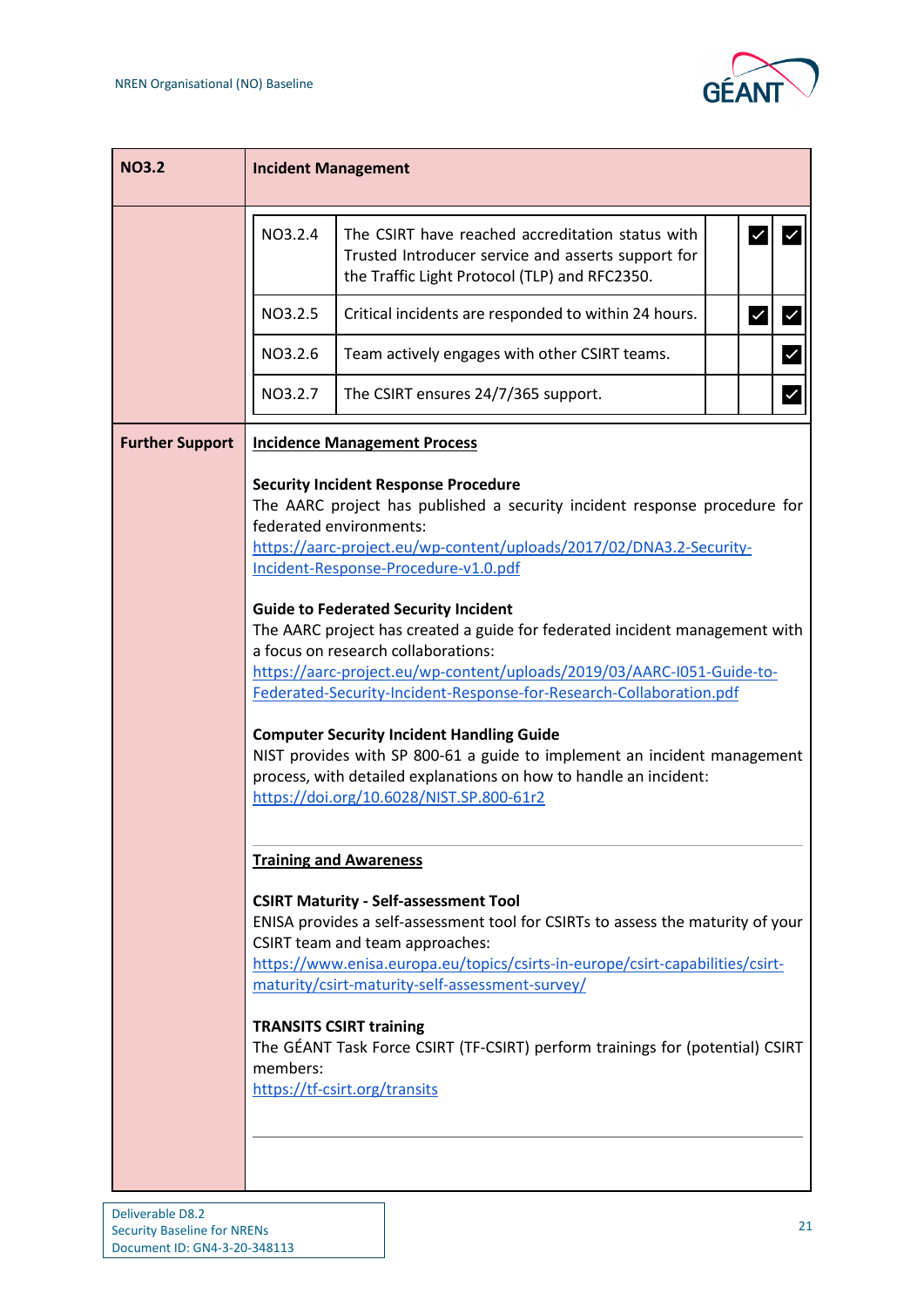

| <b>NO3.2</b>                              | <b>Incident Management</b>                                                                                                                                                                                                                                                                                           |
|-------------------------------------------|----------------------------------------------------------------------------------------------------------------------------------------------------------------------------------------------------------------------------------------------------------------------------------------------------------------------|
|                                           | <b>Other</b>                                                                                                                                                                                                                                                                                                         |
|                                           | <b>REFEDS SIRTFI</b><br>REFEDS has created the Security Incident Response Trust Framework for<br>Federated Identity (Sirtfi) to improve the coordination of incidents across<br>federated organisations:<br>https://refeds.org/sirtfi                                                                                |
|                                           | <b>NIST Special Publication 800-53r5-draft</b><br>NIST SP 800-53 contains a set of security controls to protect the security and<br>privacy of an organisation. Section 3.9 focuses on incident response:<br>https://csrc.nist.gov/CSRC/media//Publications/sp/800-53/rev-<br>5/draft/documents/sp800-53r5-draft.pdf |
| <b>ISO/IEC</b><br>27001<br><b>Mapping</b> | A16: Information Security Incident Management                                                                                                                                                                                                                                                                        |

| <b>NO3.3</b>       | <b>Business Continuity Management</b>                                                                                                                                                                                                                                                                                                                                                                                                                                                                                                                                                                                                                                                                                               |
|--------------------|-------------------------------------------------------------------------------------------------------------------------------------------------------------------------------------------------------------------------------------------------------------------------------------------------------------------------------------------------------------------------------------------------------------------------------------------------------------------------------------------------------------------------------------------------------------------------------------------------------------------------------------------------------------------------------------------------------------------------------------|
| <b>Description</b> | Business Continuity Management (BCM) takes into account risks with<br>catastrophic effects and defines a strategy for dealing with these if they occur<br>against all odds. These disasters can be identified and reduced as risks, but<br>sometimes residual risks still remain with extreme impact. These residual risks<br>must be examined as part of continuity management and appropriate plans<br>drawn up to deal with the consequences. Thus, continuity management is<br>fundamentally based on risk management, however risks are managed with an<br>attempt to reduce their likelihood and impact, while disasters are managed<br>applying a Business Continuity Plan (BCP) to deal with the potential<br>consequences. |
|                    | In early stages of maturity, however, the processes are implemented<br>independently. A number of standard disasters from the literature are often<br>used, for example in relation to fire, water, supply networks or pandemics. If<br>continuity management develops further, risks with a particularly high impact<br>from risk management can be considered.                                                                                                                                                                                                                                                                                                                                                                    |
|                    | The BCM is particularly important for NRENs as they are responsible for many<br>essential services. Such disasters could lead to a breakdown of the national<br>research network or critical services such as the national identity federation.<br>Unlike other organisations where disasters usually have a local impact on the<br>company's customers, NREN disasters have the potential to influence<br>researchers, teachers and students across Europe through their high level of<br>connectivity. While associated risks should be addressed in risk management, it<br>must be ensured that in the event of a disaster all critical services can continue                                                                    |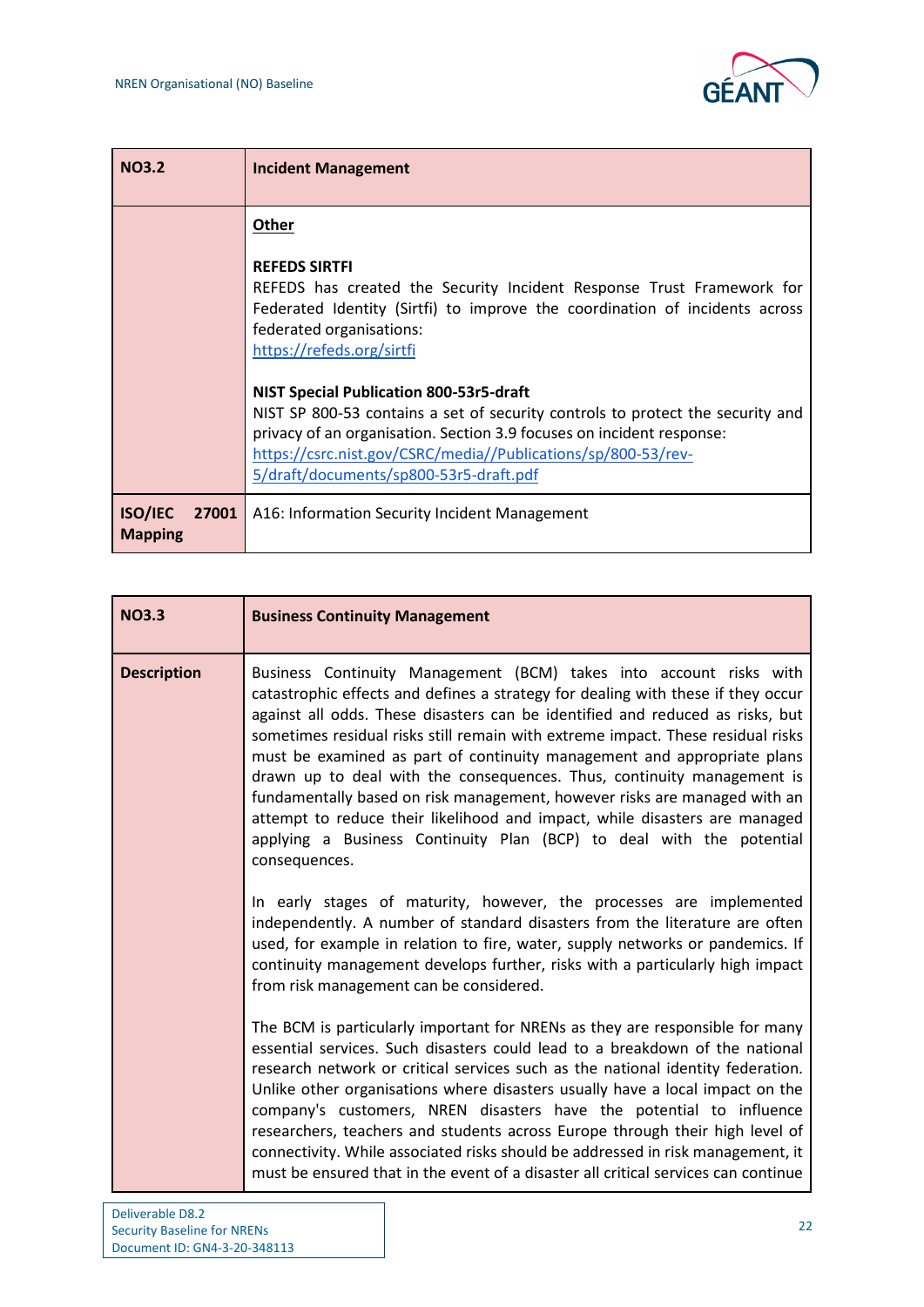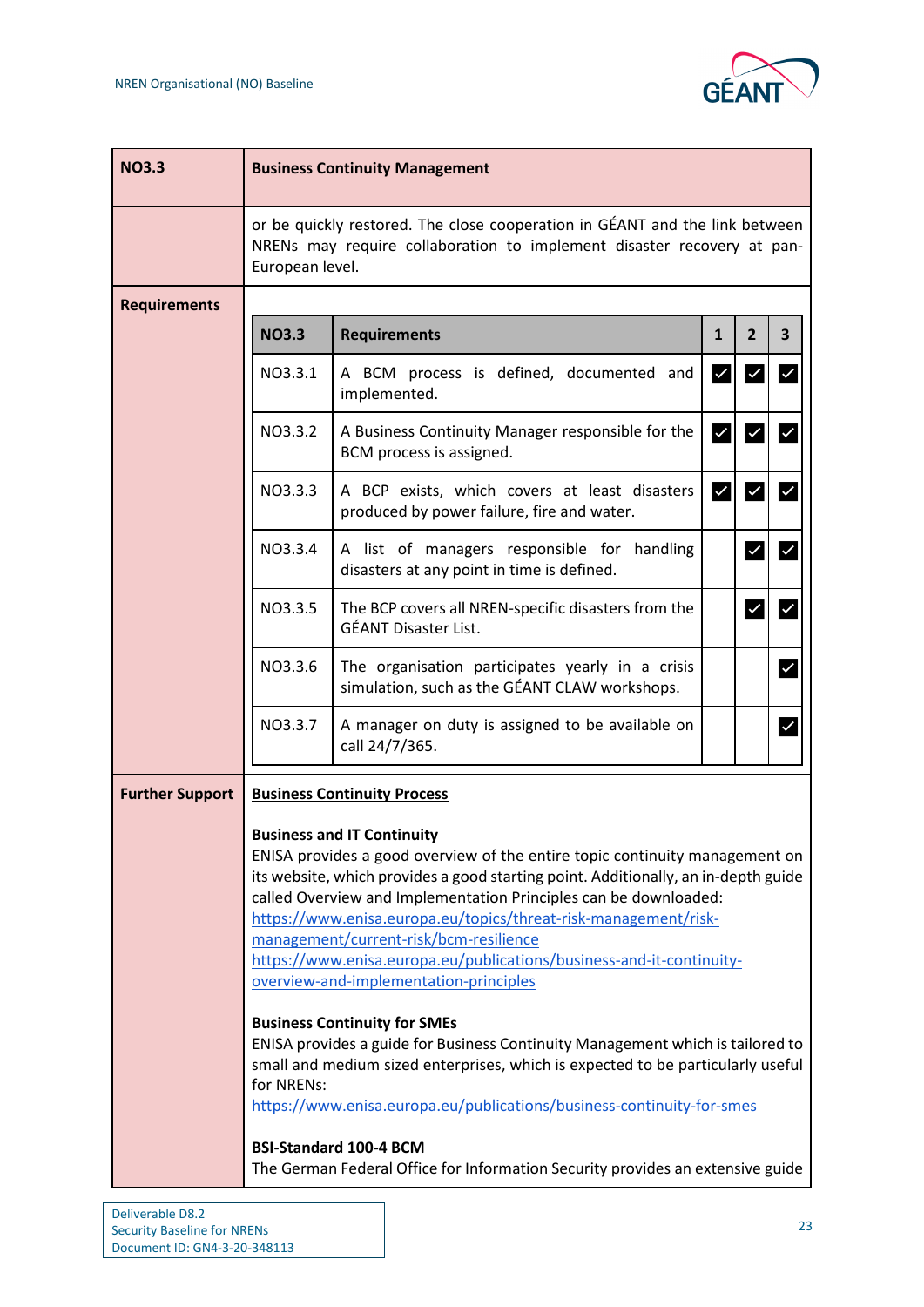

| <b>NO3.3</b>         | <b>Business Continuity Management</b>                                                                                                                                                                                                                                                                            |
|----------------------|------------------------------------------------------------------------------------------------------------------------------------------------------------------------------------------------------------------------------------------------------------------------------------------------------------------|
|                      | to establishing a BCM process:<br>https://www.bsi.bund.de/SharedDocs/Downloads/EN/BSI/Publications/BSISta<br>ndards/standard 100-4 e pdf.pdf? blob=publicationFile&v=1                                                                                                                                           |
|                      | <b>Contingency Planning Guide for Federal Information Systems</b><br>NIST SP 800-34 provides a guide to implement a BCM process in an organisation.<br>It has a technical focus and provides a deeper understanding of the topic:<br>https://doi.org/10.6028/NIST.SP.800-34r1                                    |
|                      | <b>Example BCP Template</b><br>ENISA template of a Business Continuity Plan:<br>https://www.enisa.europa.eu/publications/example-bcp-template                                                                                                                                                                    |
|                      | Other                                                                                                                                                                                                                                                                                                            |
|                      | NIST Special Publication 800-53r5-draft<br>NIST SP 800-53 contains a set of security controls to protect the security and<br>privacy of an organisation. Section 3.6 focuses on contingency planning:<br>https://csrc.nist.gov/CSRC/media//Publications/sp/800-53/rev-<br>5/draft/documents/sp800-53r5-draft.pdf |
|                      | NIST Special Publication 800-160 Vol. 2<br>Developing Cyber Resilient Systems: A Systems Security Engineering Approach:<br>https://csrc.nist.gov/publications/detail/sp/800-160/vol-2/final                                                                                                                      |
|                      | Further resources (will be published in later releases of this framework):<br>Template Business Continuity Plan<br>$\bullet$<br><b>BCM Process Sample</b><br>٠<br>List of disasters specific to NRENs<br>$\bullet$                                                                                               |
| <b>ISO/IEC 27001</b> | A17: Information Security Aspects of Business Continuity Management                                                                                                                                                                                                                                              |

## <span id="page-25-0"></span>**2.4 NO4: Operations**

In addition to the organisational security aspects, processes and tools for the protection of the organisation's information systems must be established. It is important to define clear guidelines on how information can be protected against unauthorised access (access management) or disclosure (cryptography). Where possible, organisational policies should be backed up by technical measures that support availability and integrity.

In order to prevent security mechanisms from being circumvented by vulnerabilities in software, procedures for dealing with security bugs are necessary. Vulnerabilities must be identified and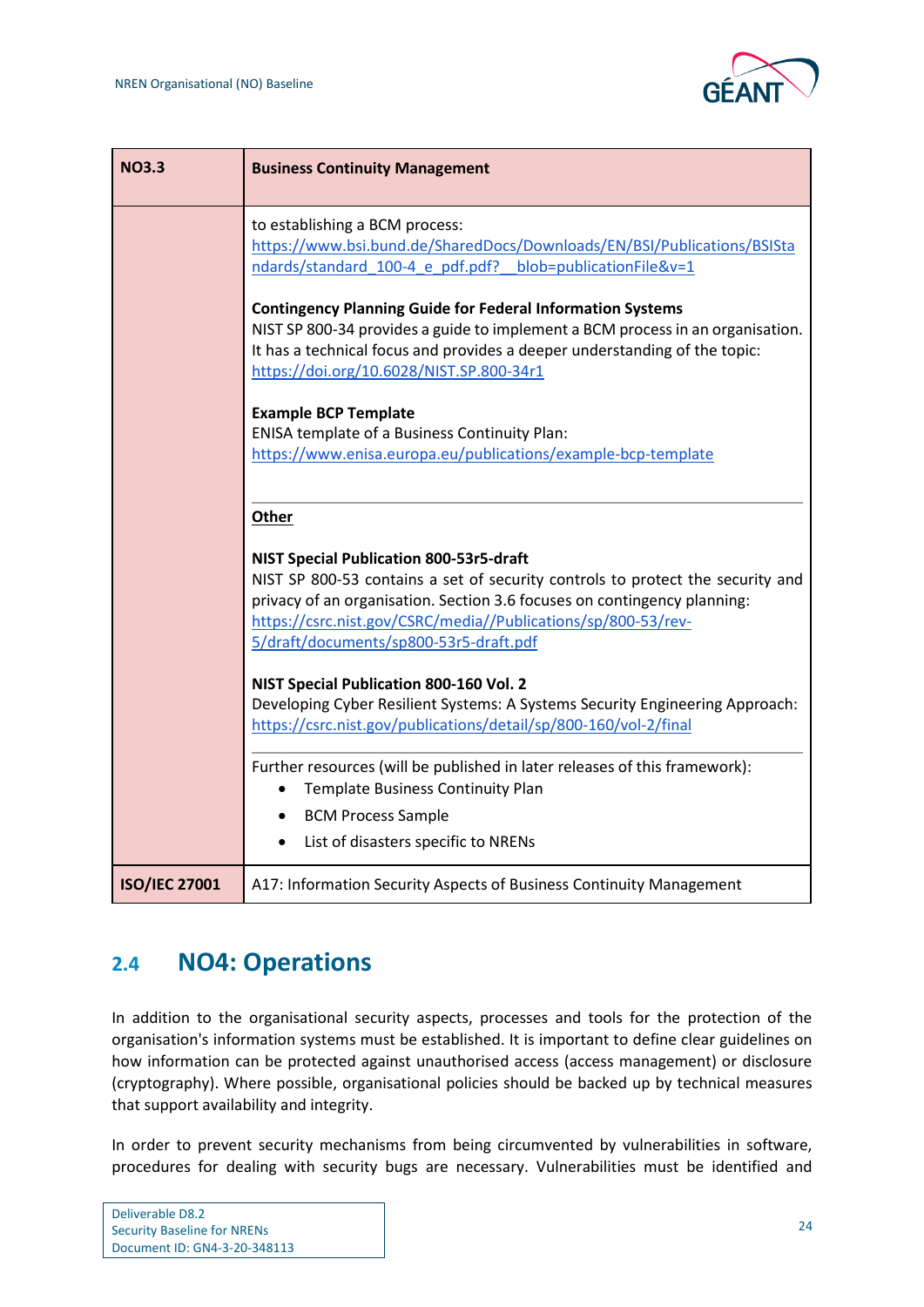

evaluated rapidly (vulnerability management) in order to eliminate them as quickly as possible (patch management).

| <b>NO4.1</b>           | <b>Tools</b>                                                                                                                                                                                                                                                                                                                                                                                                                                                                                                                                                                                                                                                                                                                                                                                                    |                                                                                                           |                        |                         |                         |
|------------------------|-----------------------------------------------------------------------------------------------------------------------------------------------------------------------------------------------------------------------------------------------------------------------------------------------------------------------------------------------------------------------------------------------------------------------------------------------------------------------------------------------------------------------------------------------------------------------------------------------------------------------------------------------------------------------------------------------------------------------------------------------------------------------------------------------------------------|-----------------------------------------------------------------------------------------------------------|------------------------|-------------------------|-------------------------|
| <b>Description</b>     | This section describes the use of special security tools that should be available<br>in every organisation. It should be ensured that all systems in the organisation<br>are at least protected by up-to-date antivirus software and secure firewall<br>settings. The division of the internal network into different segments, which<br>represent different security areas, allows the restriction of access and particular<br>protection of critical areas. Access to systems from outside should only be<br>possible through a virtual private network (VPN) client and using multi-factor<br>authentication.<br>In addition, the entire network and the systems within it should be constantly<br>monitored. Various software solutions are available to monitor network traffic<br>and actions on systems. |                                                                                                           |                        |                         |                         |
| <b>Requirements</b>    |                                                                                                                                                                                                                                                                                                                                                                                                                                                                                                                                                                                                                                                                                                                                                                                                                 |                                                                                                           |                        |                         |                         |
|                        | <b>NO4.1</b>                                                                                                                                                                                                                                                                                                                                                                                                                                                                                                                                                                                                                                                                                                                                                                                                    | <b>Requirements</b>                                                                                       | $\mathbf{1}$           | $\overline{2}$          | $\overline{\mathbf{3}}$ |
|                        | NO4.1.1                                                                                                                                                                                                                                                                                                                                                                                                                                                                                                                                                                                                                                                                                                                                                                                                         | All<br>software<br>used in the<br>organisation<br>is<br>documented and approved.                          | $\checkmark$           | $\checkmark$            | $\checkmark$            |
|                        | NO4.1.2                                                                                                                                                                                                                                                                                                                                                                                                                                                                                                                                                                                                                                                                                                                                                                                                         | An antivirus software is deployed on every server<br>or workstation.                                      | $\vert\checkmark\vert$ | $\checkmark$            | $\checkmark$            |
|                        | NO4.1.3                                                                                                                                                                                                                                                                                                                                                                                                                                                                                                                                                                                                                                                                                                                                                                                                         | Every server is protected by a firewall.                                                                  | $\checkmark$           | $\overline{\mathbf{y}}$ | $\checkmark$            |
|                        | NO4.1.4                                                                                                                                                                                                                                                                                                                                                                                                                                                                                                                                                                                                                                                                                                                                                                                                         | Access to internal systems from outside the<br>organisation is restricted to use via VPN.                 |                        | $\checkmark$            | $\checkmark$            |
|                        | NO4.1.5                                                                                                                                                                                                                                                                                                                                                                                                                                                                                                                                                                                                                                                                                                                                                                                                         | Networks and systems are monitored by an<br>intrusion detection system.                                   |                        | $\checkmark$            | $\checkmark$            |
|                        | NO4.1.6                                                                                                                                                                                                                                                                                                                                                                                                                                                                                                                                                                                                                                                                                                                                                                                                         | Systems are segregated by different networks<br>based on their criticality and function.                  |                        |                         |                         |
|                        | NO4.1.7                                                                                                                                                                                                                                                                                                                                                                                                                                                                                                                                                                                                                                                                                                                                                                                                         | There are measures in place to mitigate DDoS<br>attacks against federated services.                       |                        |                         |                         |
| <b>Further Support</b> |                                                                                                                                                                                                                                                                                                                                                                                                                                                                                                                                                                                                                                                                                                                                                                                                                 | https://www.cyberessentials.ncsc.gov.uk                                                                   |                        |                         |                         |
|                        | GÉANT provides a range of tools to help and support these requirements. These<br>include:                                                                                                                                                                                                                                                                                                                                                                                                                                                                                                                                                                                                                                                                                                                       |                                                                                                           |                        |                         |                         |
|                        | $\underline{x}$                                                                                                                                                                                                                                                                                                                                                                                                                                                                                                                                                                                                                                                                                                                                                                                                 | DDoS Cleansing and Alerting:<br>https://www.geant.org/Services/Trust_identity_and_security/Pages/DDoS.asp |                        |                         |                         |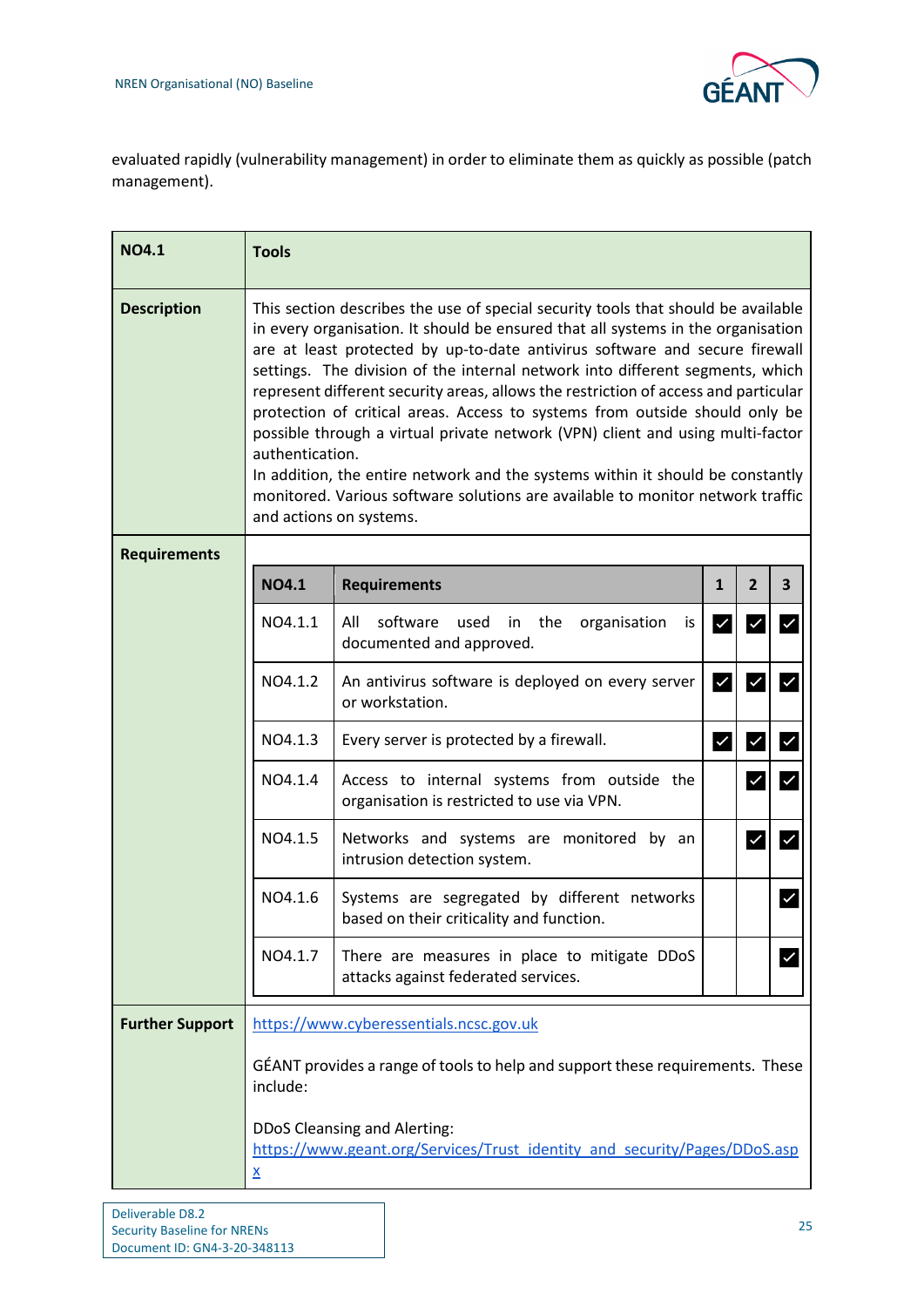

| <b>NO4.1</b>                              | <b>Tools</b>                                                                                                                                                                                                      |
|-------------------------------------------|-------------------------------------------------------------------------------------------------------------------------------------------------------------------------------------------------------------------|
|                                           | Firewall on Demand:<br>https://www.geant.org/Networks/Network Operations/Pages/Firewall-on-<br>Demand.aspx<br>eduVPN:<br>https://www.geant.org/Innovation/Research programmes/Pages/eduvpn.asp<br>$\underline{x}$ |
|                                           | Further resources (will be published in later releases of this framework):<br><b>DDoS Mitigation</b><br><b>Vulnerability Assessment as a Service</b>                                                              |
| <b>ISO/IEC</b><br>27001<br><b>Mapping</b> | A.14 System acquisition, development and maintenance                                                                                                                                                              |

| <b>NO4.2</b>       | Cryptography                                                                                                                                                                                                                                                                                                                                                                                                                                                                                                                                                                                                                                                                                                                                                                                                                      |
|--------------------|-----------------------------------------------------------------------------------------------------------------------------------------------------------------------------------------------------------------------------------------------------------------------------------------------------------------------------------------------------------------------------------------------------------------------------------------------------------------------------------------------------------------------------------------------------------------------------------------------------------------------------------------------------------------------------------------------------------------------------------------------------------------------------------------------------------------------------------|
| <b>Description</b> | The use of cryptography is a way to protect the confidentiality, authenticity and<br>integrity of information. It covers controls such as the encryption of data at rest<br>and in transit, the signing of information and the management of cryptographic<br>keys used for the aforementioned actions.                                                                                                                                                                                                                                                                                                                                                                                                                                                                                                                           |
|                    | Data can be lost in various ways and thus become accessible to unauthorised<br>third parties. Stored data can be disclosed from the outside by breaking into<br>systems as well as from the inside by (unintentional) access by employees. If<br>sensitive information is transmitted, for example by email or on the web, there<br>is always the danger that it will be intercepted and read or even modified.<br>Against all these dangers the use of current cryptographic methods protects the<br>access to the data. But even if state-of-the-art encryption algorithms are used,<br>they are only as secure as the key used. Effective key management poses<br>organisational challenges for SMEs in particular. These can only be mastered by<br>establishing and maintaining processes and procedures for key management. |
|                    | The correct and secure use of cryptography is particularly important for NRENs,<br>as a large amount of personal data of employees, students and researchers is<br>usually involved. However, existing infrastructures or standard software often<br>do not offer the possibility of using secure methods, which is why insecure<br>algorithms or implementations are often used. As with other security controls,<br>a risk assessment should be carried out in this case in order to weigh up the risks<br>and benefits.                                                                                                                                                                                                                                                                                                        |

 $\mathbf{I}$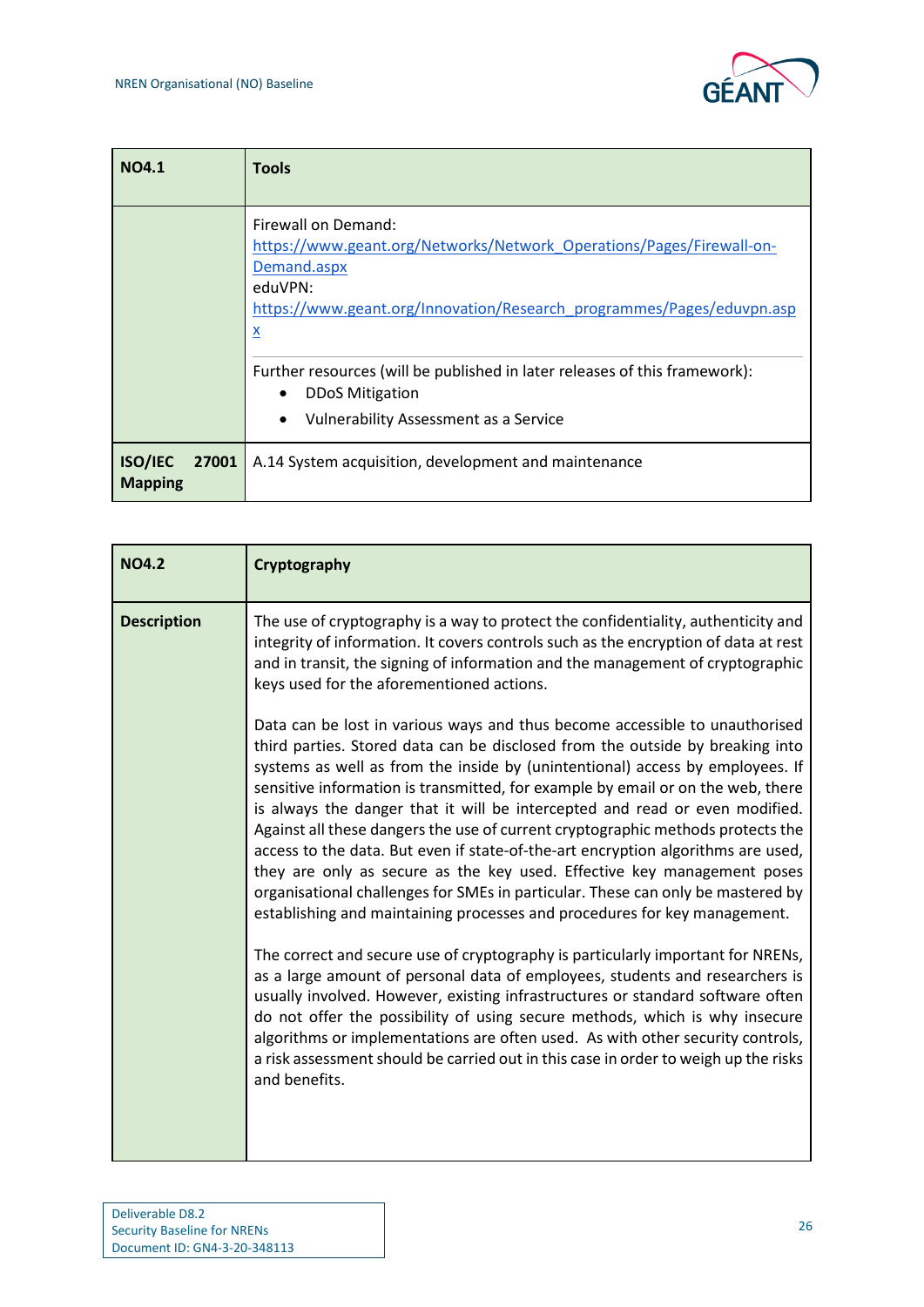

| <b>NO4.2</b>           | Cryptography           |                                                                                                                                                                                                                                                                                                                                                                                                                                                                                                                                                                                                                                                                                                                                                                                                          |                         |                       |                         |
|------------------------|------------------------|----------------------------------------------------------------------------------------------------------------------------------------------------------------------------------------------------------------------------------------------------------------------------------------------------------------------------------------------------------------------------------------------------------------------------------------------------------------------------------------------------------------------------------------------------------------------------------------------------------------------------------------------------------------------------------------------------------------------------------------------------------------------------------------------------------|-------------------------|-----------------------|-------------------------|
| <b>Requirements</b>    |                        |                                                                                                                                                                                                                                                                                                                                                                                                                                                                                                                                                                                                                                                                                                                                                                                                          |                         |                       |                         |
|                        | <b>NO4.2</b>           | <b>Requirements</b>                                                                                                                                                                                                                                                                                                                                                                                                                                                                                                                                                                                                                                                                                                                                                                                      | $\mathbf{1}$            | $\mathbf{2}$          | $\overline{\mathbf{3}}$ |
|                        | NO4.2.1                | A policy on the use of cryptographic controls and<br>key management is in place, taking into account<br>information that is critical / less critical to the NREN                                                                                                                                                                                                                                                                                                                                                                                                                                                                                                                                                                                                                                         | $\checkmark$            | $\checkmark$          | ✓                       |
|                        | NO4.2.2                | The policy defines rules for data at rest and in<br>transit for each type of critical information.                                                                                                                                                                                                                                                                                                                                                                                                                                                                                                                                                                                                                                                                                                       | $\vert\checkmark\vert$  | $\blacktriangleright$ | $\checkmark$            |
|                        | NO4.2.3                | The policy covers at least services/server, e-mails,<br>backups and mobile/portable devices.                                                                                                                                                                                                                                                                                                                                                                                                                                                                                                                                                                                                                                                                                                             | $\overline{\mathsf{v}}$ | $\checkmark$          | $\checkmark$            |
|                        | NO4.2.4                | The use of cryptographic functions or key lengths<br>which are known as insecure is forbidden.                                                                                                                                                                                                                                                                                                                                                                                                                                                                                                                                                                                                                                                                                                           |                         | $\checkmark$          | $\overline{\mathsf{v}}$ |
|                        | NO4.2.5                | A yearly review of the cryptographic policy is<br>conducted.                                                                                                                                                                                                                                                                                                                                                                                                                                                                                                                                                                                                                                                                                                                                             |                         | $\checkmark$          | $\overline{\mathsf{v}}$ |
|                        | NO4.2.6                | The cryptographic functions and key lengths are<br>based<br>(inter)national<br>on<br>security<br>common<br>standards                                                                                                                                                                                                                                                                                                                                                                                                                                                                                                                                                                                                                                                                                     |                         |                       | $\checkmark$            |
|                        | NO4.2.7                | Federation metadata are signed using a hardware<br>security module (HSM).                                                                                                                                                                                                                                                                                                                                                                                                                                                                                                                                                                                                                                                                                                                                |                         |                       | $\checkmark$            |
| <b>Further Support</b> | htm.html<br>look like: | <b>Cryptographic functions and key management</b><br><b>Guideline for Using Cryptographic Standards</b><br>NIST SP 800-175B provides a useful overview of cryptographic functions, when<br>to use them and how to manage cryptographic keys:<br>http://dx.doi.org/10.6028/NIST.SP.800-175B<br><b>Cryptographic Mechanisms</b><br>Similarly to NIST, the BSI provides technical guidelines with recommended<br>algorithms, crypto suites and key lengths to use within the next couple of years:<br>https://www.bsi.bund.de/EN/Publications/TechnicalGuidelines/tr02102/index<br><b>Cryptographic Policy Sample</b><br>The ISACA cryptographic policy is a simple example what such a document may<br>https://www.isaca.org/Knowledge-<br>Center/Research/Documents/Cryptographic-Policy res eng 0817.PDF |                         |                       |                         |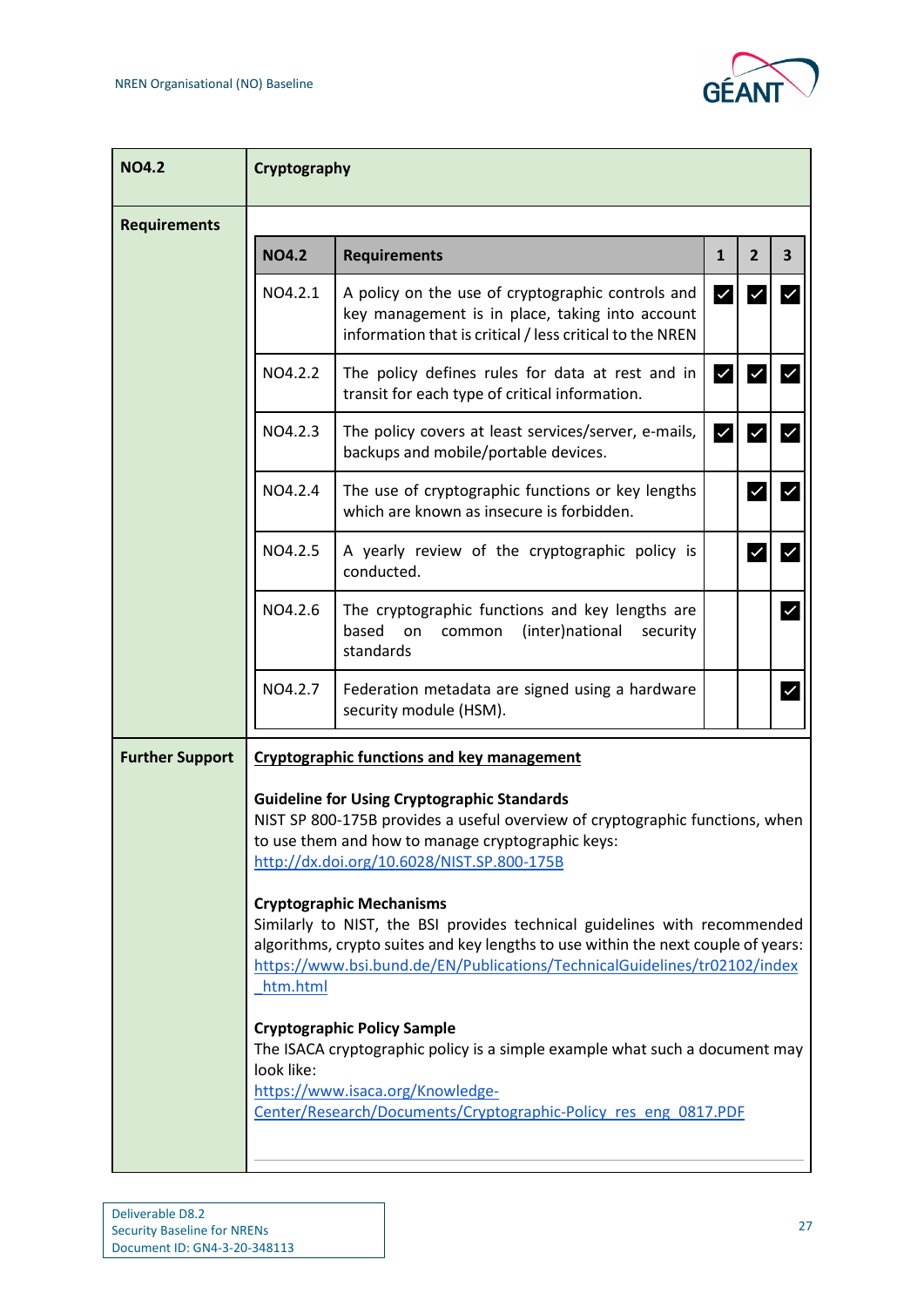

| <b>NO4.2</b>   | Cryptography                                                                                                                                |
|----------------|---------------------------------------------------------------------------------------------------------------------------------------------|
|                | Further resources (will be published in later releases of this framework):<br>GÉANT recommendations for cryptographic controls<br>$\bullet$ |
| <b>Mapping</b> | <b>ISO/IEC</b> 27001   A10: Cryptography                                                                                                    |

| <b>NO4.3</b>        | <b>Access Management</b> |                                                                                                                                                                                                                                                                                                                                                                                                                                                                                                                                                                                                                                                                                                                                                  |              |                      |                         |
|---------------------|--------------------------|--------------------------------------------------------------------------------------------------------------------------------------------------------------------------------------------------------------------------------------------------------------------------------------------------------------------------------------------------------------------------------------------------------------------------------------------------------------------------------------------------------------------------------------------------------------------------------------------------------------------------------------------------------------------------------------------------------------------------------------------------|--------------|----------------------|-------------------------|
| <b>Description</b>  | authenticated users      | Access Management refers to the capability of regulating access of<br>and associated permissions, including emergency<br>suspension during the handling of security incidents, as well as identifying and<br>contacting authorised users and service providers.<br>Ensuring that the right users have the right access to the right resources with the<br>right level of permissions is critical for both business efficiency and security. This<br>process supports employees throughout their time within an organisation and<br>beyond. Processes should focus on employee onboarding, and support during<br>job-role change and as part of employee exit. As such, access management is<br>closely coupled with Personnel Management (NO2.2) |              |                      |                         |
| <b>Requirements</b> | <b>NO4.3</b>             | <b>Requirements</b>                                                                                                                                                                                                                                                                                                                                                                                                                                                                                                                                                                                                                                                                                                                              | $\mathbf{1}$ | $\overline{2}$       | $\overline{\mathbf{3}}$ |
|                     | NO4.3.1                  | An access management policy and procedure is<br>documented and mandatory for all organisational<br>units. As a minimum, this should cover how access<br>is granted and revoked within the organisation.                                                                                                                                                                                                                                                                                                                                                                                                                                                                                                                                          | $\checkmark$ | $\checkmark$         | $\checkmark$            |
|                     | NO4.3.2                  | User accounts which are not functional are<br>compliant with REFEDS RAF Cappuccino.                                                                                                                                                                                                                                                                                                                                                                                                                                                                                                                                                                                                                                                              | V            | $\checkmark$         |                         |
|                     | NO4.3.3                  | authentications/services<br>compliant<br>User<br>are<br>with/require REFEDS SFA.                                                                                                                                                                                                                                                                                                                                                                                                                                                                                                                                                                                                                                                                 | $\checkmark$ | $\checkmark$         | $\checkmark$            |
|                     | NO4.3.4                  | Users are granted only the rights and permissions<br>they need to perform their job (least privilege) and<br>privileged accounts, where given, are well<br>documented.                                                                                                                                                                                                                                                                                                                                                                                                                                                                                                                                                                           |              | $\blacktriangledown$ | $\checkmark$            |
|                     | NO4.3.5                  | Organisation supports the use of Sirtfi.                                                                                                                                                                                                                                                                                                                                                                                                                                                                                                                                                                                                                                                                                                         |              |                      |                         |
|                     | NO4.3.6                  | Privileged user accounts are compliant with REFEDS<br>RAF Espresso.                                                                                                                                                                                                                                                                                                                                                                                                                                                                                                                                                                                                                                                                              |              |                      | $\checkmark$            |
|                     | NO4.3.7                  | Privileged user authentications/critical services are<br>compliant with/require REFEDS MFA.                                                                                                                                                                                                                                                                                                                                                                                                                                                                                                                                                                                                                                                      |              |                      |                         |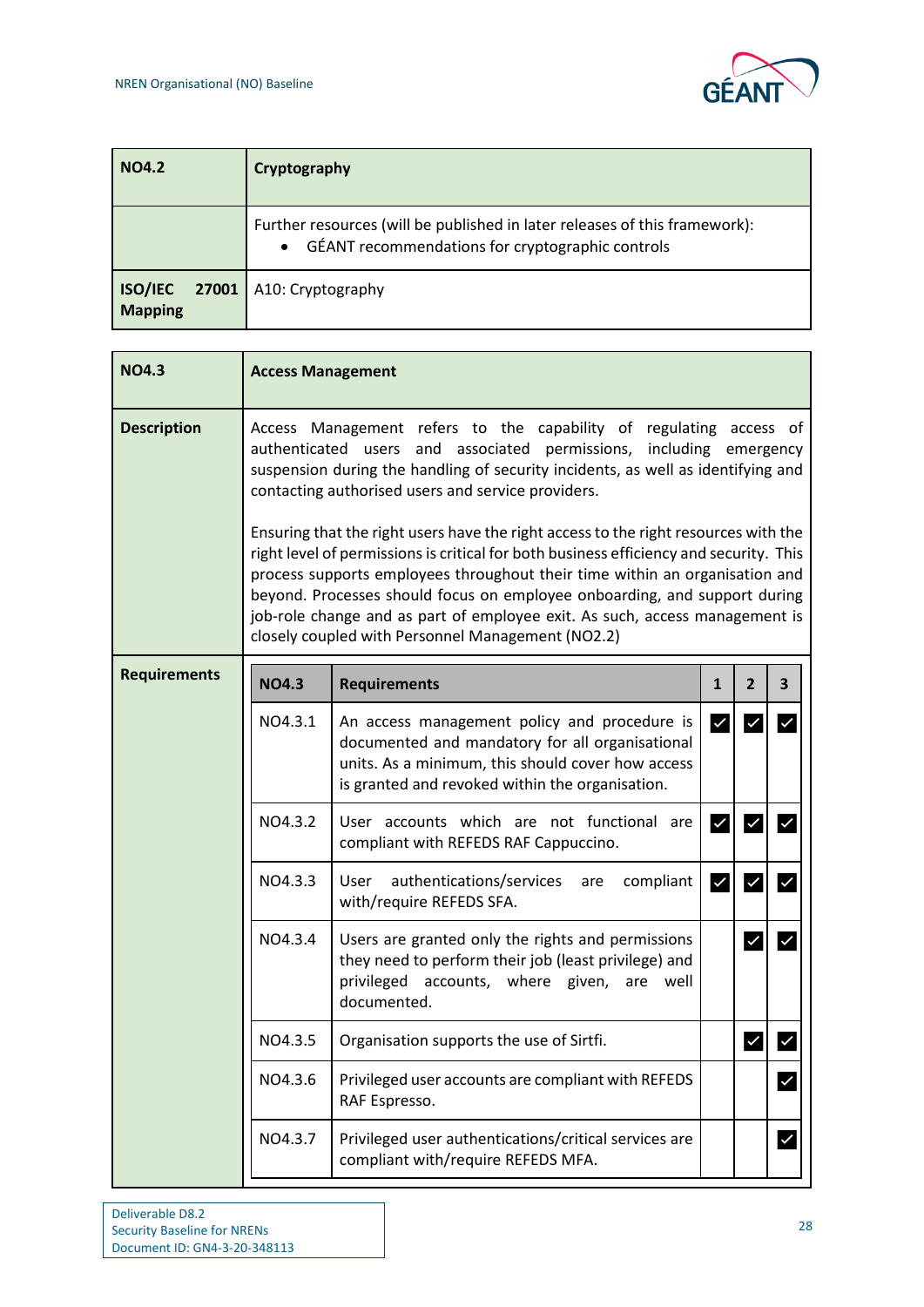

| <b>NO4.3</b>                              | <b>Access Management</b>                                                                                                                                                                                                                                                                                                                                       |  |  |  |
|-------------------------------------------|----------------------------------------------------------------------------------------------------------------------------------------------------------------------------------------------------------------------------------------------------------------------------------------------------------------------------------------------------------------|--|--|--|
| <b>Further Support</b>                    | <b>Access Management Policy</b>                                                                                                                                                                                                                                                                                                                                |  |  |  |
|                                           | <b>NIST Special Publication 800-53r5-draft</b><br>NIST SP 800-53 contains a set of security controls to protect the security and<br>privacy of an organisation. Section 3.1 focuses on access control, 3.7 on<br>identification and authentication:<br>https://csrc.nist.gov/CSRC/media//Publications/sp/800-53/rev-<br>5/draft/documents/sp800-53r5-draft.pdf |  |  |  |
|                                           | <b>REFEDS Recommendations</b>                                                                                                                                                                                                                                                                                                                                  |  |  |  |
|                                           | <b>REFEDS Assurance Framework (RAF)</b><br>REFEDS has published an Identity Assurance Framework including the RAF<br>Cappuccino and Espresso Profile.<br>https://refeds.org/assurance                                                                                                                                                                          |  |  |  |
|                                           | <b>REFEDS Authentication Profiles</b><br>REFEDS has published two authentication profiles for SAML/OIDC IdPs and SPs.<br>https://refeds.org/profile/sfa<br>https://refeds.org/profile/mfa                                                                                                                                                                      |  |  |  |
|                                           | Sirtfi - Security Incident Response Trust Framework for Federated Identity<br>This framework allows entities participating in federations to signal their<br>incident response capabilities.                                                                                                                                                                   |  |  |  |
|                                           | https://refeds.org/sirtfi.                                                                                                                                                                                                                                                                                                                                     |  |  |  |
|                                           | Further resources (will be published in later releases of this framework):                                                                                                                                                                                                                                                                                     |  |  |  |
| <b>ISO/IEC</b><br>27001<br><b>Mapping</b> | A9: Access Control                                                                                                                                                                                                                                                                                                                                             |  |  |  |

| <b>NO4.4</b>       | <b>Patch Management</b>                                                                                                                                                                                                                                                                                                                                                                                                                                                                                                                                                                              |
|--------------------|------------------------------------------------------------------------------------------------------------------------------------------------------------------------------------------------------------------------------------------------------------------------------------------------------------------------------------------------------------------------------------------------------------------------------------------------------------------------------------------------------------------------------------------------------------------------------------------------------|
| <b>Description</b> | IT vendors regularly publish software and firmware updates (patches) to fix bugs<br>and security vulnerabilities. Manually tracking vulnerabilities for different<br>products on a network is time consuming and expensive. At the large corporate<br>level, costly but effective vulnerability and patch management practices reduce<br>cyber security risks.<br>For small and medium sized organisations, it is recommended to enable<br>automatic updates for software. This will keep standalone devices, operating<br>systems, applications, and security software up-to-date and free of known |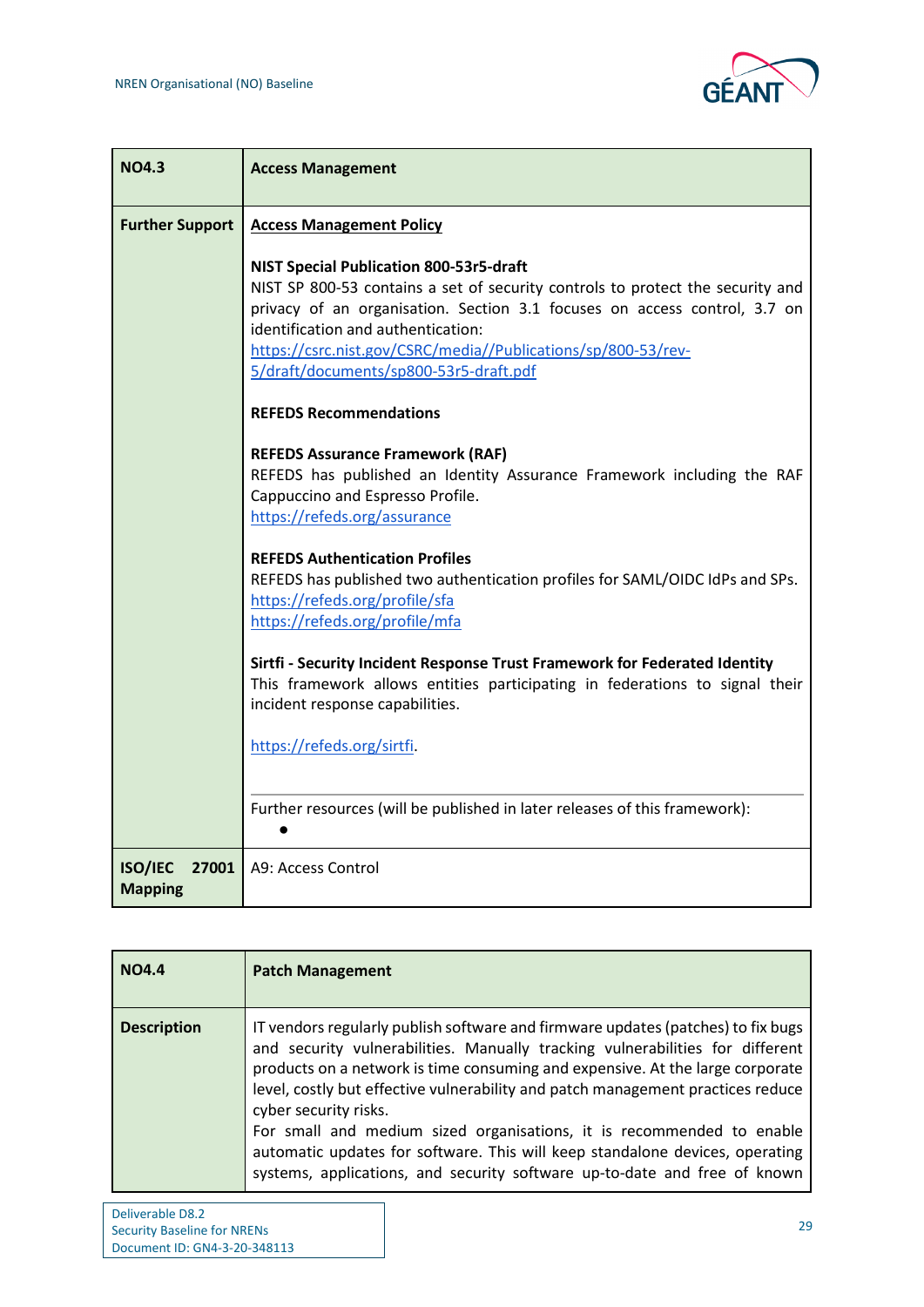

| <b>NO4.4</b>                       | <b>Patch Management</b>                                                                                                                                                                                                                                                                                                                                                                                                                                                                                                                                                                                                                                                                                                                                                                                                                                                                                           |                                                                                                                           |              |                |                         |  |
|------------------------------------|-------------------------------------------------------------------------------------------------------------------------------------------------------------------------------------------------------------------------------------------------------------------------------------------------------------------------------------------------------------------------------------------------------------------------------------------------------------------------------------------------------------------------------------------------------------------------------------------------------------------------------------------------------------------------------------------------------------------------------------------------------------------------------------------------------------------------------------------------------------------------------------------------------------------|---------------------------------------------------------------------------------------------------------------------------|--------------|----------------|-------------------------|--|
|                                    | vulnerabilities. Larger organisations with more resources might improve this by<br>manually applying patches. The benefit is that patches and their influence on<br>software, services and processes can be reviewed and assessed prior to<br>installation.<br>This process is meant to ensure that security patches are applied to operating<br>systems, application software and firmware in a timely manner, and that patch<br>application is recorded and communicated to the appropriate contacts. The<br>patch management process must be applied to the entire organisation,<br>including IT services as well as internal IT systems such as workstations. A<br>process manager is responsible for planning and implementing the process, as<br>well as defining policies on how to deal with software in the organisation.<br>Software used by service providers and customers should also be considered. |                                                                                                                           |              |                |                         |  |
| <b>Requirements</b>                |                                                                                                                                                                                                                                                                                                                                                                                                                                                                                                                                                                                                                                                                                                                                                                                                                                                                                                                   |                                                                                                                           |              |                |                         |  |
|                                    | <b>NO4.4</b>                                                                                                                                                                                                                                                                                                                                                                                                                                                                                                                                                                                                                                                                                                                                                                                                                                                                                                      | <b>Requirements</b>                                                                                                       | $\mathbf{1}$ | $\overline{2}$ | $\overline{\mathbf{3}}$ |  |
|                                    | NO4.4.1                                                                                                                                                                                                                                                                                                                                                                                                                                                                                                                                                                                                                                                                                                                                                                                                                                                                                                           | defined,<br>Patch<br>Management<br>A<br>process<br>is<br>documented and implemented.                                      | M            | $\checkmark$   | $\checkmark$            |  |
|                                    | NO4.4.2                                                                                                                                                                                                                                                                                                                                                                                                                                                                                                                                                                                                                                                                                                                                                                                                                                                                                                           | A Patch Manager responsible for the process is<br>assigned.                                                               | $\checkmark$ | $\checkmark$   | $\checkmark$            |  |
|                                    | NO4.4.3                                                                                                                                                                                                                                                                                                                                                                                                                                                                                                                                                                                                                                                                                                                                                                                                                                                                                                           | All software in the organisation is regularly<br>updated.                                                                 | $\checkmark$ | $\checkmark$   | $\checkmark$            |  |
|                                    | NO4.4.4                                                                                                                                                                                                                                                                                                                                                                                                                                                                                                                                                                                                                                                                                                                                                                                                                                                                                                           | Security patches are deployed within 2 weeks after<br>release.                                                            |              | $\checkmark$   | V                       |  |
|                                    | NO4.4.5                                                                                                                                                                                                                                                                                                                                                                                                                                                                                                                                                                                                                                                                                                                                                                                                                                                                                                           | Patches that treat critical vulnerabilities are<br>deployed within 2 days after release.                                  |              |                |                         |  |
|                                    | NO4.4.6                                                                                                                                                                                                                                                                                                                                                                                                                                                                                                                                                                                                                                                                                                                                                                                                                                                                                                           | A patch management system is used to centrally<br>software<br>updates<br>control<br>for<br>the<br>entire<br>organisation. |              |                |                         |  |
|                                    | NO4.4.7                                                                                                                                                                                                                                                                                                                                                                                                                                                                                                                                                                                                                                                                                                                                                                                                                                                                                                           | Patches and their business impact are reviewed<br>before being deployed in production.                                    |              |                | $\checkmark$            |  |
| <b>Further Support</b>             |                                                                                                                                                                                                                                                                                                                                                                                                                                                                                                                                                                                                                                                                                                                                                                                                                                                                                                                   |                                                                                                                           |              |                |                         |  |
|                                    | Further resources (will be published in later releases of this framework):                                                                                                                                                                                                                                                                                                                                                                                                                                                                                                                                                                                                                                                                                                                                                                                                                                        |                                                                                                                           |              |                |                         |  |
| ISO/IEC<br>27001<br><b>Mapping</b> |                                                                                                                                                                                                                                                                                                                                                                                                                                                                                                                                                                                                                                                                                                                                                                                                                                                                                                                   | A12.6: Operations Security/Technical Vulnerability Management                                                             |              |                |                         |  |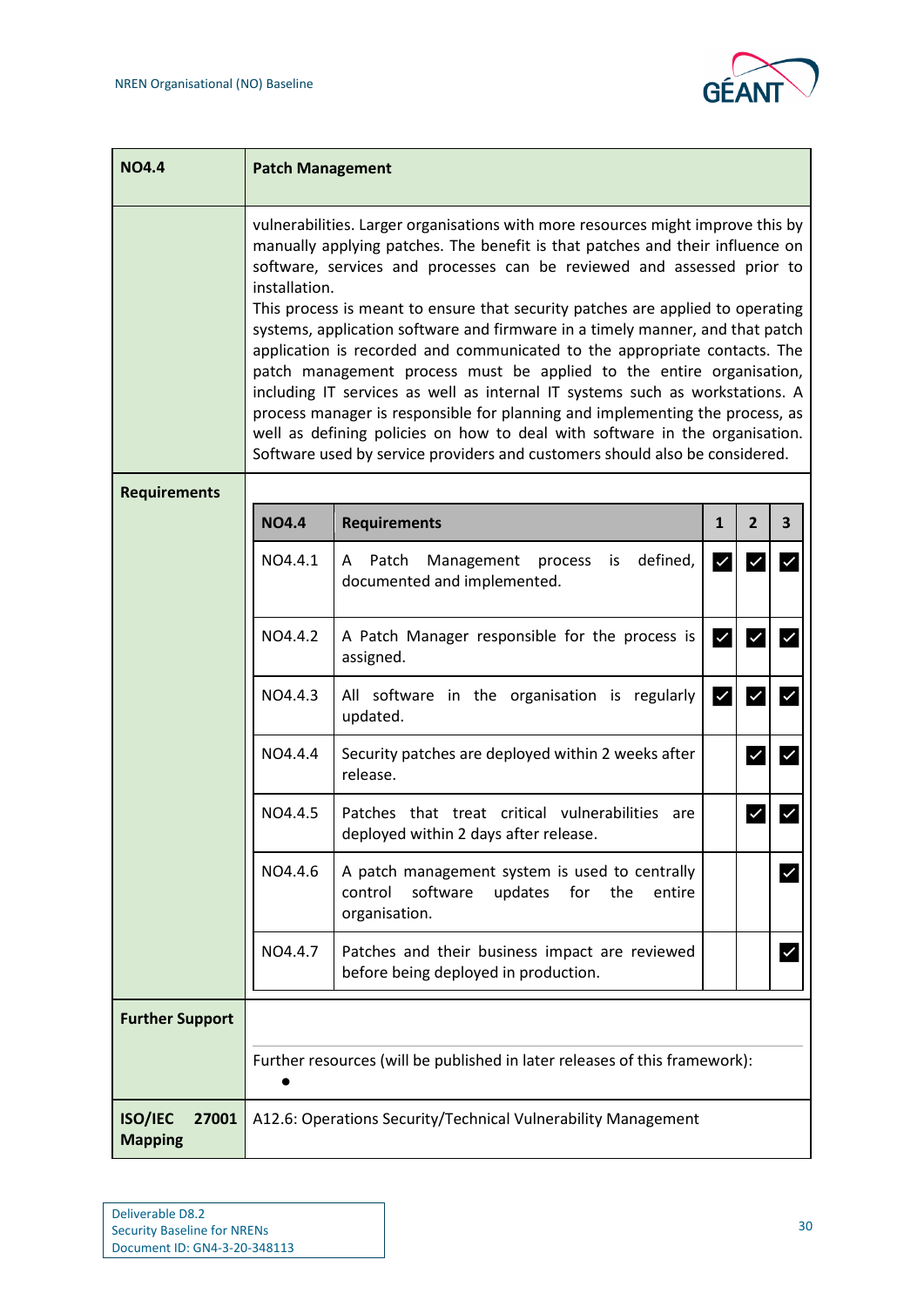

| <b>NO4.5</b>                              | <b>Vulnerability Management</b>                                                                                                                                                                                                                                                                                                                                                                                                                                                                                                                                                                                                                                                            |                                                                                                  |                         |                                         |  |  |
|-------------------------------------------|--------------------------------------------------------------------------------------------------------------------------------------------------------------------------------------------------------------------------------------------------------------------------------------------------------------------------------------------------------------------------------------------------------------------------------------------------------------------------------------------------------------------------------------------------------------------------------------------------------------------------------------------------------------------------------------------|--------------------------------------------------------------------------------------------------|-------------------------|-----------------------------------------|--|--|
| <b>Description</b>                        | This is a process to manage vulnerabilities (including reporting and disclosure)<br>in any software recommended for use within the infrastructure. It should<br>include processes in place to identify, classify, prioritise and mitigate any<br>potential software vulnerabilities. This can be challenging in organisations such<br>as NRENs which can be distributed and have complex software ownership<br>patterns due to service type and collaborative working patterns. Any process<br>defined must be sufficiently dynamic to respond to changing threat<br>Vulnerability Management is closely related to patch<br>environments.<br>management and Incident Management Processes |                                                                                                  |                         |                                         |  |  |
| <b>Requirements</b>                       |                                                                                                                                                                                                                                                                                                                                                                                                                                                                                                                                                                                                                                                                                            |                                                                                                  |                         |                                         |  |  |
|                                           | <b>NO4.5</b>                                                                                                                                                                                                                                                                                                                                                                                                                                                                                                                                                                                                                                                                               | <b>Requirements</b>                                                                              | $\mathbf{1}$            | $\overline{2}$<br>3                     |  |  |
|                                           | NO4.5.1                                                                                                                                                                                                                                                                                                                                                                                                                                                                                                                                                                                                                                                                                    | A vulnerability management process is defined,<br>documented and implemented.                    | $\checkmark$            | $\overline{\mathsf{v}}$<br>$\checkmark$ |  |  |
|                                           | NO4.5.2                                                                                                                                                                                                                                                                                                                                                                                                                                                                                                                                                                                                                                                                                    | A person responsible for the vulnerability<br>management process is assigned.                    | ∣✓                      | $\checkmark$<br>$\checkmark$            |  |  |
|                                           | NO4.5.3                                                                                                                                                                                                                                                                                                                                                                                                                                                                                                                                                                                                                                                                                    | Vulnerability assessment is carried out on a regular<br>basis.                                   | $\overline{\mathsf{v}}$ | $\checkmark$<br>$\checkmark$            |  |  |
|                                           | NO4.5.4                                                                                                                                                                                                                                                                                                                                                                                                                                                                                                                                                                                                                                                                                    | Establish a vulnerability triage group.                                                          |                         | $\checkmark$<br>$\checkmark$            |  |  |
|                                           | NO4.5.5                                                                                                                                                                                                                                                                                                                                                                                                                                                                                                                                                                                                                                                                                    | Vulnerabilities are reported to service owners and<br>administrators on a monthly basis.         |                         | $\checkmark$<br>$\checkmark$            |  |  |
|                                           | NO4.5.6                                                                                                                                                                                                                                                                                                                                                                                                                                                                                                                                                                                                                                                                                    | Solutions to handle critical vulnerabilities are<br>introduced within two weeks after reporting. |                         | $\checkmark$                            |  |  |
|                                           | NO4.5.7                                                                                                                                                                                                                                                                                                                                                                                                                                                                                                                                                                                                                                                                                    | Invest in vulnerability scanning tools.                                                          |                         |                                         |  |  |
| <b>Further Support</b>                    | <b>Vulnerability Management Guidelines</b><br>The UK National Cyber Security Center provides useful guidelines to establish a<br>vulnerability management process.<br>https://www.ncsc.gov.uk/guidance/vulnerability-management<br>Further resources (will be published in later releases of this framework):                                                                                                                                                                                                                                                                                                                                                                              |                                                                                                  |                         |                                         |  |  |
| <b>ISO/IEC</b><br>27001<br><b>Mapping</b> |                                                                                                                                                                                                                                                                                                                                                                                                                                                                                                                                                                                                                                                                                            | A12.6: Operations Security/Technical Vulnerability Management                                    |                         |                                         |  |  |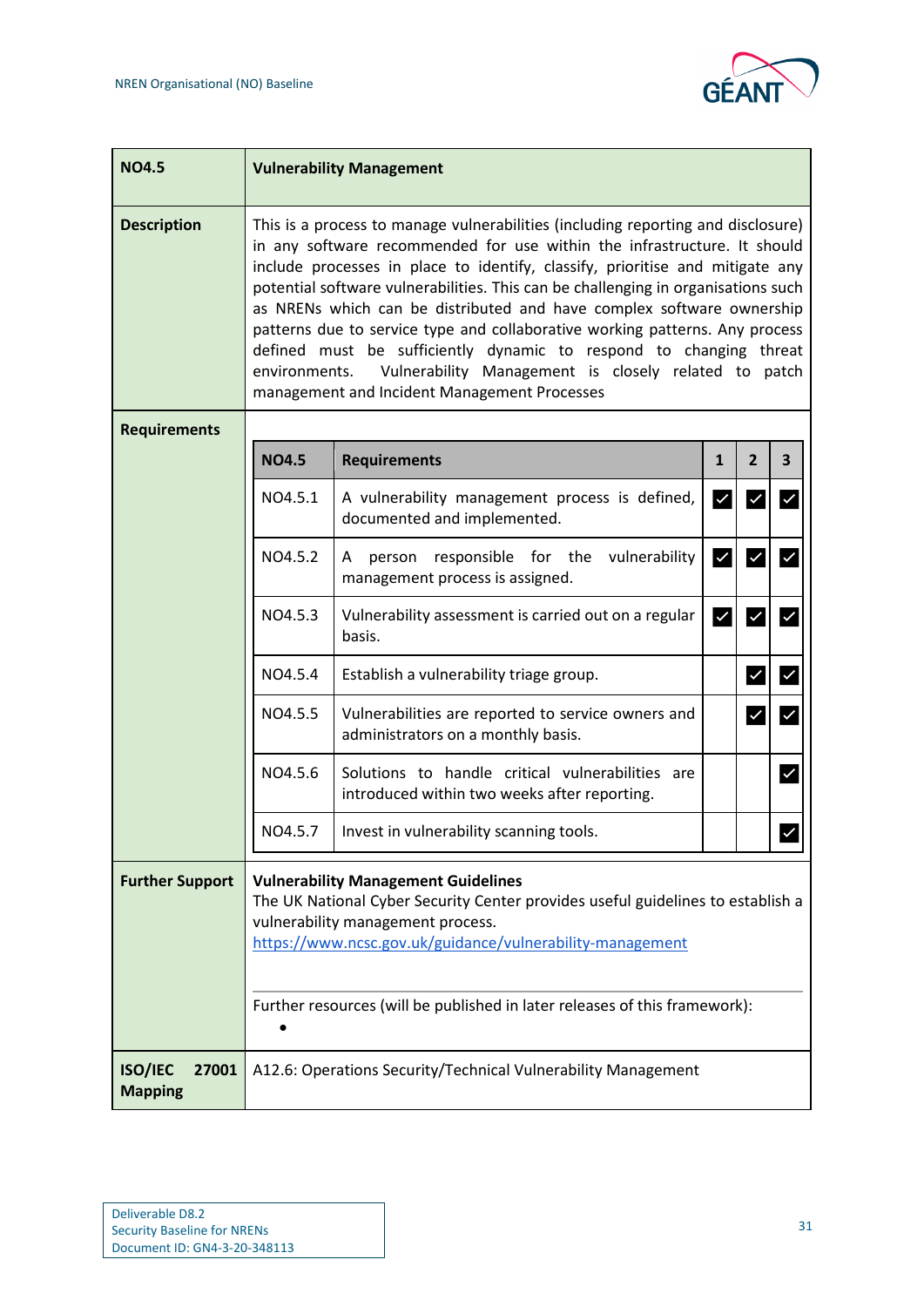

# <span id="page-33-0"></span>**<sup>3</sup> Conclusions**

This NREN Security Baseline is expected to be a living document that will be updated after an initial round of testing with NRENs in 2020 to reflect any areas that do not work effectively or that might have been missed. Further versions will be released to the community in a timely manner. WP8 also intends to turn the Baseline document into an interactive website to provide a more engaging and user-friendly portal into the recommendations.

As this Baseline has been widely shared with the community, there is sufficient assurance that it covers the most relevant aspects to allow NRENs to assess their security status over the upcoming project years (2020 – 2022). It is expected that the self-assessments of different NRENs against the Baseline will record a high degree of variability between them in terms of both their level on the maturity scale and their security capabilities.

In order to derive as full a picture as possible of current NREN security capabilities, WP8 will be offering different ways for NRENs to engage with the Baseline assessment, through:

- NREN self-assessment.
- Applying for manpower from WP8.
- Requesting a visit and workshop from community experts.

These approaches will be assessed and reviewed at the end of 2020 to see which approaches are the most effective.

The outcome of the NREN reviews against the Baseline will be fed into deliverable D8.11 Security Maturity Level Report, which is due in Month 47 of GN4-3.